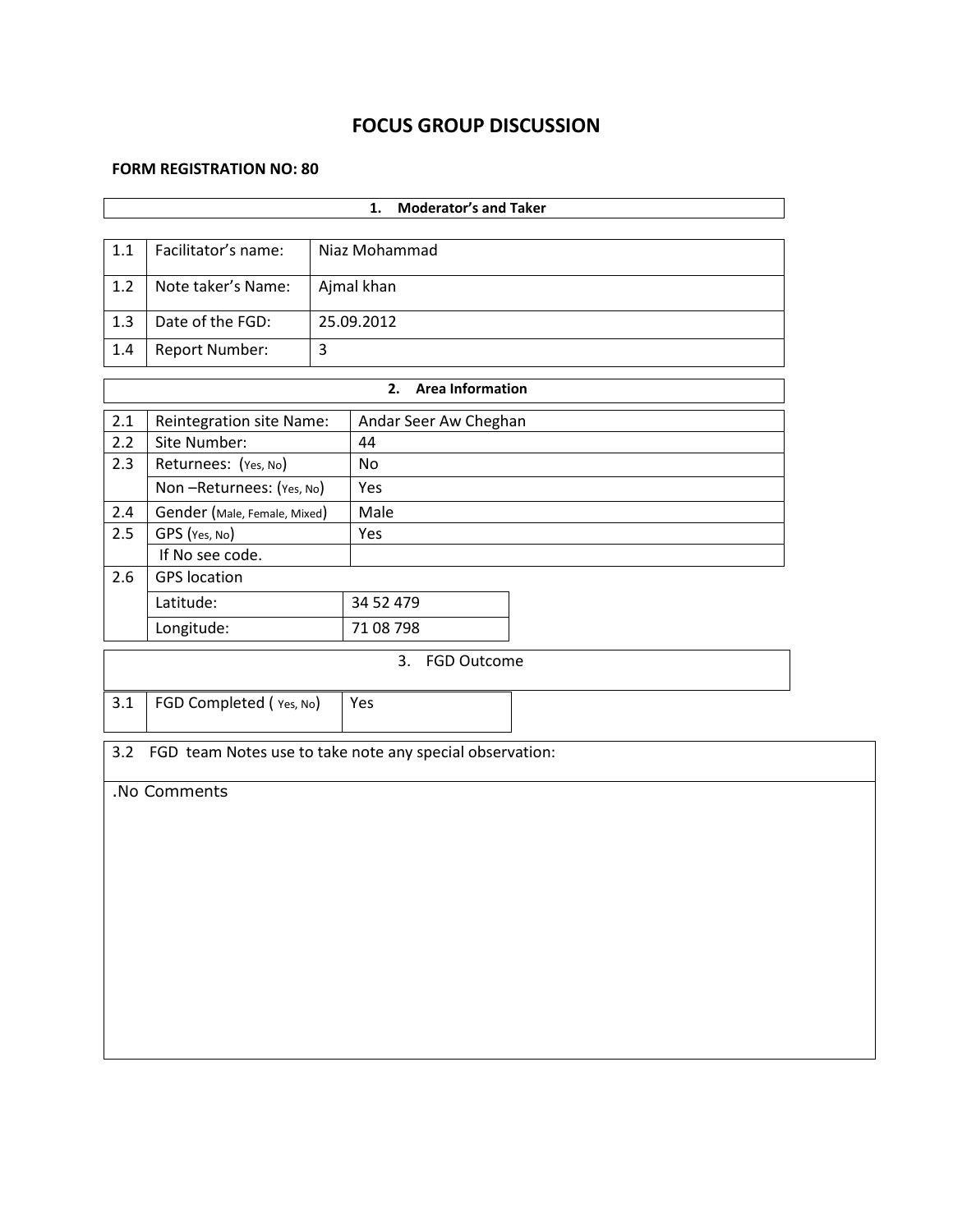| 4. Data Management Information (Internal Use Only by Database Entry Team) |       |                  |                              |                    |        |  |  |  |
|---------------------------------------------------------------------------|-------|------------------|------------------------------|--------------------|--------|--|--|--|
| 4.1 Date of Interview                                                     |       | 25.9.2012        |                              |                    |        |  |  |  |
| 4.2 Interviewer's number                                                  |       | Male Interviewer | $N-04$                       | Female Interviewer |        |  |  |  |
| Supervisor's number                                                       | $E-1$ |                  | Regional Supervisor's number |                    | $E-23$ |  |  |  |
| 4.5 Date of office editing                                                |       | 26.9.2012        |                              |                    |        |  |  |  |
| 4.6 Office editor's code<br>$E-23$                                        |       |                  |                              |                    |        |  |  |  |
| 4.7 Date of data entry<br>9.10.2012                                       |       |                  |                              |                    |        |  |  |  |
| Data entry officer code<br>11<br>4.8                                      |       |                  |                              |                    |        |  |  |  |

| List of Participants in Focused group discussions (F.G.D) |                       |  |  |  |  |
|-----------------------------------------------------------|-----------------------|--|--|--|--|
| Province                                                  | Kunar                 |  |  |  |  |
| District                                                  |                       |  |  |  |  |
| Site Number                                               | Chaghan aw Andar Seer |  |  |  |  |
| Village                                                   | 44                    |  |  |  |  |

| <b>No</b>        | <b>Name</b>  | <b>Position</b>       | Occupation | <b>Contact No</b> | Age |
|------------------|--------------|-----------------------|------------|-------------------|-----|
| 1                | Sadiq        | Village Elder         |            | 0778892099        |     |
| $\overline{2}$   | Irfanullah   | <b>School Teacher</b> |            | 0778764704        |     |
| 3                | Abdulghafoor | Village Elder         |            | 0774269499        |     |
| $\overline{4}$   | Malang       | Attorney              |            | 0702384337        |     |
| 5                | Ismail       | Employee              |            |                   |     |
| $\boldsymbol{6}$ |              |                       |            |                   |     |
| $\overline{7}$   |              |                       |            |                   |     |
|                  |              |                       |            |                   |     |
|                  |              |                       |            |                   |     |
|                  |              |                       |            |                   |     |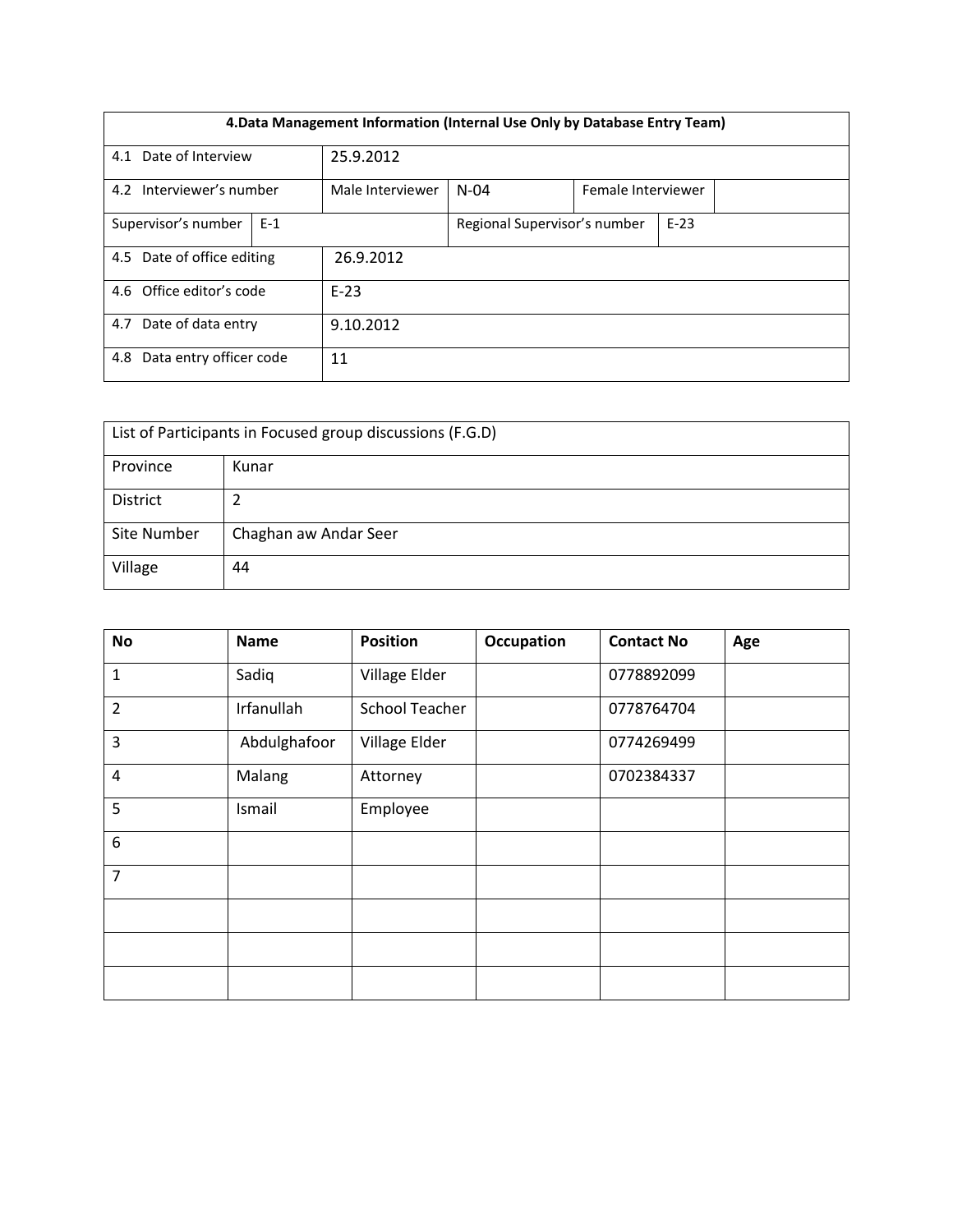# **Section A:**

# **What are your general concerns related to returnees?**

#### **a. Education**

**P1.** We (People of Andar Seer) have lots of problems regarding education. We don't have school in our village so we kindly request government and UNHCR if they build a school for us.

**P2.** Our Children are going to (Provincial and Shaheedano) Schools, which are far from us. Many children can't go there and we don't have much money to take them by cars. That is why a school should be built for (Cheghan and Andar) villages to help our students seek knowledge.

**P3**. Children of (Shaheedno Kali) are always fighting with our children in their way to school and that is why our children are not going to school.

**P4**. I think education is something precious but it would be better to build a school for us, because it will give chance to our children to learn in harmony.

**P5**. I think education is something precious it is obligatory to male and female the one who is illiterate is in darkness, our children are eager of seeking knowledge but they have problem the boys can go to that school while the children can't. That is why we wish if you build a shared school for (Chaghan) and our village.

# **b. Health services**

**P1**. We really need a clinic, because hospital is very far from us while we are going to that hospitals our patient's illness is getting more worst, so a clinic should be build for (Chaghan) and our village because we need it.

**P2.** Our villagers are going to provincial hospital, in addition that they are not given any importance. Doctors are just giving them a strip of pills and the remaining medicines are purchased by them in bazaar that is why a clinic have to be build for us in our won village.

**P3**. Our ladies with little health problem are going to provincial hospital and they leave their chores, so we request from government and NGOS go build a clinic for us.

**P4**. In our village we don't have even a person to inject a pregnant woman so we need a hospital to beneficial for both ladies and gents.

**P5**. I am totally agree with the above views that a clinic must be built for us to solve our health problems.

#### **c. Access to drinking water**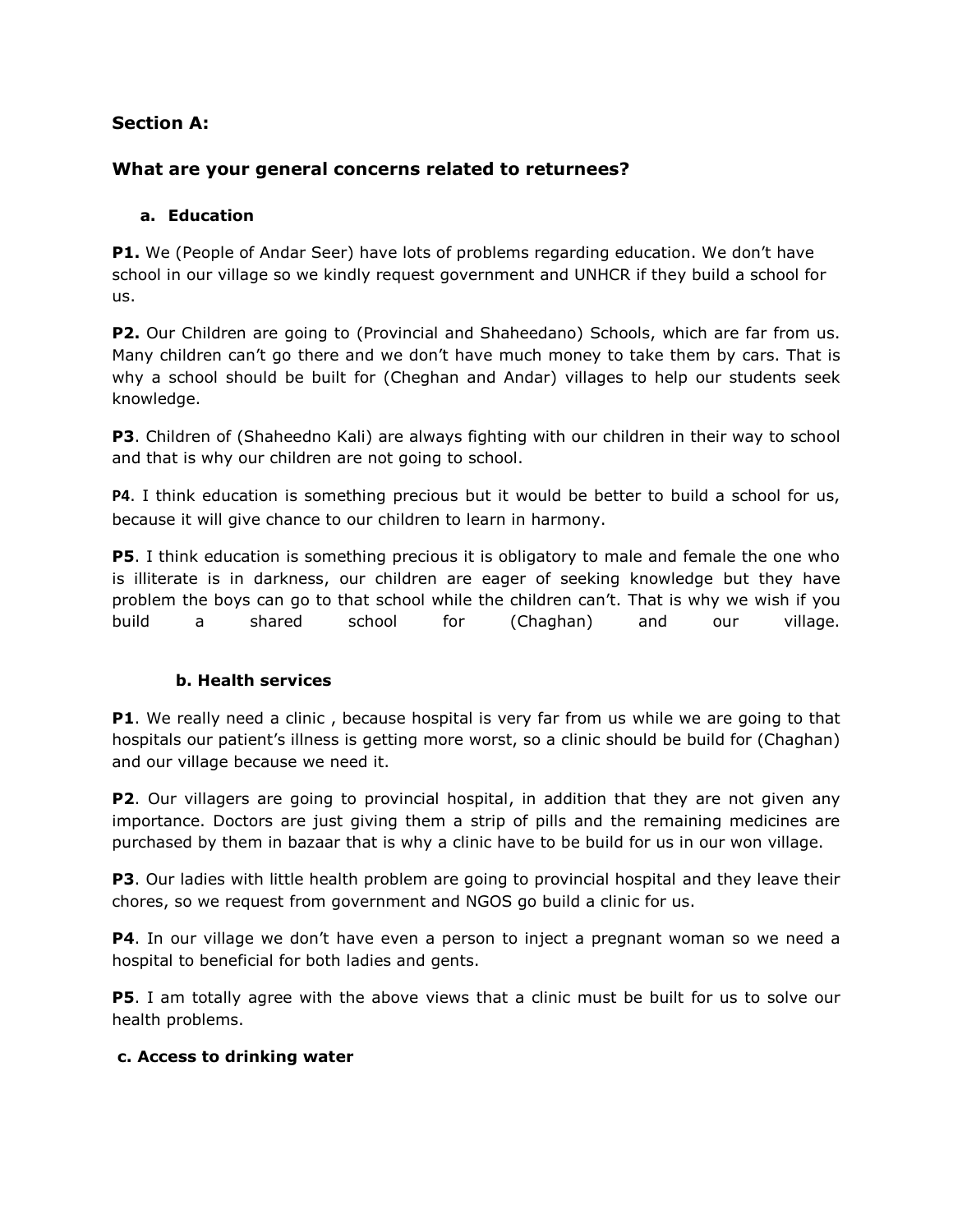**P1.** We the local of (Andar seer) village have lots of problem regarding drinking water government should provide us potable water and for that purpose they should dig deep well for us.

**P2.** We excavated lots of well but they dried up and still we suffer form lots of problems. We request form government to make a water tank and water supply system which will help our villagers to have potable water.

**P3.** As we don't have potable water lots of our villager are facing with diarrhea and dysentery to solve this problem we request from government to make a water supply system for us.

**P4.** In our village we have just three wells which are not enough for us and their water is also not fair for drinking that is why we request from government to dig some other wells for us in order to have sufficient water.

**P5.** Our people are poor each family doesn't has the ability to dig a well for their won family, so we need attention in this field

# **e. Access to shelter**

**P1.** Our people are very poor and no one has helped us regarding shelter. We have been living here for (14) years but we are not build even a room in our village lots of people don't have enough rooms to live in.We kindly request to build rooms for them.

**P2.** We have faced lots of problem while building these rooms and still we need to build some other rooms, so we request from UNHCR to help us in building more rooms because we are very poor.

**P3.** We have been living here for (13) years no one has helped us in building rooms. As our people are very poor that is why they should be helped.

**P4.** By my point of view still it is early if some one help us in building rooms, because we know some people who are living in other people's home**.**

**P5.** I am agree with the above views if building rooms for all villagers is difficult

Still it would be better if they build it for poor people.

#### **Q2. Do you believe that returnees and non returnees have equal access to all services?**

**P1. I** think in our village no one has helped with these returnees and if it takes place it might be same for both.

**P2.** We returnees and non returnees are very poor people if any donation takes place it should be same for both, but still no one has helped.

**P3.** We have a joint (Shura) with (Chaghan) village if someone helps us so we are dividing equally and there is no fraud.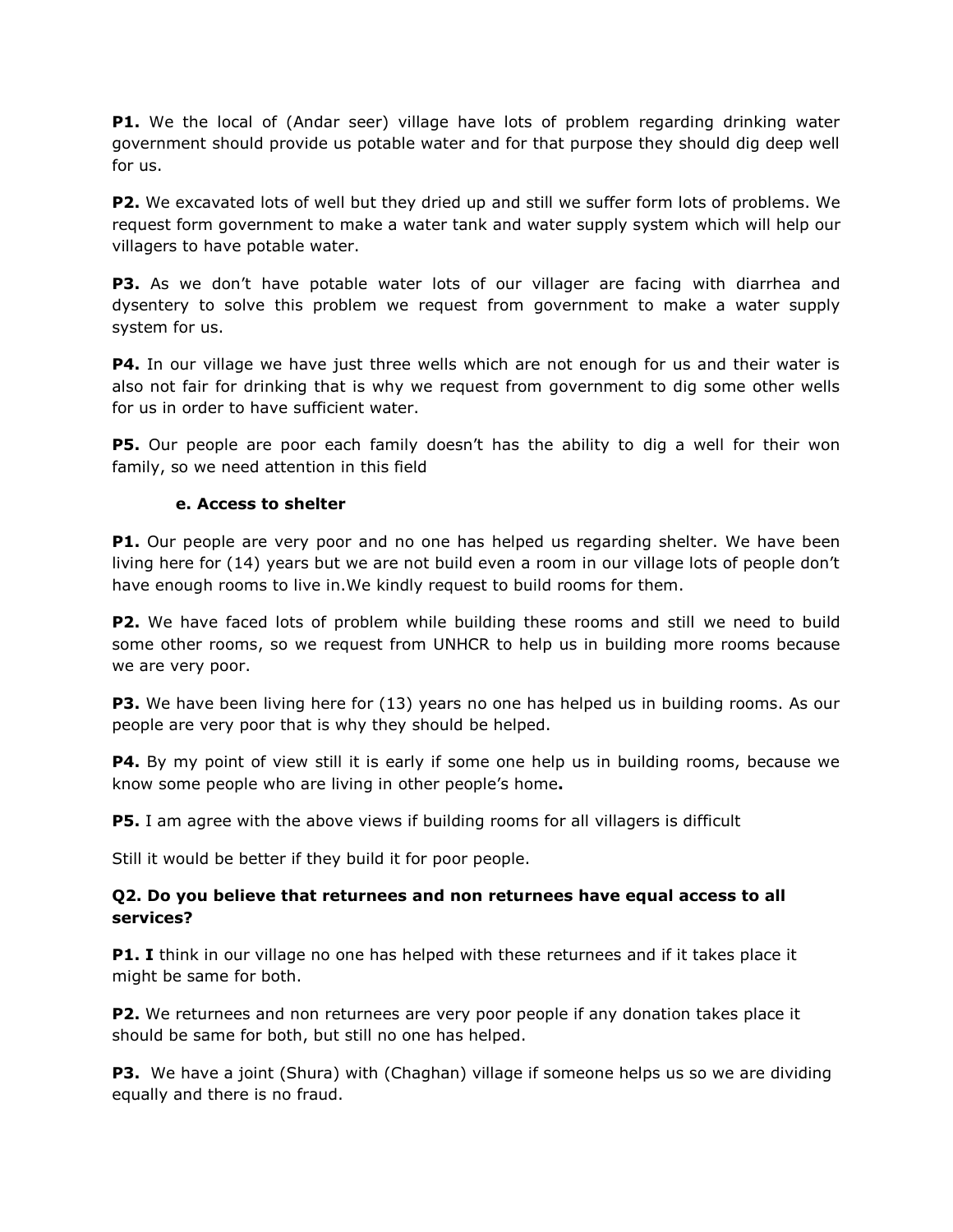**P4.** No harassment has been occurred between we and (Chaghan) village while dividing the donation, but no one has helped us yet and we don't have any problem with each other there is unity among us.

**P5.** I don't have any thing to say I am agreeing with my brothers a bout what they said and I confirm them.

# **Q3. If no, why? Give examples**

**P1.** We all are agree that we receive everything equally.

# **Q4- If no, what could be done to give everyone equal access?**

**P1.** I think we all should be given equal fraction because we all are brothers and united and they should not differentiate between us.

**P2.** I think if government or other NGOS are helping with us they should do it with the returnees too.

**P3.** By my point of view if some one donates with us they should first do it with returnees because they are new and they may need it more than us.

**P4.** By my point of view if some one donates with us they should not differentiate between us, because both returnees and non returnees are human and there are lots of poor people in our community.

**P5.** By my point of view in human community every one is treated equally these returnees are our brothers that is why they must be helped.

# **Section B: Governance and Participation**

# **Q1- How effective is the government?**

**P1.** Government is very effective for us because they solved some of our problems like they have made roads; streams for water supply and government have also made police check points around our village.

**P2.** Government is not effective, because our governor doesn't pay attention toward us.

**P3**. Our governor doesn't pay attention toward our village in addition that our village is a district of city we request from governor to build for us streams of water supply and roads.

**Q2**- Since the government has been elected what changes have you observed in areas of livelihood?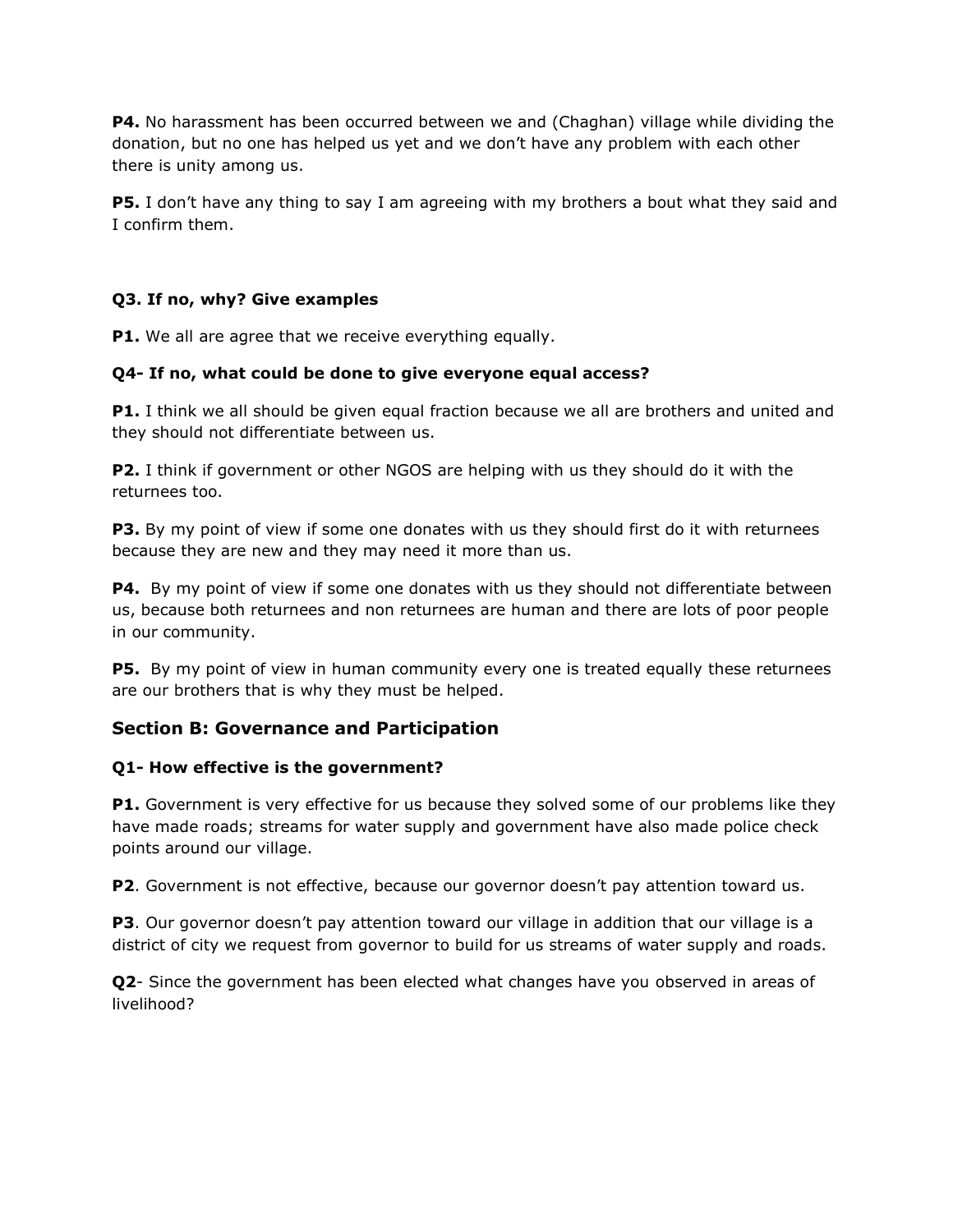**P1.** I think some changes has occurred during this elected government like security situation is a little bit good in this near districts while in far districts still there is security problem.

**P2.** By my point of view in this elected government education has improved very much and as there is little bit security that is why people show their eagerness toward seeking knowledge and the education level has improved in all Afghanistan.

**P3.** In previous governments we didn't had military and police but now we have and through these forces our country is protected from our enemies and the economical condition of people has also improved.

**P4.** In this elected government we started business transaction with other countries and it helps people to do business easily.

**P5.** In this government the roads between provinces have been asphalted and people can easily solve their problems.

# **Q3- Are the women consulted on important issues? If yes, what issues? How are they?**

**P1.** By my point of view in our village we consult with women specially when we want to marry our son or daughter and we also consult with women when we are building new homes.

**P2.** In my point of view women are also human and we should completely consult them.

**P3.** In our village while we marry our sons and daughters this is the authority with women whether they like or not.

**P4.** In my point of view we are consulting with women even a bout what to eat and our petty cash is also with women.

**P5.** In my point of view we should not consult with women and I am totally disagree with the above views.

# **Q4- How do people get access to information? Regarding rights, laws, policies and national institutions?**

**P1.** Regarding laws and policies we listen to Radios and TVs and as we are near to city so we can hear from people too.

**P2.** I am going to bazaar every day that is how I am getting informed.

**P3.** I am listening to radio and TV and I am also reading the news paper.

**P4.** I am agreeing with the above views.

# **Section C: Access to livelihood, social and economic security**

# **Q1- How do you feel about the land was allocated to the returnees?**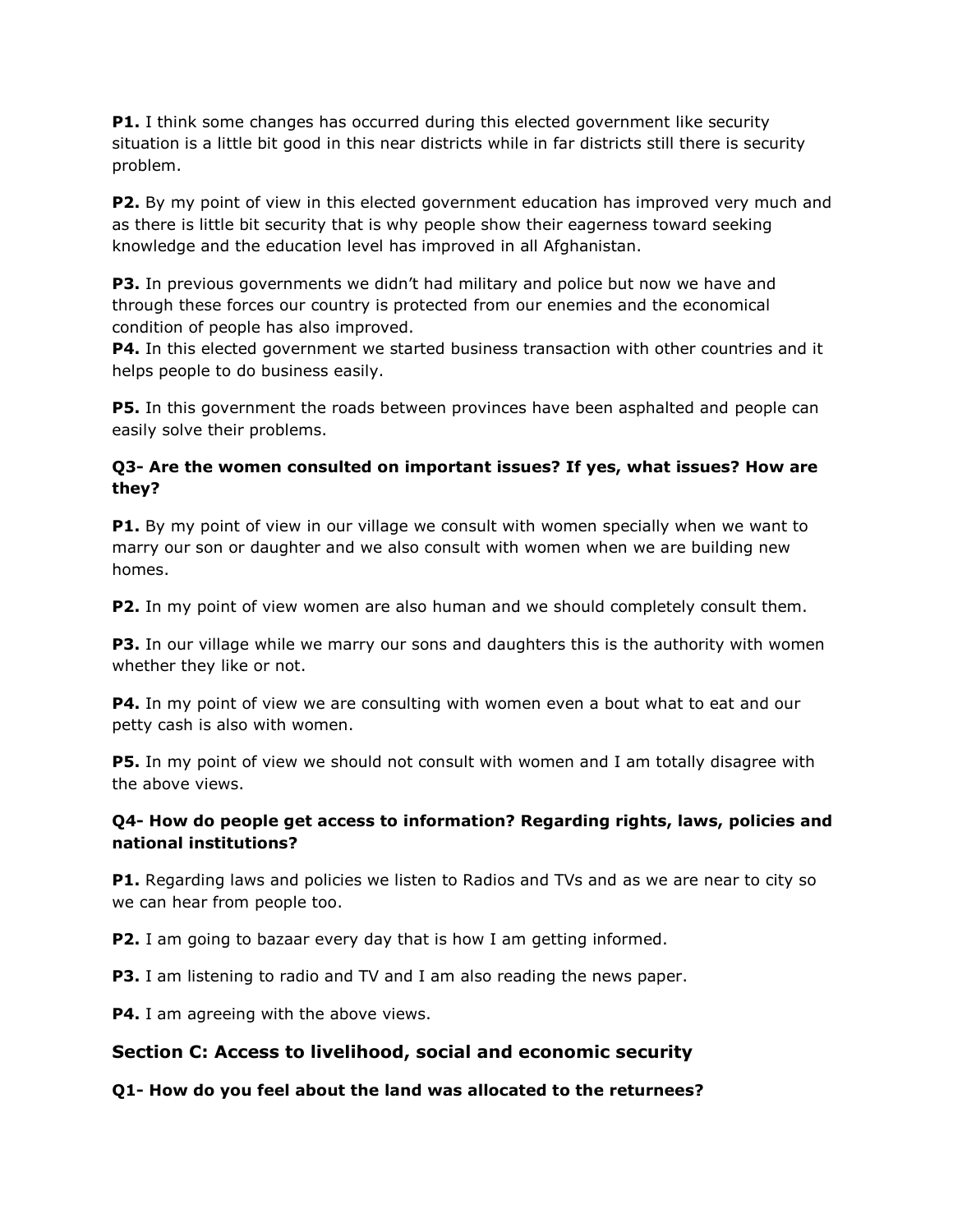**P1.** We have bought this land by our won money no has given, and we have build these homes by our selves.

**P2.** In my point of view in this whole province of (kunar) no one is given land and those who didn't had land have bought by them selves and than they have built homes.

**P3.** In our province (Kuanr) many people don't have land. No one has helped us and there are many people who are living in rental homes.

**P4.** I think land is a great blessing but unfortunately, but we are deprived from that.

**P5.** Land is not given to any of these returnees in (Chaghan and Andarseer) villages.

# **Q2- Were there problems because some non-returnees didn't have access to land?**

**P1.** We are not given land both returnees and non returnees.

**P2.** In my point view we are not given land, so what will cause problem between us. **P3.** I am totally agree with the above views.

# **Q3- Does the community have problems with crime? If yes, what types of crime?**

**P1.** There is no crime, we belong to the same place and we know each other very well.

**P2.** In both villages no murder, kidnapping or robbery has occurred.

**P3.** In my point of view something wrong may have occurred through young but our elders have stopped and after that no one has repeated.

**P4.** If a wrong action takes place we refer to our local (shura) if they can't solve than we refer to provincial court.

**P5.** I don't even by the meaning of crime, because there is no crime in our villages and as our village is a district of the city there are lots of police checkpoints.

# **Q4- How do people get access to information regarding rights, laws, policies and national institutions? Who typically commit the crimes (probe: men, youth, women) who typically are victims of crimes?**

# **a. How do people get access to information regarding rights, laws, policies and national institutions?**

**P1.** People are informed through Radios, TVs, News papers, Mobiles, (Mullah) and also through provincial council.

**P2.** We agree with the above view.

# **b. Who typically commit the crimes (probe: men, youth, women) who typically are victims of crimes?**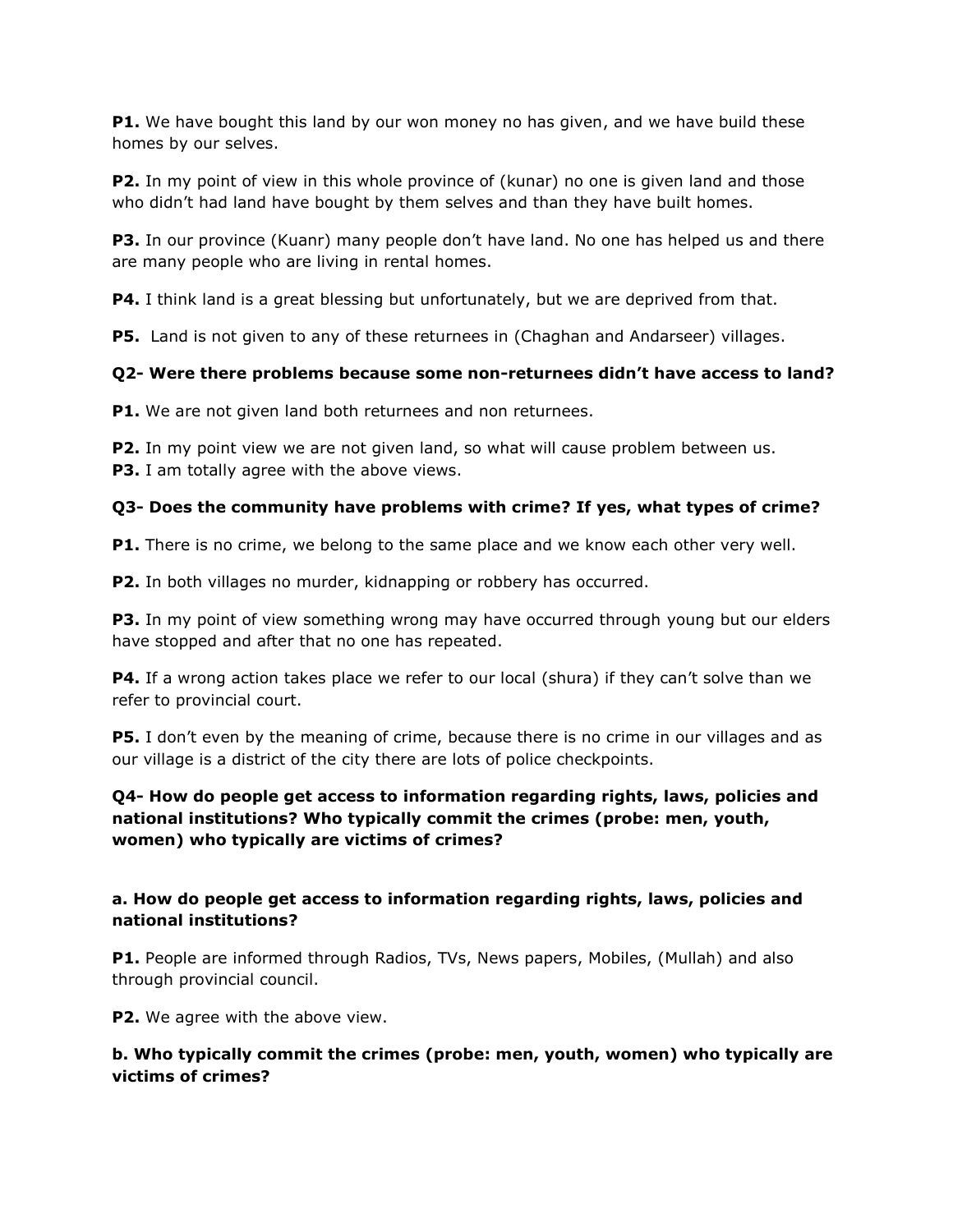**P1.** Here no one commits crime, because they are poor people and here we have lots of police check points which helped in reduction of crimes.

**P2.** Taliban are committing problems like kidnapping and than they call for money in order to discharge him.

**P3.** If a wrong action takes place we refer to our local (shura) and they refer it to Police.

**P4.** We sentence people according to his crime.

**P5.** I think there is no crime in both villages because people are busy with their tasks.

# **Q5- Is unemployment higher among returnees than non-returnees? For example food for work and food for cash projects?**

**P1.** I think no NGO is working here. Returnees and non returnees are given equal importance.

**P2.** In our village a road was constructed, but every one was given the same opportunity and those villagers who were in good economical condition were giving his fraction to another villager. We sanctify to each other.

**P3.** In my point of view there is no work, but if there is than is equal for every one.

**P4.** In any governmental or non governmental activities returnees and non returnees are given the same fraction.

**P5.** I am agreeing with the above views.

# **Q6- Do the community members have more skilled workers than the returnees?**

**P1.** In my point of view majority of the community members are technicians, Carpenters and mason so I can say that they are more expert.

**P2.** There are also expert people in returnees who can solve their problem.

**P3.** I think returnees and non returnees both have expert people.

**P4.** Community members have learned these skills here while returnees have learned in Pakistan but both can solve their problems.

**P5.** I think every can learn a profession but it need little bit practice.

# **Q7- Do you believe that returnees and non-returnees have equal access to services and resources? If no, please give examples.**

**P1.** Returnees and non-returnees both have equal access to services and there is no difference because we are one community.

**P2.** We precede our activities by consulting with each other and our request from government is also the same.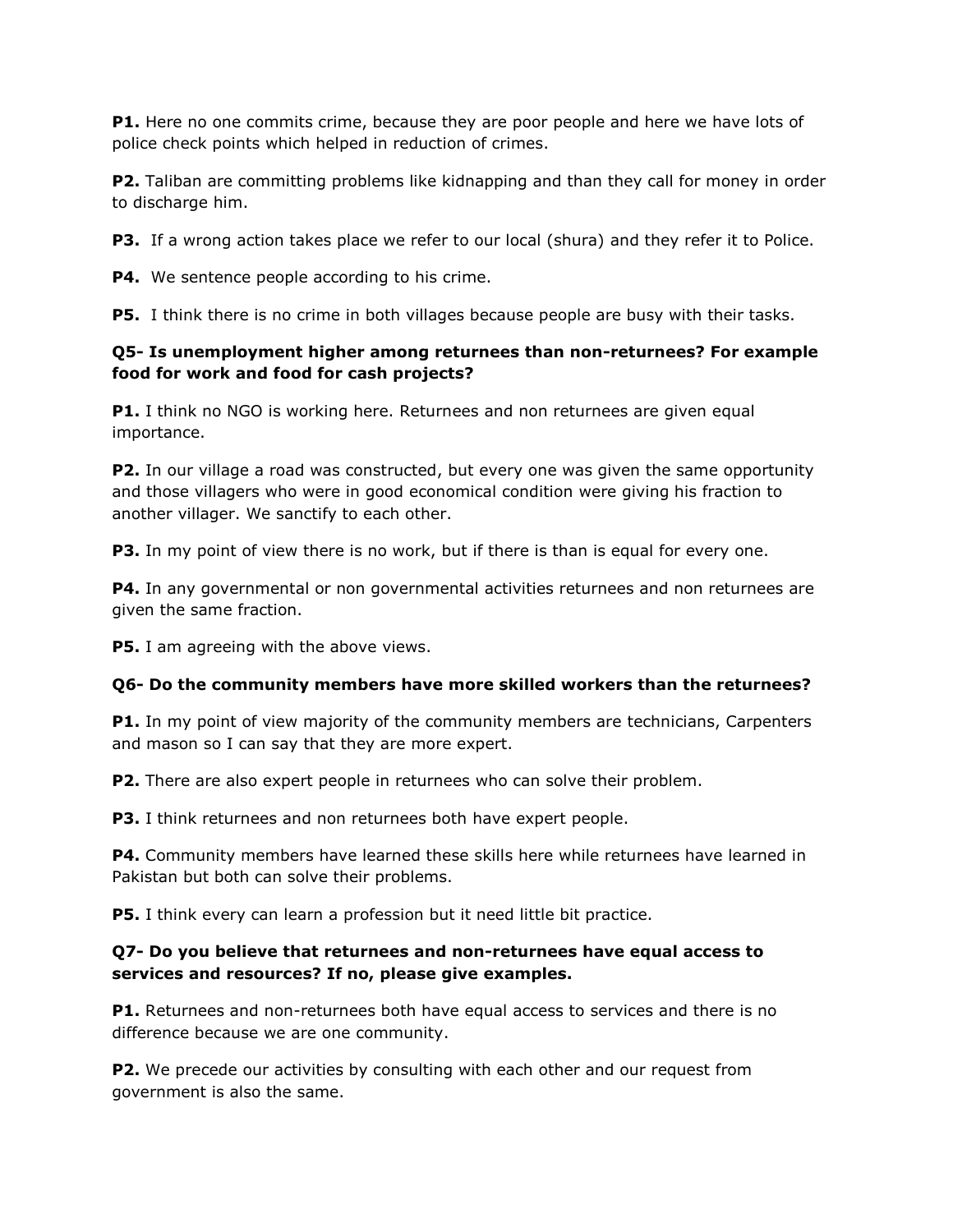**P3.** I think every one has the same access to services but educated people are better because they have salary.

**P4.** We are not donated by any foreign NGO but if they help us every one will be given the same fraction and first of all we will give it to one who deserves more.

**P5.** When ever a donation like wheat or something else occurs, we come together every one is given his fraction and there is no difference.

# **Section D: Justice and Rule of Law**

# **Q1 Are there differences in the way the community functions now that returnees are living in the community? For example**

# **A. The way the community interact among themselves.**

**P1.** We (returnees and non returnees) both have good relation with each other we love and respect each other.

**P2.** From very beginning we community member have good relation with returnees, when they came here we invited them to lunch and dinner.

**P3.** We have good relation with each other; we are united whether it is grief or joy if someone dies we are helping his family in funeral and other related activities.

**P4.** We both (returnees and non returnees) are unite against our enemies in order to protect our selves, many times our children are fighting with each other but we are very careful and we try our best to protect any clash between us.

**P5.** I do agree with them.

# **B. The way the community builds and maintain relationships and trust**

**P1.** We trust completely on each other and we help each other.

**P2.** Returnees trust on us if they are not present in their home and some problems occur we are solving that problem that is why the trust us.

**P3.** If we don't trust on each other than living in the same village would be difficult and useless.

**P4.** We the people of (Chghan and Andar seer) completely trust on each other.

**P5.** I do agree with the above views.

# **C. The way the community support each other during difficult economic times**

**P1.** We help with each other in economical problems if returnees need money we help them and if we need they help us.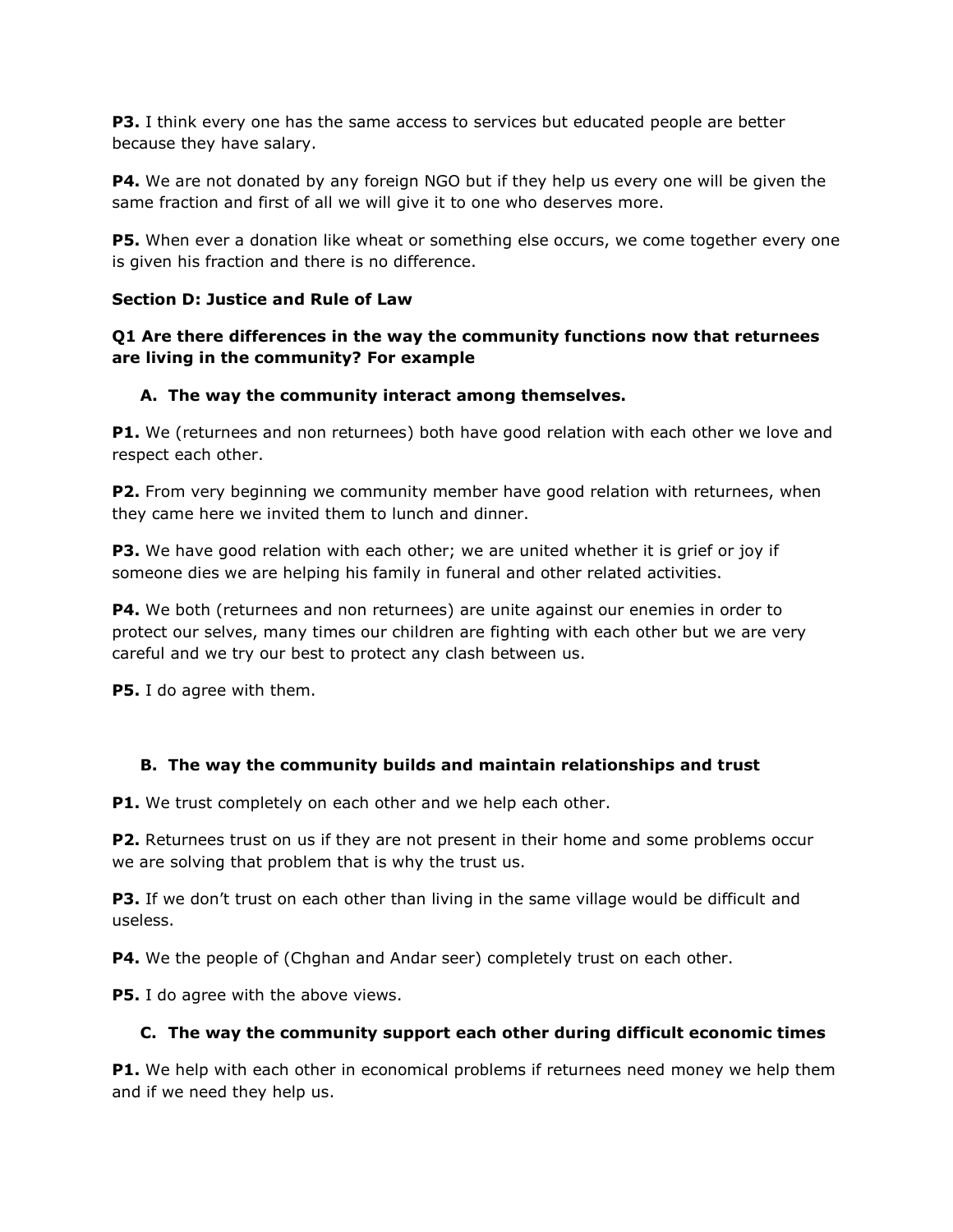**P2.** If returnees have patient we are going with them to the hospital and we give them money if they need.

**P3.** There are lots of poor families in returnees and non returnees but the one who has good economical condition helps with those who are not good.

**P4.** I think when ever a returnee wants to marry his son; we are helping with them.

**P5.** In any kind of problem we returnees and non returnees help each other.

# **D. The way the community resolve disputes between returnees and nonreturnees?**

**P1.** For solving our problem we have local (Shura) if they are not able than we refer to province and they are solving our problem.

**P2.** I think if there is a conflict between two families first of all elders of these two families are negotiating with each other if not than elders of (Chaghan and Andar seer) set together in mosque and they are coming with a solution.

**P3.** If a big crime like murder, robbery or something other like that occurs we refer it to the local (Shura) of both villages if they are not able than we refer to attorney and court of province to solve it.

**P4.** I do agree with the above views.

# **E. The way the community share resources**

**P1.** Government has build schools, clinics and some other organizations and all these are our shared resources.

**P2.** I think our cemetery, mosque, electricity, pasture and every thing else which is donated by government is equal to all.

**P3.** Any project which is implemented by government both returnees and non returnees are given equal fraction.

**P4.** If a donation occurs we are gathering in mosque for dividing it.

**P5.** I do agree with the above views.

# **Q2- How safe is for women and girls to move around the community?**

**P1.** I think women can walk around the village and they can work in organization.

**P2.** I think women should help other women and should give information about the rights of women.

**P3.** Women should study to become teacher, doctor and etc in order to help other women.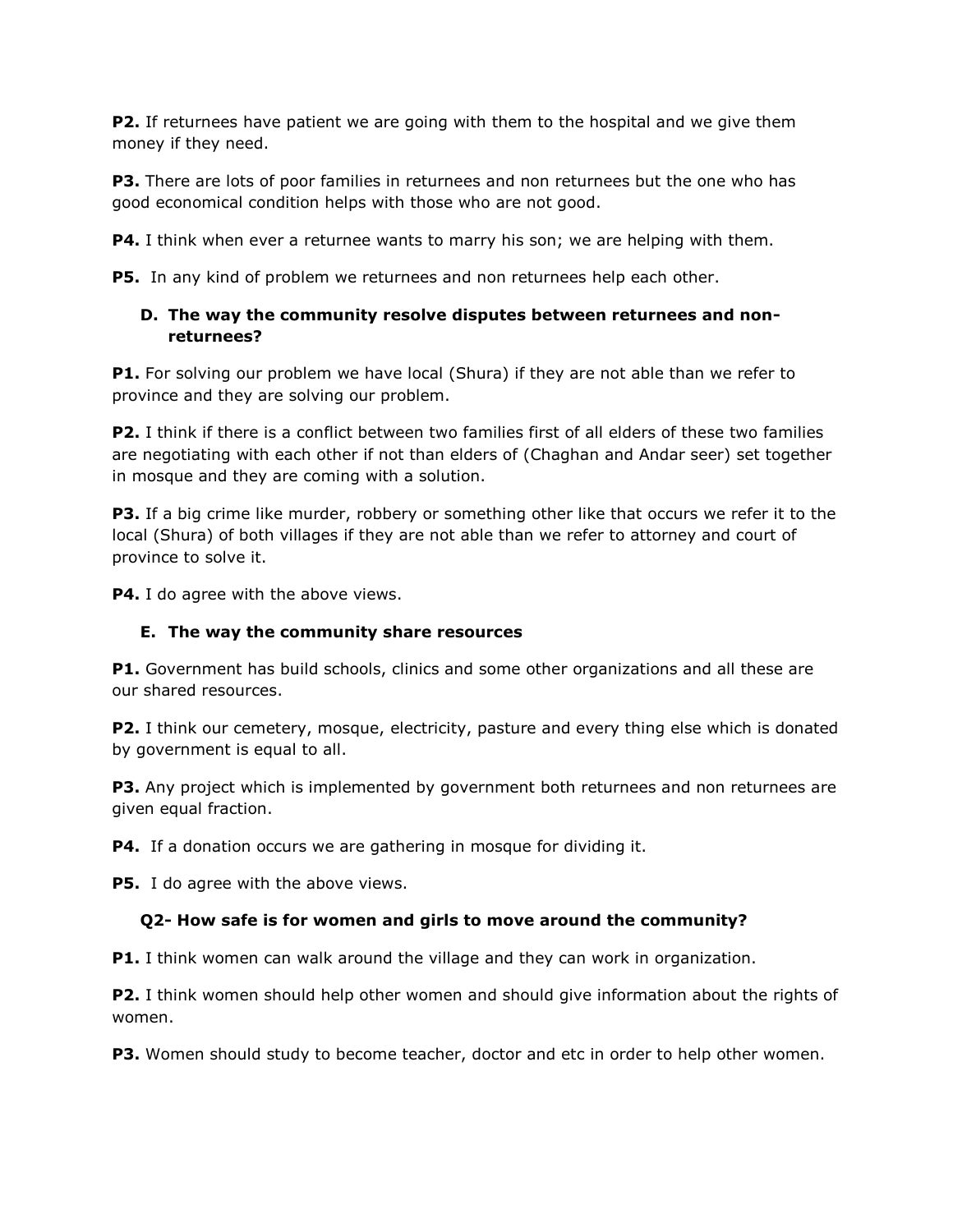**P4.** In addition to chores women must learn some other vocations too; like tailoring, carpet weaving and etc.

**P5.** I think women work more than men like they are bringing woods, raising the children but our women are illiterate.

# **Q3- What do you think would improve safety of women and girls in this community?**

**P1.** In my point of view it would be better to make schools, courses and some other vocational institutes in order to solve the problems of other women.

**P2.** I think if we have schools and clinic in our won village than there won't be any problem for women.

**P3.** I think it would be better if someone train midwives in our village; which will help a lot with our problems because many times our women and children are facing problems during delivery.

**P4.** I do agree with the above views.

# **Q4- Is it safe for men to travel outside the community during the day? Is it safe for men to travel?**

**P1.** During the day we don't feel any fear if our men are out of homes but during the night we feel little bit fear that is why we are not allowing them to go out side.

**P2.** During the day if our men climb in to mountains so we are afraid of Taliban but during the night they are at homes.

**P3.** There are police check points around our village but beyond that we feel fear.

**P4.** During the night if our men are going some where and get late it causes fear.

**P5.** In many districts of our province (Kunar) security is not good but in our village during the day there is no problem while at night we feel it little bit.

# **Q5- Which group is the biggest threat to safety and security?**

**P1.** In our province there is a group of Taliban and they are creating problems.

**P2.** In our villages (Chaghan and Andar seer) the security situation is good but Taliban are trying to destroy it.

**P3.** In many districts Taliban have destroyed the security; going to city is very difficult because of the fear of Taliban.

**P4.** I do agree with the views of my friends.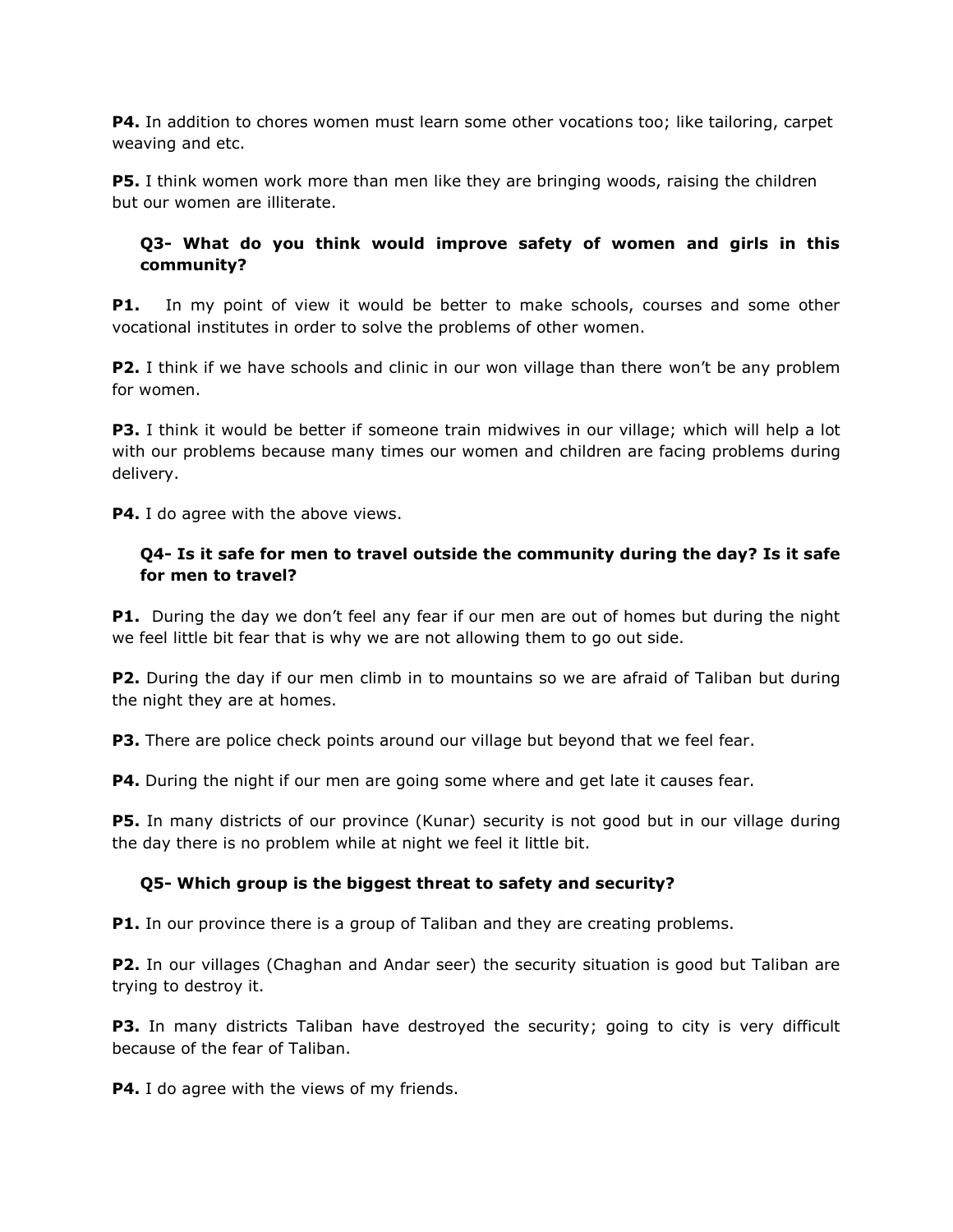# **Q6- What can the community do to improve the safety and security of the community?**

**P1.** We must help our government in detecting bad people of our society.

**P2.** I think police patrol during day and night can help in covering the situation and detecting the bad people.

**P3.** I think villagers must help with government and should spot them those people who are challenge for the security.

**P4.** Security can be strengthen if people and government share their secrets.

**P5.** I do agree with the above views and these views must be implemented.

# **Q7- Have there been benefits to returnees relocating to your community? What are they? Are there any problems? What are they?**

**P1.** We haven't received any loss or benefit from returnees because they have bought these lands and have built homes.

**P2.** In our province returnees are not paid any attention they have bought these lands and have built homes and there is no burden on us.

**P3.** Returnees have benefits for us because our village will be enlarged and there is no problem.

**P4.** I do agree with their views.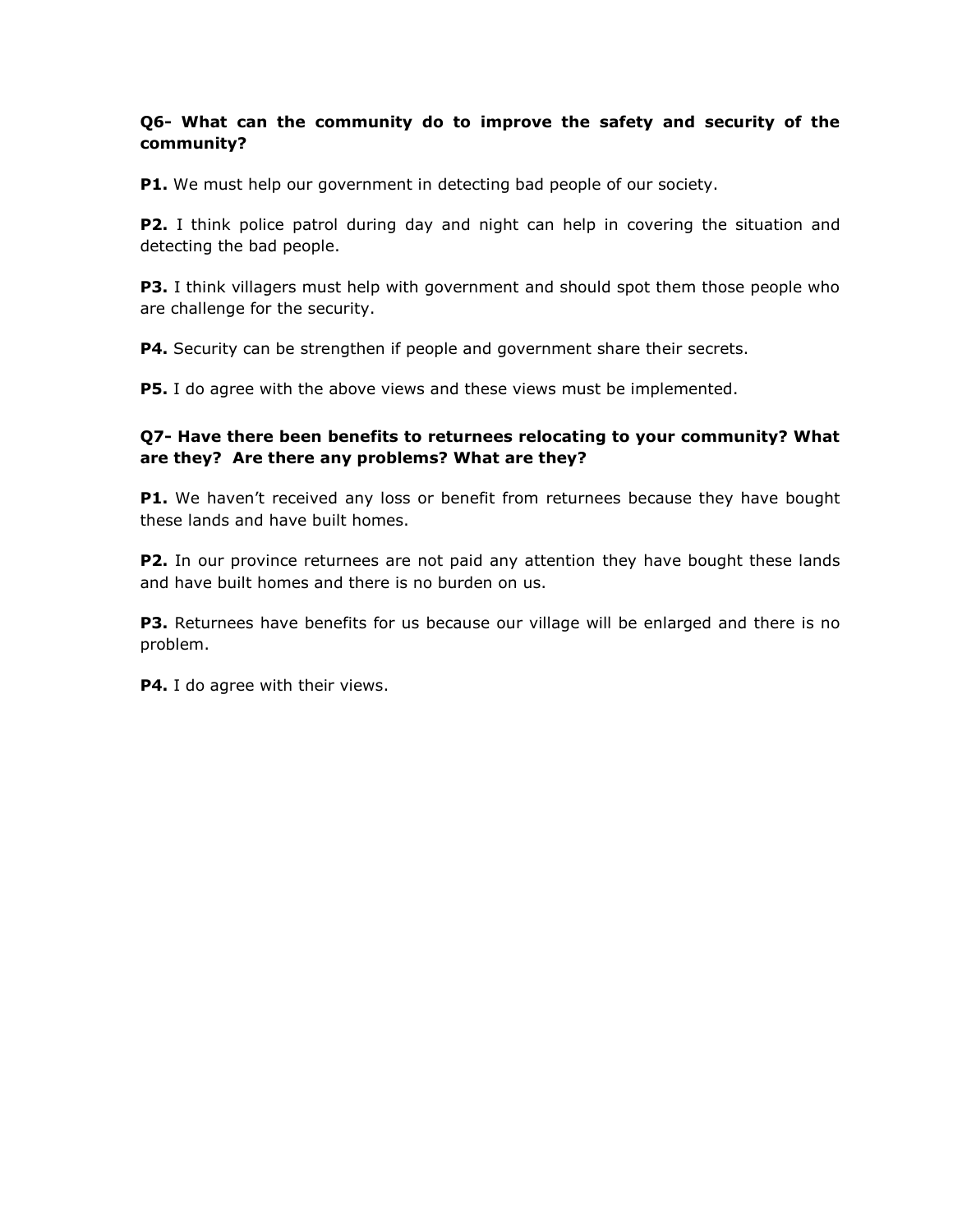# **FOCUS GROUP DISCUSSION**

#### **FORM REGISTRATION NO: 86**

| <b>Moderator's and Taker</b><br>4.  |                                                          |              |                               |                                                                                  |  |  |  |  |  |
|-------------------------------------|----------------------------------------------------------|--------------|-------------------------------|----------------------------------------------------------------------------------|--|--|--|--|--|
| Facilitator's name:<br>1.5<br>Ajmal |                                                          |              |                               |                                                                                  |  |  |  |  |  |
|                                     |                                                          |              |                               |                                                                                  |  |  |  |  |  |
| 1.6                                 | Note taker's Name:                                       |              | Niaz Mohammad                 |                                                                                  |  |  |  |  |  |
| 1.7                                 | Date of the FGD:                                         |              | 25.09.2012                    |                                                                                  |  |  |  |  |  |
| 1.8                                 | <b>Report Number:</b>                                    | $\mathbf{1}$ |                               |                                                                                  |  |  |  |  |  |
|                                     |                                                          |              | 5.<br><b>Area Information</b> |                                                                                  |  |  |  |  |  |
| 2.1                                 | Reintegration site Name:                                 |              | Sagai                         |                                                                                  |  |  |  |  |  |
| 2.2                                 | Site Number:                                             |              | 44                            |                                                                                  |  |  |  |  |  |
| 2.3                                 | Returnees: (Yes, No)                                     |              | Yes                           |                                                                                  |  |  |  |  |  |
|                                     | Non-Returnees: (Yes, No)                                 |              | No                            |                                                                                  |  |  |  |  |  |
| 2.4                                 | Gender (Male, Female, Mixed)                             |              | Male                          |                                                                                  |  |  |  |  |  |
| 2.5                                 | GPS (Yes, No)                                            |              | Yes                           |                                                                                  |  |  |  |  |  |
|                                     | If No see code.                                          |              |                               |                                                                                  |  |  |  |  |  |
| 2.6                                 | <b>GPS</b> location                                      |              |                               |                                                                                  |  |  |  |  |  |
|                                     | Latitude:                                                |              | 34 53 929                     |                                                                                  |  |  |  |  |  |
|                                     | Longitude:                                               |              | 71 10 786                     |                                                                                  |  |  |  |  |  |
|                                     |                                                          |              | 6. FGD Outcome                |                                                                                  |  |  |  |  |  |
| 3.1                                 | FGD Completed (Yes, No)                                  |              | Yes                           |                                                                                  |  |  |  |  |  |
| 3.2                                 | FGD team Notes use to take note any special observation: |              |                               |                                                                                  |  |  |  |  |  |
|                                     |                                                          |              |                               | People were gathered very properly and they answered the questions very eagerly. |  |  |  |  |  |
|                                     |                                                          |              |                               |                                                                                  |  |  |  |  |  |
|                                     |                                                          |              |                               |                                                                                  |  |  |  |  |  |
|                                     |                                                          |              |                               |                                                                                  |  |  |  |  |  |
|                                     |                                                          |              |                               |                                                                                  |  |  |  |  |  |
|                                     |                                                          |              |                               |                                                                                  |  |  |  |  |  |
|                                     |                                                          |              |                               |                                                                                  |  |  |  |  |  |
|                                     |                                                          |              |                               |                                                                                  |  |  |  |  |  |
|                                     |                                                          |              |                               |                                                                                  |  |  |  |  |  |
|                                     |                                                          |              |                               |                                                                                  |  |  |  |  |  |
|                                     |                                                          |              |                               |                                                                                  |  |  |  |  |  |
|                                     |                                                          |              |                               |                                                                                  |  |  |  |  |  |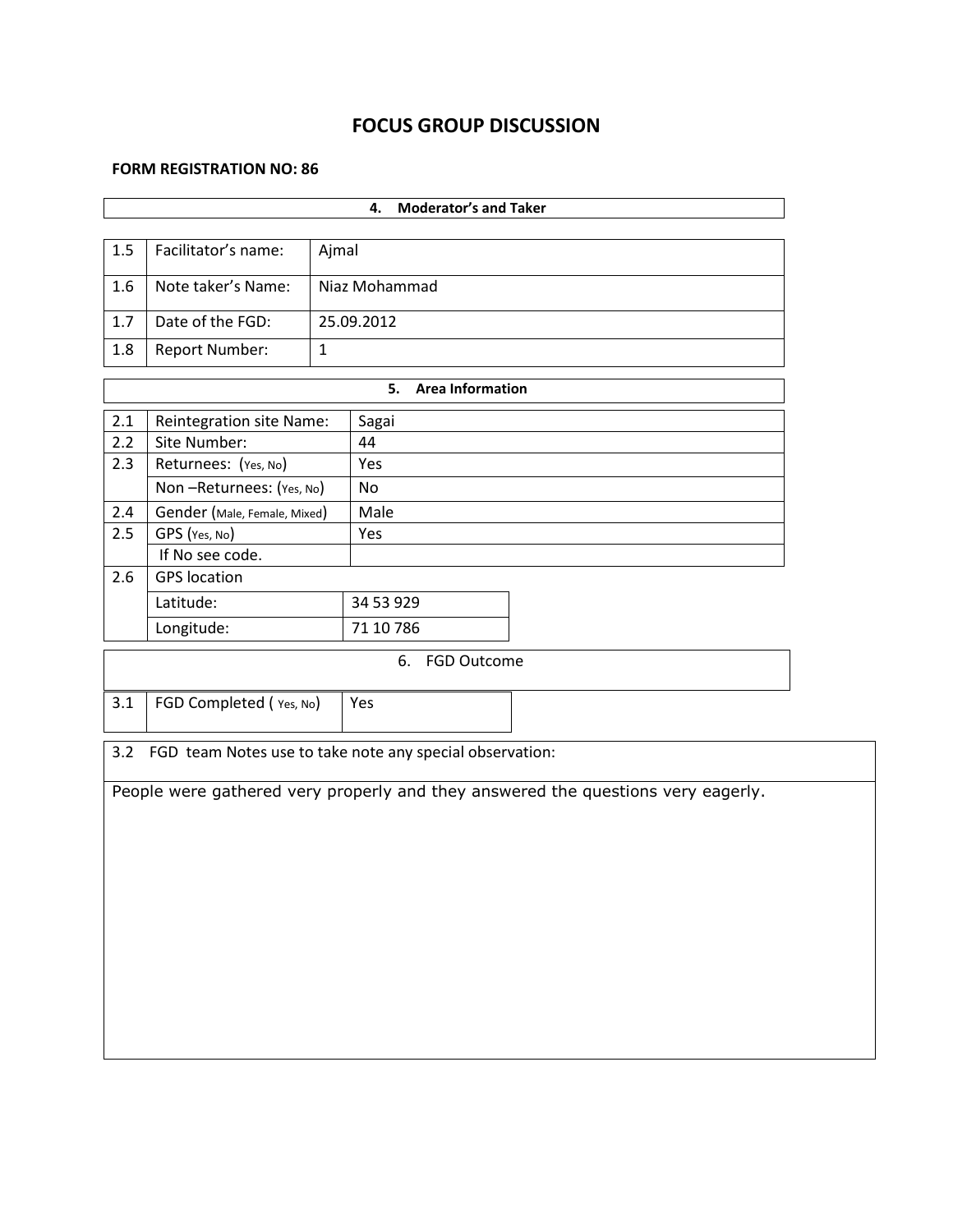| 4. Data Management Information (Internal Use Only by Database Entry Team) |        |                  |                              |                    |        |  |  |  |
|---------------------------------------------------------------------------|--------|------------------|------------------------------|--------------------|--------|--|--|--|
| 4.1 Date of Interview                                                     |        | 25.9.2012        |                              |                    |        |  |  |  |
| 4.2 Interviewer's number                                                  |        | Male Interviewer | $N-11$                       | Female Interviewer |        |  |  |  |
| Supervisor's number                                                       | $E-15$ |                  | Regional Supervisor's number |                    | $E-23$ |  |  |  |
| 4.5 Date of office editing                                                |        | 27.9.2012        |                              |                    |        |  |  |  |
| 4.6 Office editor's code<br>$E-15$                                        |        |                  |                              |                    |        |  |  |  |
| 4.7 Date of data entry<br>5.11.2012                                       |        |                  |                              |                    |        |  |  |  |
| Data entry officer code<br>4.8                                            | 11     |                  |                              |                    |        |  |  |  |

| List of Participants in Focused group discussions (F.G.D) |        |  |  |  |  |
|-----------------------------------------------------------|--------|--|--|--|--|
| Province                                                  | Kunar  |  |  |  |  |
| District                                                  |        |  |  |  |  |
| Site Number                                               | Saghai |  |  |  |  |
| Village                                                   | 44     |  |  |  |  |

| <b>No</b>      | <b>Name</b>         | <b>Position</b>                  | <b>Occupation</b> | <b>Contact No</b> | Age |
|----------------|---------------------|----------------------------------|-------------------|-------------------|-----|
| $\mathbf{1}$   | Shafiqullah         | Imam of<br>منتممه                |                   | 0789628125        |     |
| $\overline{2}$ | Rozi khan           | Elder of village                 |                   | 0770212263        |     |
| 3              | Inamullah           | Deputy of<br>$11 - 20$           |                   | 0777900247        |     |
| $\overline{4}$ | Haji Mohammad Afzal | Elder of vilalge                 |                   | 0700643535        |     |
| 5              | Din Mohammad        | Member of<br>$\cdot$ m<br>$\sim$ |                   | 0700006465        |     |
| 6              |                     |                                  |                   |                   |     |
| $\overline{7}$ |                     |                                  |                   |                   |     |
|                |                     |                                  |                   |                   |     |
|                |                     |                                  |                   |                   |     |
|                |                     |                                  |                   |                   |     |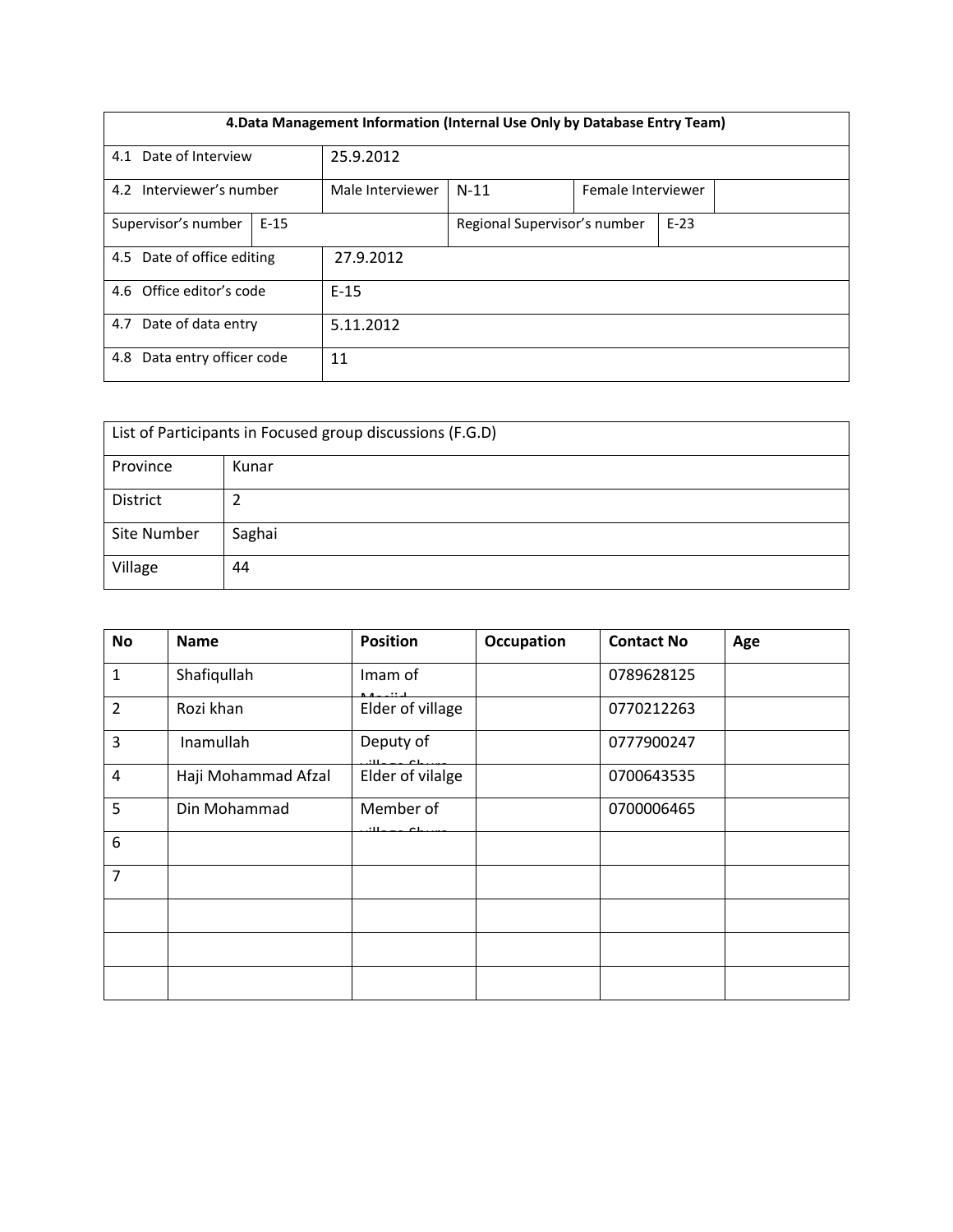# **Section A: General and Specific Concerns**

# **Part A: Education**

#### **Q1- What are your concerns regarding education for returnees?**

**P1.** We have many problems regarding education like; we don't have school and also training courses for illiterate people.

#### **\* What can be solution for this problem?**

We request from government to build registered schools and training centers for us.

**P2.** There is no high school of girls in our area that is why when our girls finish secondary school they stop attending school.

#### **\* What can be solution for this problem?**

We request to build high school for our girls.

**P3.** We request from government to build high school for our girls which will give our daughters to prolong their studies up to  $12<sup>th</sup>$  grade.

#### **\* What can be solution for this problem?**

We request to build high school for our girls.

**P4.** We the people of (Ghandero Naw and Muslim Abad) have many problems regarding school, books, teachers and etc so we request from government and NGOs to pay attention toward us.

#### **\* What can be solution for this problem?**

We request form government to pay attention regarding school, books, and teachers.

**P5.** Our schools are very far that is why we admit our children when the gets 10 or 11 years old because 7 or 8 years old children can't go there.

#### **\* What can be solution for this problem?**

We request from government to build a school for us.

#### **Part B: Health Services**

#### **Q1- What are your concerns regarding health services for the returnees?**

P1. We don't have clinic, so we request our patients to provincial hospital that is we request from government to build a small clinic for us.

#### **\* What can be solution for this problem?**

We request from government to build a small clinic for us.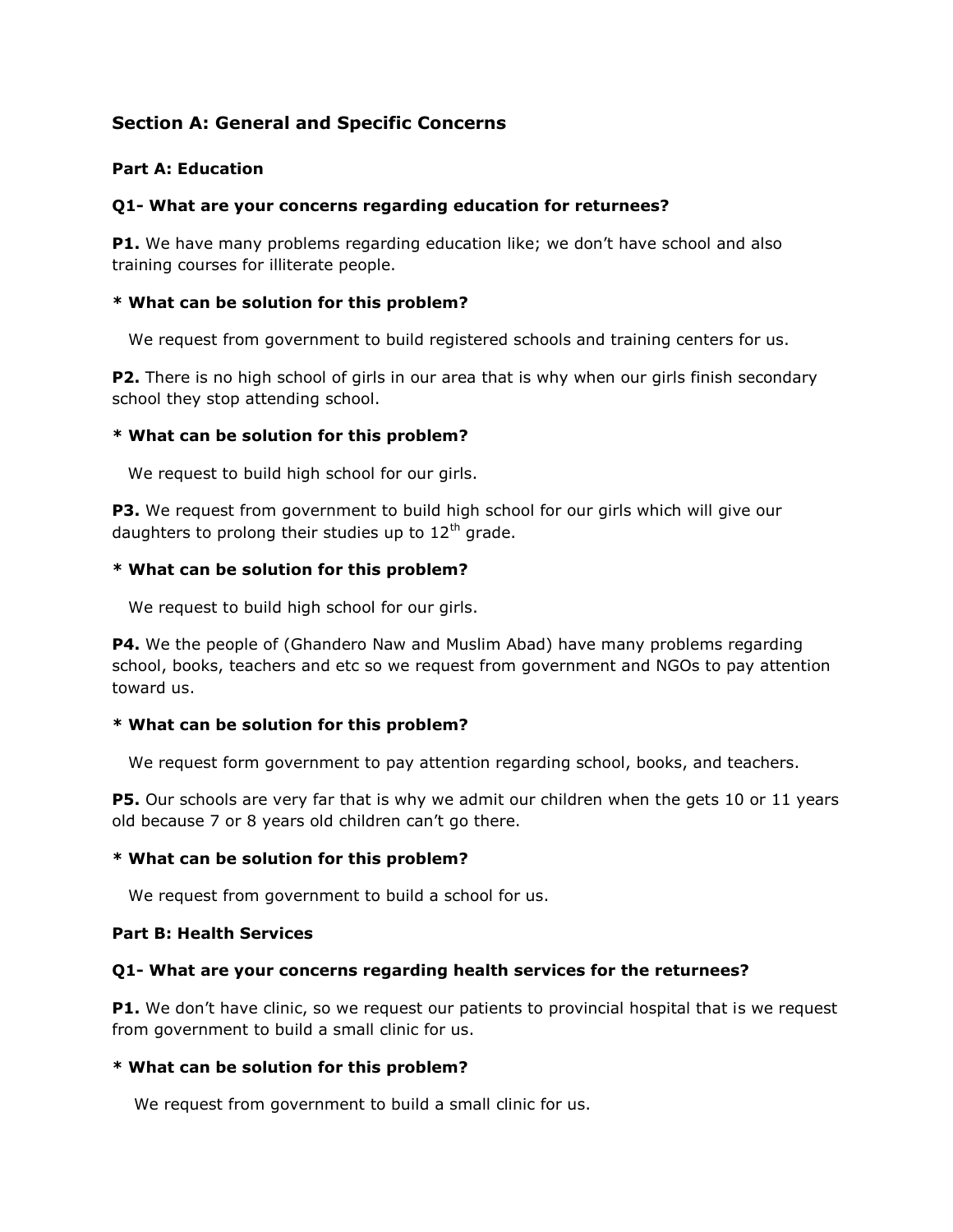**P2.** Government had promised with us that they will build a clinic for us; but they built a clinic for addicted people that is why still we have problem regarding health and we carry our patients to provincial hospital and sometimes due to lack of doctors our patients are dying.

#### **\* What can be solution for this problem?**

We request from government to build equip clinic for us.

**P3.** Many families are living here but still we don't have clinic.

#### **\* What can be solution for this problem?**

 We request from government to build a clinic equipped with gynecology and obstetrics ward along with female doctors.

**P4.** Though we are poor people but still we don't hospital or clinic that is why we carry our patients to provincial hospital which is very expensive for us, because whenever we go to city we have to rent car, pay doctor fee and other.

#### **\* What can be solution for this problem?**

We have just one request to build a clinic for us.

**P5.** There are no services for pregnant women like vaccines for pregnant women and babies.

#### **\* What can be solution for this problem?**

 As there are many villages in this area so we request a mobile clinic from government to provide us first aid.

# **Part C: Access to drinking water**

# **Q1- What are your concerns regarding access to potable water for the returnees?**

**P1.** We have lots of problems regarding potable water, because we are bringing water from a spring which is in mountain and this bringing gets more difficult when it rains or the weather is hot, so request form government to build a tank for this spring and supply water through a pipeline to our homes.

**P2.** We returnees have many problems regarding potable water; here people have wells in their homes and they are giving us water if they wish to give otherwise they don't.

# **\* What can be solution for this problem?**

 We request from government to prepare us potable water which is the most basic need of every human.

**P3.** We don't have wells that is why we are bringing our water from river, though it's water is very dirty but we don't have an solution for it; sometime when flood comes it makes the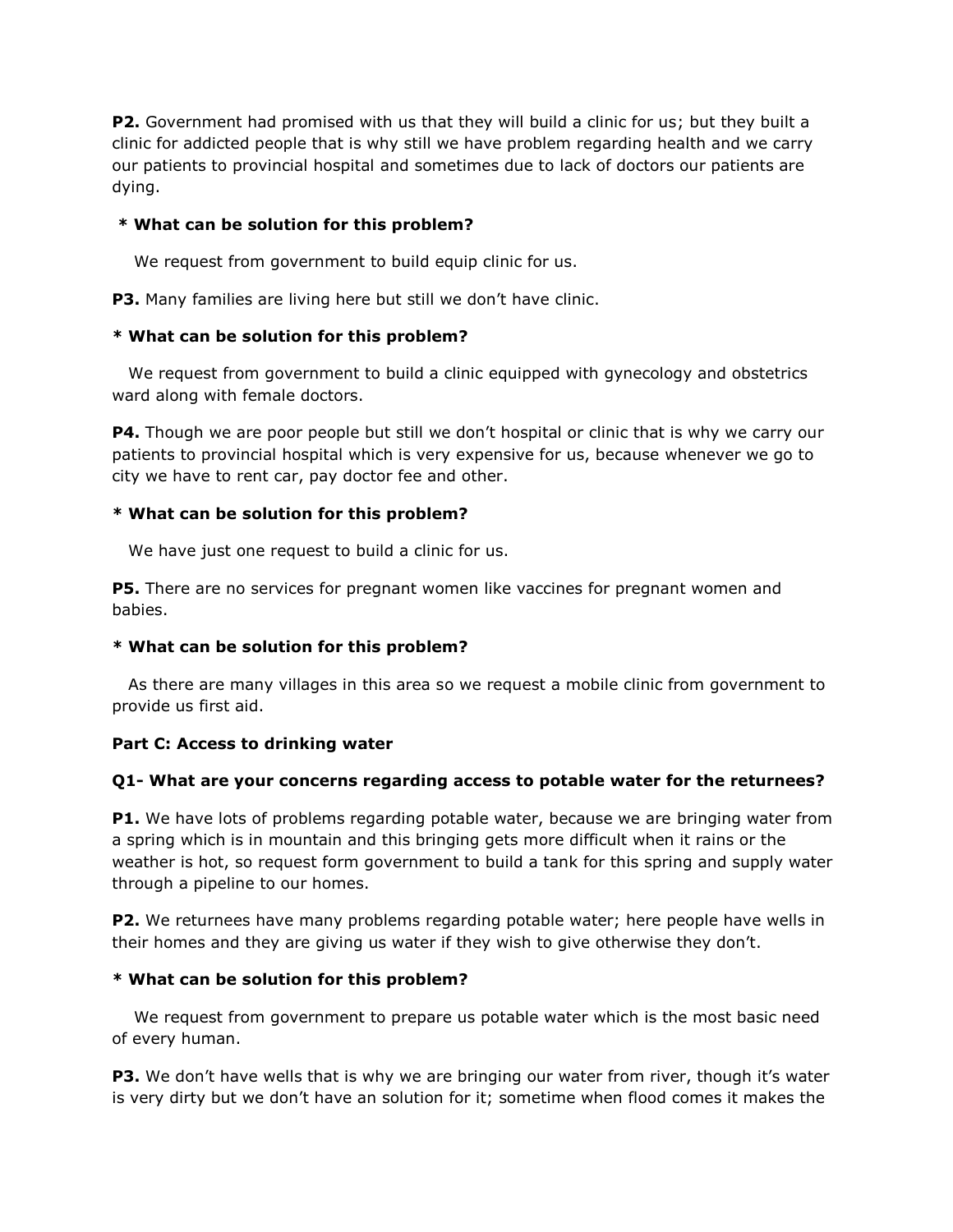water that much dirty that after storing them in water pots we waiting until it's dirt sets down and than we are using it which creates man disease so we request form government and UNHCR to solve our problem.

**P4.** We are poor people we don't have wells; and when we send our children to our neighbors they are not giving them water and always say why you don't excavate well for your selves.

# **\* What can be solution for this problem?**

We request form government to excavate wells and to bring hand pumps for us.

**P5.** I do agree with my friends.

# **Part D: What are your problems regarding shelters?**

**P1.** We have many problems regarding shelters, we are not given land by government; those people who were economically good have purchased land, though poor people are living by rent, so we request from government and UNHCR to prepare shelters for us because we are poor people.

**P2.** Government had promised with us that they will give us plat but they didn't, and we are still waiting for fulfilling that promise.

# **\* What can be solution for this problem?**

We request from government to fulfill their promise.

**P3.** Those returnees who were economically good have purchased land but there are poor people who can't purchase, so we request from government and UNHCR to solve our problem.

**P4.** We are not satisfied from government's activities because they have distributed lands to some people but not in all districts and it is just for deceiving people, so we request from government to give plats to returnees because it is their right upon government and our request from UNHCR is to help them financially which can help these returnees to live in harmony; and it can also protect disputes upon lands.

**P5.** Returnees were sent some tents but corrupt people stole those tents and it was injustice with returnees which created an extreme dislike between government and returnees so we request from government to prevent such kind of misbehaviors in future.

# **Part D: Access to Food/ Market**

# **Q1- What are your concerns regarding access of returnees to food and market?**

# **Part G: Access to employment opportunities**

# **Part H: Sanitation**

# **Q1- What should be done in order to improve sanitation of the households?**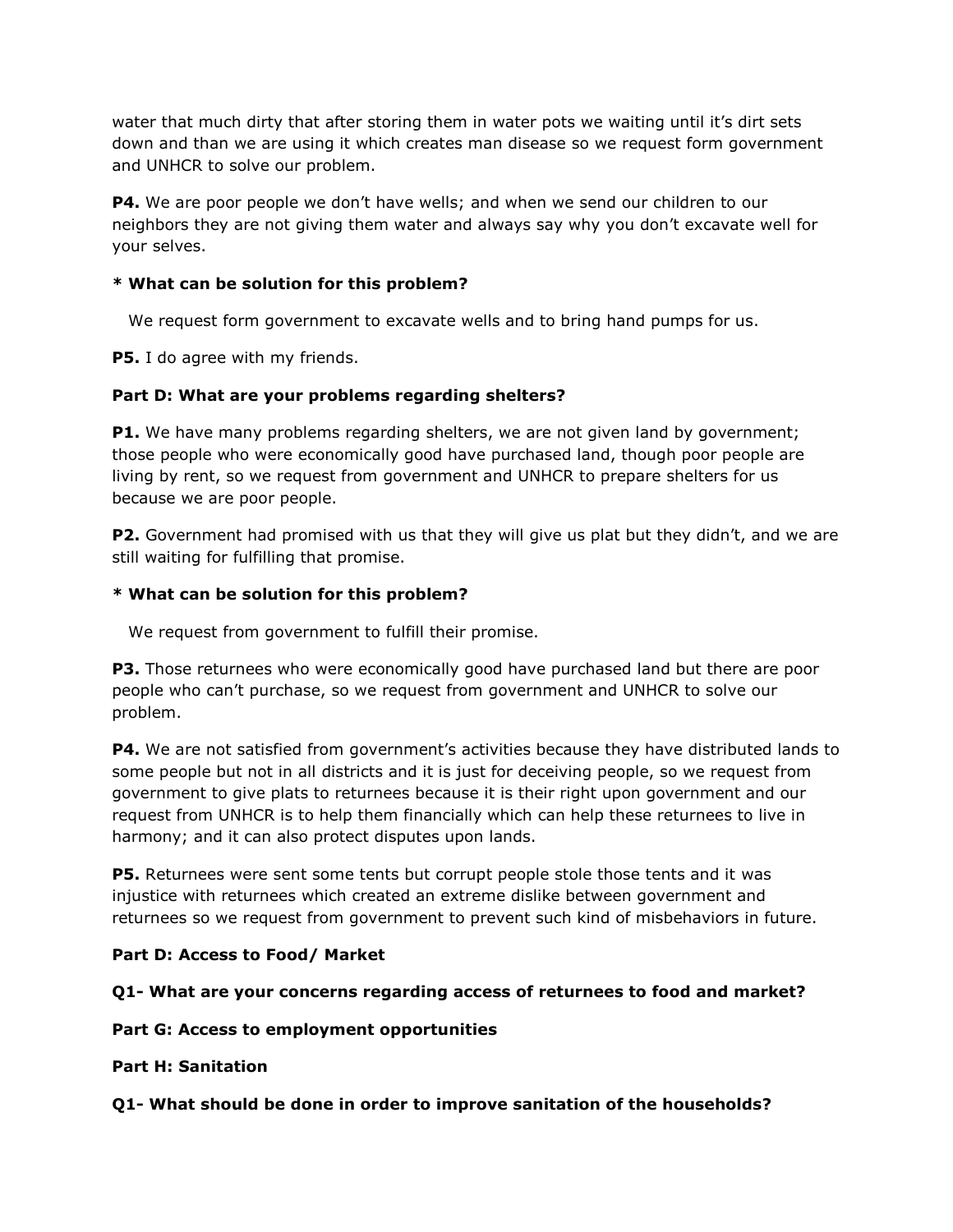#### **L- Security**

#### **Part K: Access to justice system**

#### **Part I: Access to Pastures**

**P1.** We have many problems regarding pastures because in our pastures homes have been built that is why we can't graze our animals there.

#### **\* What can be solution for this problem?**

Government should find a solution for this problem.

**P2.** Our pasture is just a strip which is not sufficient for our animals, because powerful people have build homes there.

#### **\* What can be solution for this problem?**

We request from government to shift these people to other villages.

**P3.** Our pasture is at slope of a mountain because due to lack of rain this desert doesn't has grass and we don't have sufficient food for our animals.

#### **\* What can be solution for this problem?**

We request from government to build dams for water which help us in irrigating our corps than there won't be need of desert.

**P4.** In past we had cowboy but now there is no cowboy and we can't graze our animals in deserts because there is a limited pasture are fear of thieves.

#### **\* What can be solution for this problem?**

We request from government and people to work together against thieves.

**P5.** I do agree with my friends.

# **Q2- Do you believe that returnees and non-returnees have equal access to services and resources?**

**P1.** Nothing has been helped with us.

# **\* What can be solution for this problem?**

I request from government to help us in every sector because we are poor help.

**P2.** If a donation takes place we have elders they are dividing everything equal.

#### **\* What you want form government.**

We request to help us regarding land, shelter, school and clinic.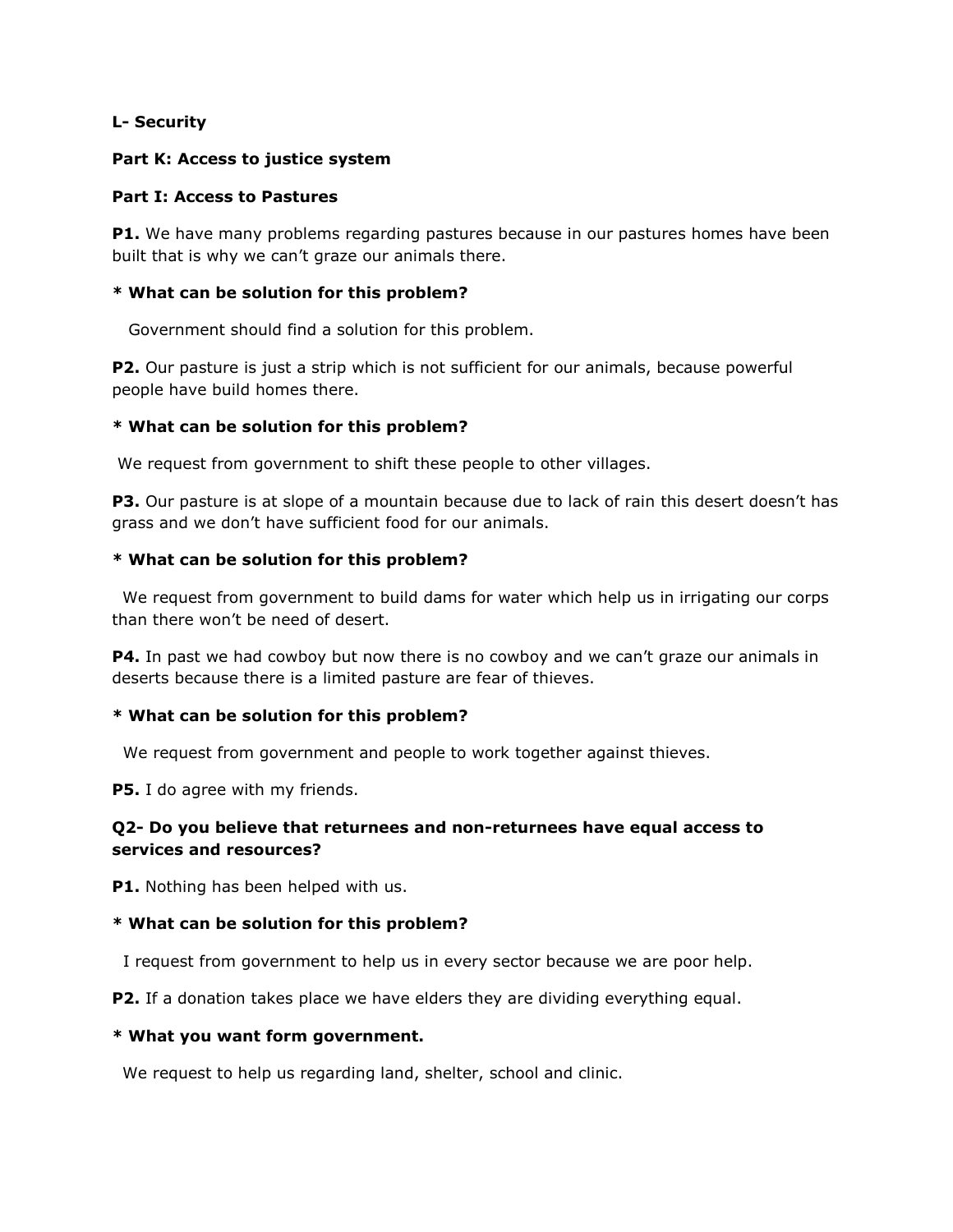**P3.** Many things are donated by our names but they are divided between executives of governments.

## **\* What you want form government.**

We want from government to give our right.

P4&5. We do agree with our friends.

## **Q3. If no, why? Give examples**

**P1, 2, 3, 4 &5.** We have the same view that there no difference between returnees and non returnees.

# **Q4- If no, what could be done to give everyone equal access?**

**P1, 2, 3, 4 &5.** If we don't have equal access than our local (shura) is solving our problem.

# **Section B: Governance and Participation**

#### **Q1- How effective is the government?**

**P1.** Government is very effective, due to this government we are living in peace and harmony and we should help our government.

**P2.** Due to this government many roads have been asphalted through which we can easily go to other districts and villages and we should convey our problems to executives by ourselves.

**P3.** Due to this government our sons are working in military, police and other organization which is a good source of income and we should train our sons with national moral in order to help their people and government.

**P4.** Due to this government our bridges, protective walls, streets are constructed there for I can say that our government is very effective.

**P5.** I do agree with the above views.

# **Q2- Since the government has been elected what changes have you observed in areas of livelihood?**

**P1.** Due to this elected government our children are going to schools.

**P2.** Due to this elected government we have military, police and a good organization; we should also send our children to military and police for further support of our government.

**P3.** Due to this elected government we have university in our own province, before this our youth were going to other provinces for higher education and we request from government to prepare university related facilities for our students.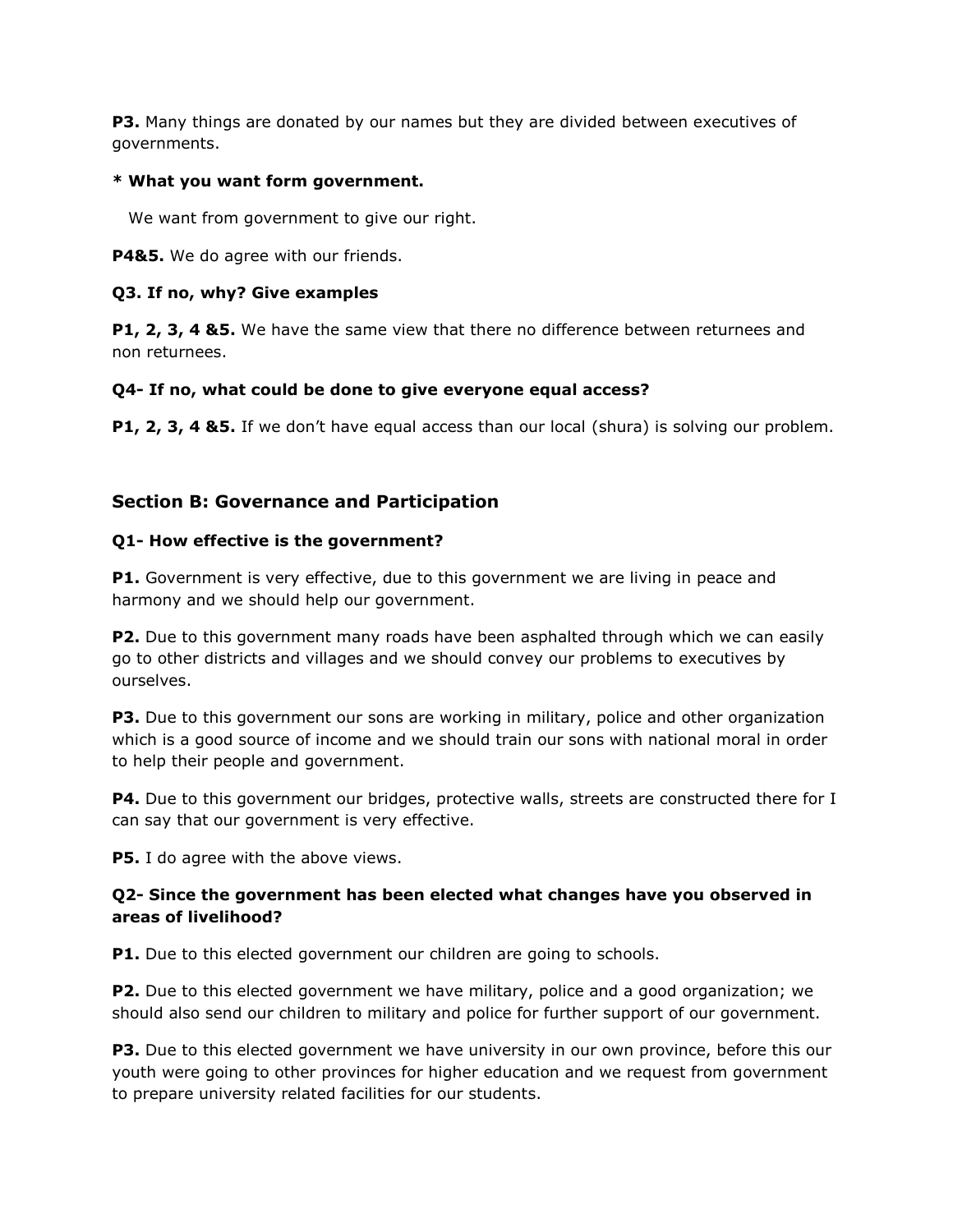**P4.** Due to this government we have freedom of speech through which people.

**P5.** Due to this elected government once again we connected to other world, mining of minerals started and we signed strategic treaties with other countries there for our government should develop good relations with them.

# **Q3- Are the women consulted on important issues? If yes, what issues? How are they?**

**P1.** We consult our women especially when we want to marry our daughters or sons there for our people should get information regarding rights of women.

**P2.** I think women should be consulted because they are also human and member of family, so I request from men and women to get education in order to know about their rights.

**P3.** Women also have rights to take part in different issues; otherwise our activities won't be faire.

**P4.** Our women don't have any (Shura) and people think that it is something bad.

**P5.** I think there is no need for women (Shura) but we should consult them regarding home affairs.

# **Q4- How do people get access to information? Regarding rights, laws, policies and national institutions?**

**P1.** We get information through radio and by asking people and people and I request to distribute news paper, and electricity through which people can get information.

**P2.** I get information from my sons, as they are working in city so they have access to information.

**P3.** I get information from radio and after listening to it I do share them with other people.

**P4.** I get information from TV and people.

**P5.** We share our information in (Masjids), so I can say that we get information through going to (Majids).

# **Section C: Access to livelihood, social and economic security**

# **Q1- How do you feel about the land was allocated to the returnees?**

**P1.** We returnees are not given land and we have purchased our land by our selves and we request from government and other NGOs to help us regarding shelters and construction of homes.

**P2.** We are not happy from our government because neither ministry of refugees nor UNHCR have helped us regarding land, homes and shelter though we are poor people and we can't purchase it by ourselves.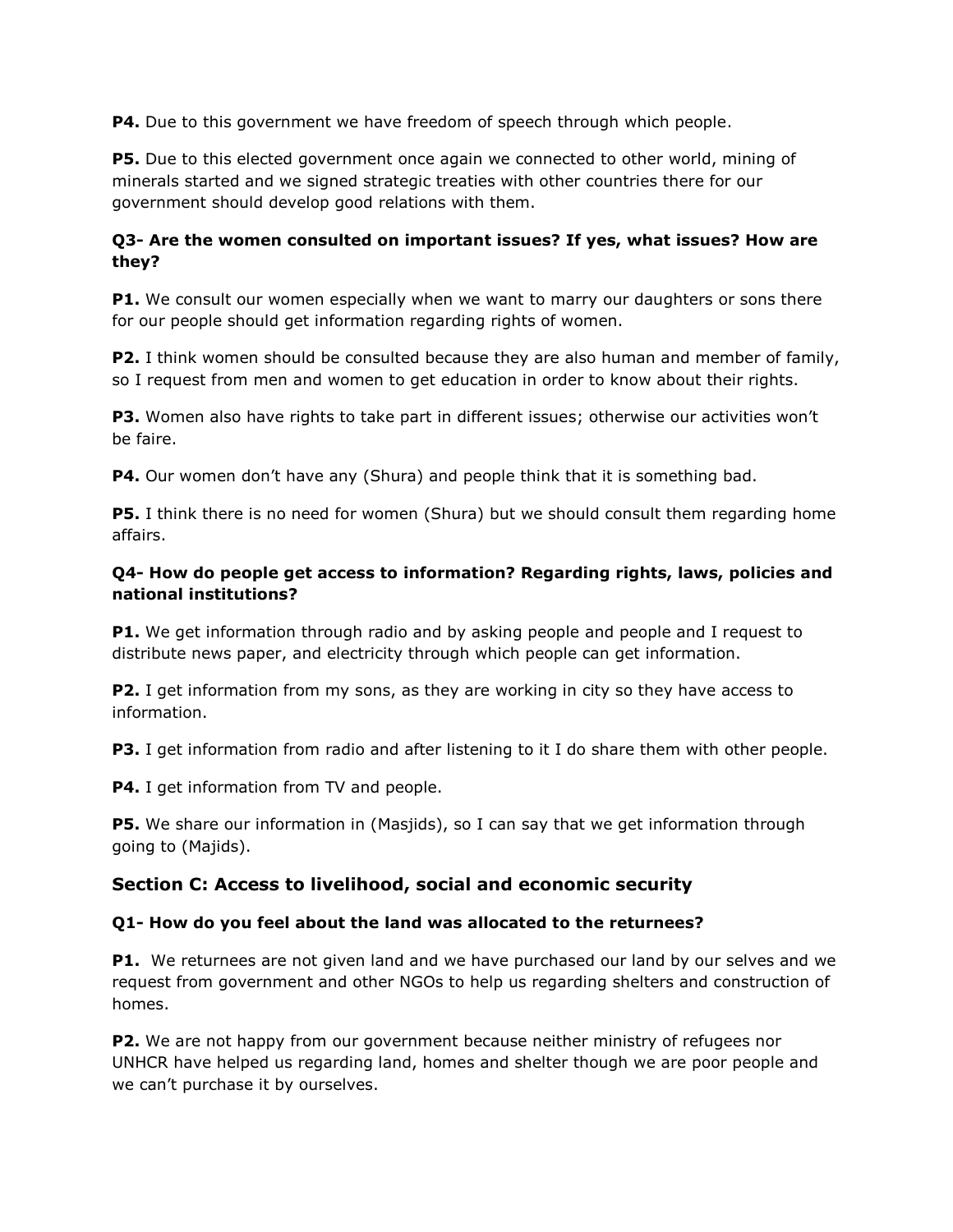**P3.** Government have promised with us about giving one, one plot but still we are waiting and they didn't fulfill that.

**P4.** Government has huge deserts but still we are living in rent house, though we are poor people so we request from government to solve our problem by giving plots to us.

**P5.** There are no security problems in our place so I request from government that in addition to plots they should find jobs for our youth to have income.

# **Q2- Were there problems because some non-returnees didn't have access to land?**

**P1.** No have given land to returnees there for there is no problem and I request to give plots to returnees and those non returnees who don't have land.

**P2.** We are living in desert bust still people claim that this is our land, so I request from government to solve this problem.

**P3 and 4.** We have the same view.

# **Q3- Does the community have problems with crime? If yes, what types of crime?**

**P1.** As security is good in our place that is why there are no crimes but if something wrong takes place than our elders are solving that problem.

**P2.** We belong to same race and religion there for there are no crimes.

**P3.** There are no criminal cases but if some problems like land disputes or other occurs than our elders are solving.

**P4 & 5.** We do agree with our friends.

# **Q4- How do people get access to information regarding rights, laws, policies and national institutions? Who typically commit the crimes (probe: men, youth, women) who typically are victims of crimes?**

**P1.** We get information through radios, news papers and (Mula of masjid).

**P2, 3, 4&5.** We have the same view.

# **Q4. Who commits crime?**

**P1.** There is big crime but sometimes youth fight with each other, but we have (Shura) of elders they are solving our disputes. `

**P2.**As we belong to one religion and country that is we there no crime and we don't outsiders to commit crime here.

**P2, 3, 4& 5.**We do agree with others.

**Q5- Is unemployment higher among returnees than non-returnees? For example food for work and food for cash projects?**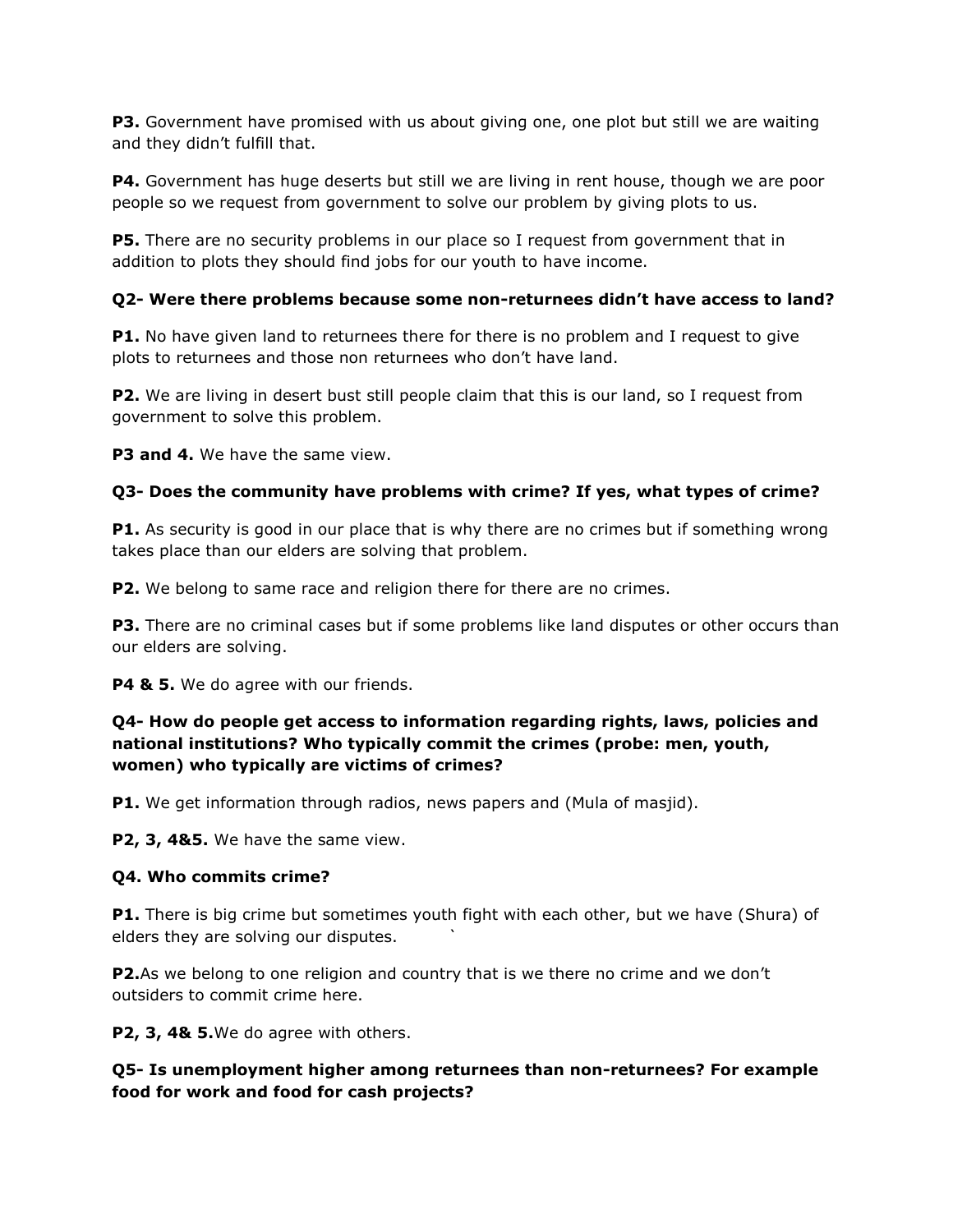**P1.** Non returnees have more employment chances, because they have been living here for a long time and they have relation with people, though we have equal access to other resources.

**P2.** There are some non returnees who are discriminating but not all of them.

**P3.** No projects have been implemented here that is why there are no problems.

**P3&4.** We do agree with our friends.

#### **Q6- Do the community members have more skilled workers than the returnees?**

**P1.** Non returnees are skilled than returnees because they have been living here for long time and they have learned many needed skills like car pantry, welding and etc.

**P2.** Community members are educated and they have good jobs in government, but returnees were living in other countries.

**P3.** As we don't have people in government so we can't precede our activities very well.

**P4.** As we were living in foreign strange countries that is why we didn't learned skills but community members have learned more things because they were in their home land.

**P5.** I do agree with my friends.

# **Q7- Do you believe that returnees and non-returnees have equal access to services and resources? If no, please give examples.**

**P1.** As we mentioned before that community members have been here for along time and we were outside the countries that is why they have more access to services and resources than returnees and I request to prevent this difference.

**P2.** In hospitals we are not treated as well as community member; just our babies are vaccinated, though community members have access to all resources.

**P3.** We have equal access to some resource like water, school, dams and etc.

**P4.** National solidarity (Shuras) have done various projects like, excavating wells and asphalting the roads which are our share resources.

**P5.** I do agree with the above views.

# **Section D: Justice and Rule of Law**

# **Q1 Are there differences in the way the community functions now that returnees are living in the community? For example**

# **F. The way the community interact among themselves.**

**P1.** We have good relation with returnees and local people and we do share our grief and happiness, though local people suppose themselves prior than us.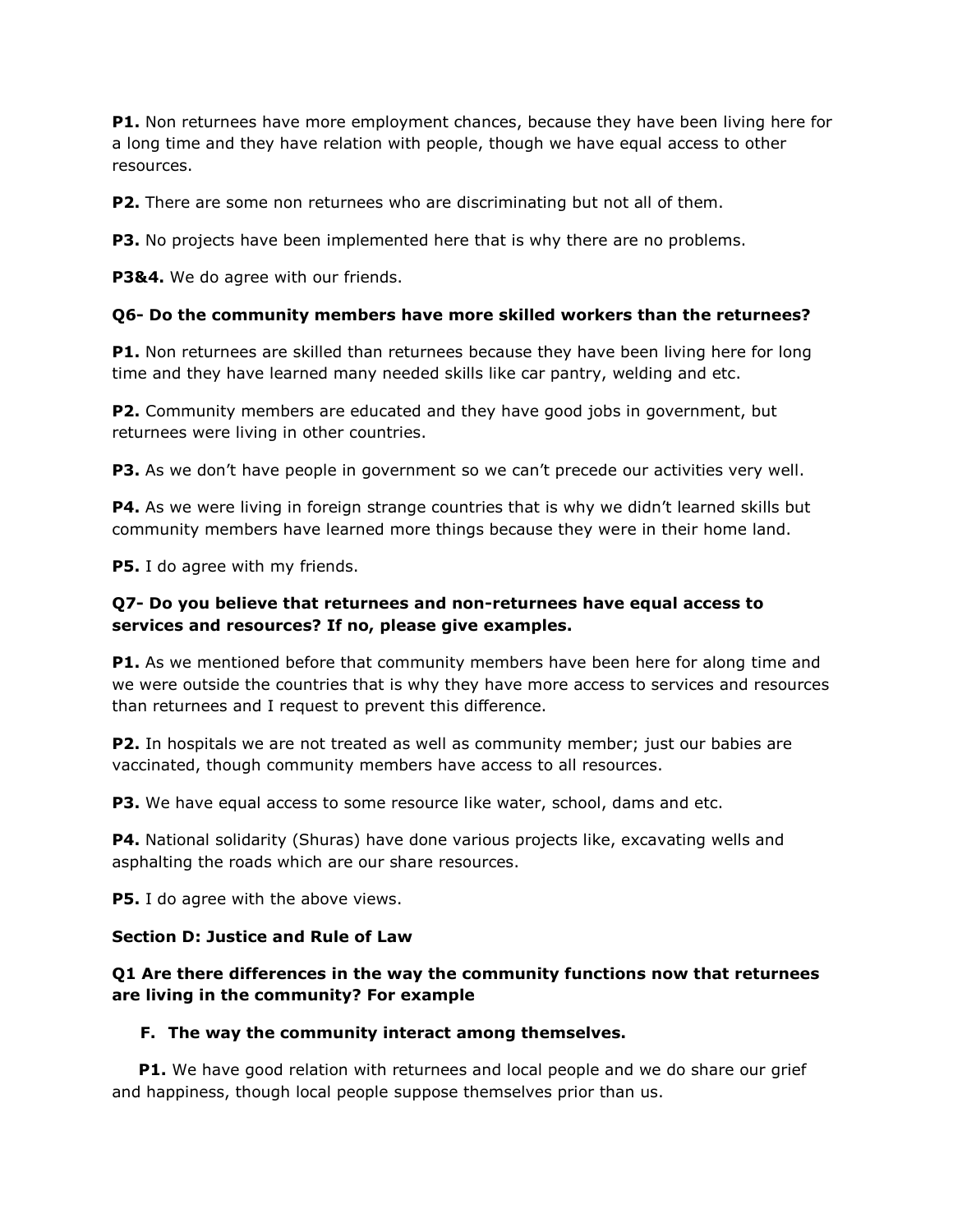**P2.** Local people are wealthy than us there for they don't maintain too much relation with us.

**P3.** Many members of our local (shura) are community members that is why they are doing those activities which they like.

**P4.** Some IDPs says that we are under the examination of God.

**P5.** Some people says that we are brothers and we should not harm each other.

#### **The way the community builds and maintain relationships and trust**

#### **G. The way the community support each other during difficult economic times**

**P1.** Yes we have good relation with each other and we are sharing our grief and happiness.

**P2.** There are some people among returnees who don't trust us, but we are trying to have good relation with them.

**P3.** Local people don't trust us, because they are afraid that we will escape, there for they don't deal with each other but we have to build trust among them.

**P4&5.** We do agree with our friends.

# **H. The way the community resolve disputes between returnees and nonreturnees?**

**P1.** If there is problem between returnees and non returnees, our elders are solving that.

**P2.** We have local (Shura) if there is problem they are solving it.

**P3.** If our elders are not able to solve our problems, than we refer to government.

**P4&5.** We do agree with our friends.

#### **I. The way the community share resources**

**P1.** We have share government and if there is difference between us government should solve it.

**P2.** We have common (shura) who are solving our problem.

**P3.** We have shared streams, water dams and roads and if some problem occurs our elders are solving that.

**P4&5.** We do agree with our friends views.

#### **Q2- How safe is for women and girls to move around the community?**

**P1.** As we are Muslims so our women can move around the community but according to Islamic laws.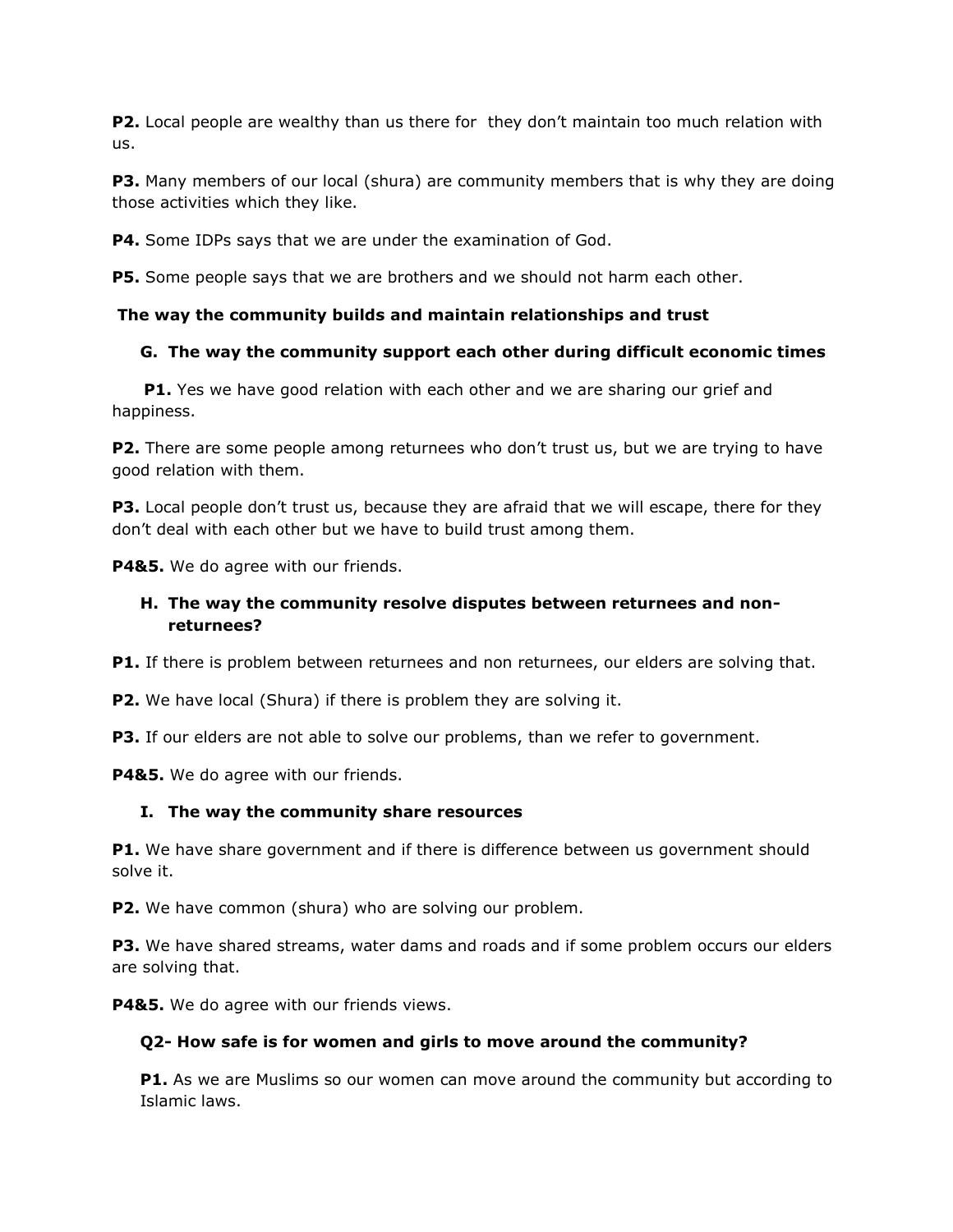**P2.** Our girls are going to school which means that our women and girls can move around the community.

**P3.** Our women are participating in different ceremonies in our village.

**P4.** Our women can attained even higher education.

**P5.** I do agree with above views.

# **Q3- What do you think would improve safety of women and girls in this community?**

**P1.** We request to build schools for our girls but its teachers should be female.

**P2.** We request to build training centers for illiterate women.

**P3.** We request to train mid wives in order to help pregnant women.

**P4.** We request to build a clinic which has gynecology and obstetrics ward.

**P5.** We request to build handicrafts training center for our women.

# **Q4- Is it safe for men to travel outside the community during the day? Is it safe for men to travel?**

**P1.** During the day there are no security problems because there are the police check points but during the night there are some problems and we can't easily travel outside.

**P2, 3,4&5.** We do agree with the above view.

# **Q5- Which group is the biggest threat to safety and security?**

**P1.** There is no big threat for our security but as our village has border with other three districts sometimes (Pakistanis) are attacking on our establishments.

**P2.** There is no big threat but sometimes (Pakistanis) are firing rockets to our district and Taliban are also disturbing our security situations.

**P3, 4&5.** We do agree with above views.

# **Q4- What can the community do to improve the safety and security of the community?**

**P1.** Government should stop corruption and build good relation with people.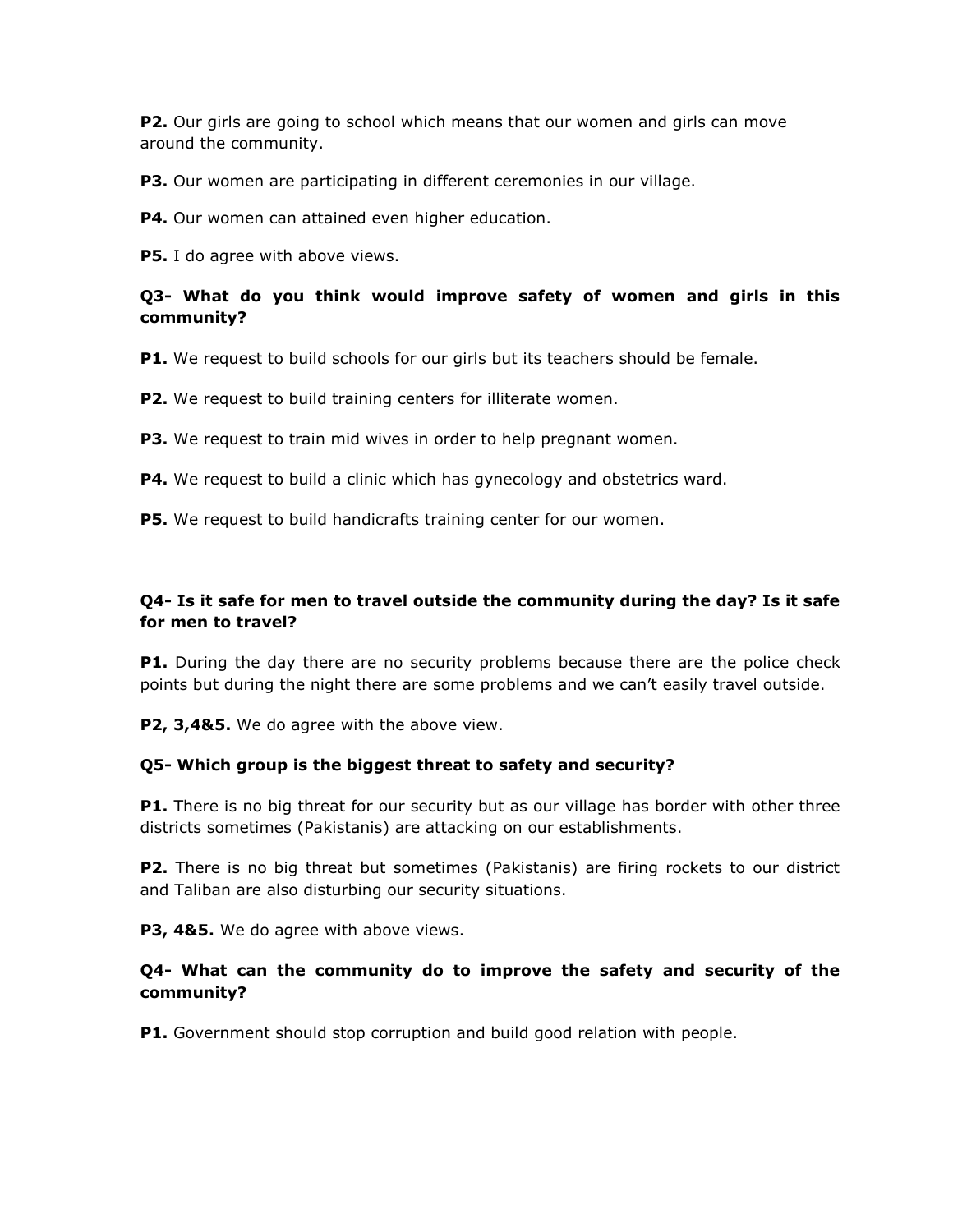**P2.** Government should create employment opportunities for people, there are some temporary jobs but I request to implement some long term projects, because we are poor people even we don't have food to eat.

**P3.**Goverment should look into our history; we are Muslims and Afghans there for I request from government they should not taunt our elders so I think security can be strengthened.

**P4.** There are some corrupt leaders in government and they should be sued to court but no one is doing so, and I think it can help to improve our security.

**P5.** Government should improve our police, military and other forces and government should make a clear strategy toward neighbors.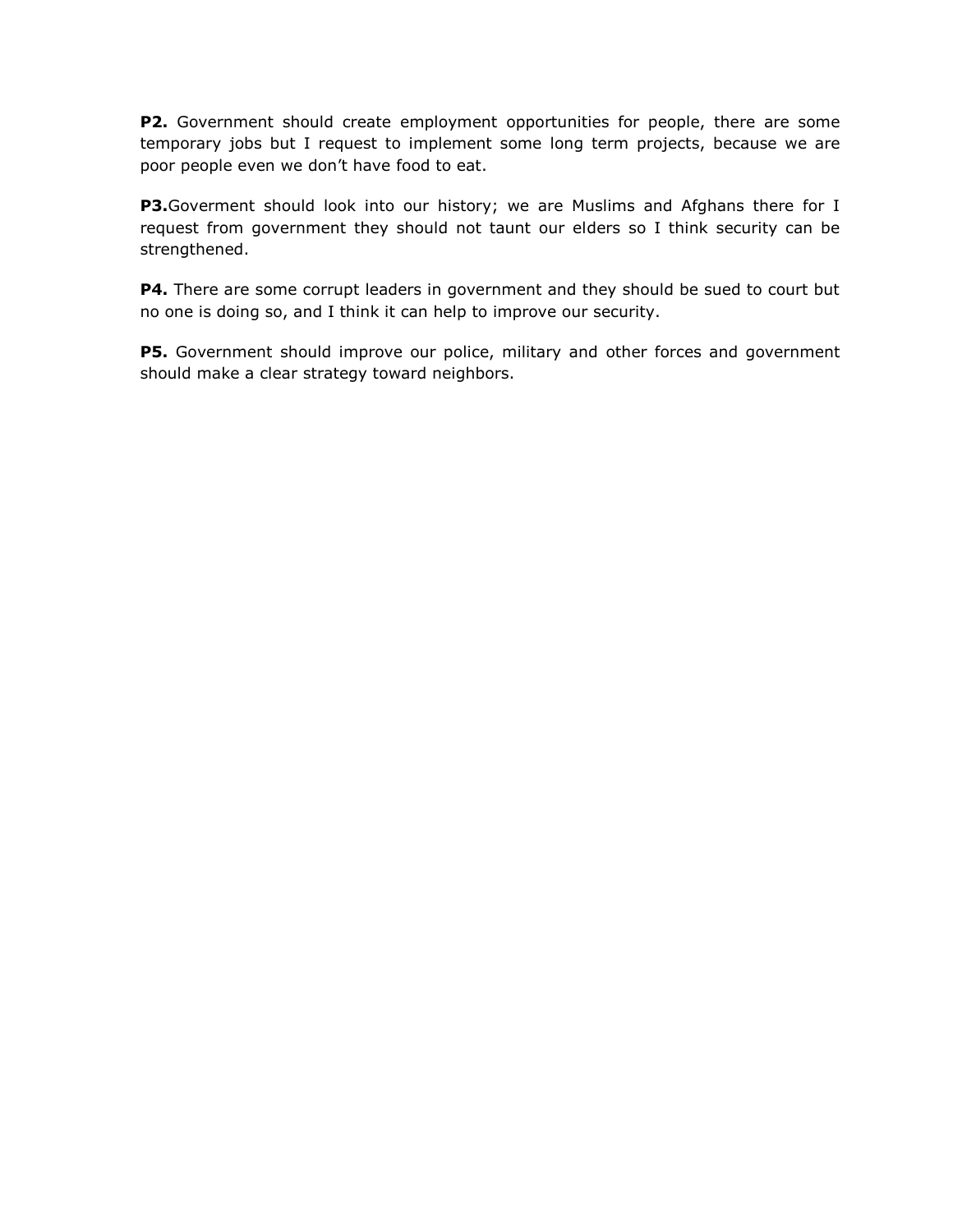# **FOCUS GROUP DISCUSSION**

# **FORM REGISTRATION NO:** 144

| <b>Moderator's and Taker</b><br>7.                                                                                                  |                                                          |           |            |                         |  |  |  |  |
|-------------------------------------------------------------------------------------------------------------------------------------|----------------------------------------------------------|-----------|------------|-------------------------|--|--|--|--|
| 1.9                                                                                                                                 | Facilitator's name:                                      | Safia     |            |                         |  |  |  |  |
| 1.10                                                                                                                                | Note taker's Name:                                       | Safia     |            |                         |  |  |  |  |
| 1.11                                                                                                                                | Date of the FGD:                                         |           | 26/09/2012 |                         |  |  |  |  |
| 1.12                                                                                                                                | Report Number:                                           | $\vert$ 2 |            |                         |  |  |  |  |
|                                                                                                                                     |                                                          |           | 8.         | <b>Area Information</b> |  |  |  |  |
| 2.1                                                                                                                                 | Reintegration site Name:                                 |           |            | Da Shahidano Kali       |  |  |  |  |
| 2.2                                                                                                                                 | Site Number:                                             |           | 44         |                         |  |  |  |  |
| 2.3                                                                                                                                 | Returnees: (Yes, No)                                     |           | Yes        |                         |  |  |  |  |
|                                                                                                                                     | Non-Returnees: (Yes, No)                                 |           |            |                         |  |  |  |  |
| 2.4                                                                                                                                 | Gender (Male, Female, Mixed)                             |           | Female     |                         |  |  |  |  |
| 2.5                                                                                                                                 | GPS (Yes, No)                                            |           | Yes        |                         |  |  |  |  |
|                                                                                                                                     | If No see code.                                          |           |            |                         |  |  |  |  |
| 2.6                                                                                                                                 | <b>GPS</b> location                                      |           |            |                         |  |  |  |  |
|                                                                                                                                     | Latitude:                                                |           | 34 52 514  |                         |  |  |  |  |
|                                                                                                                                     | Longitude:                                               |           | 71 09 355  |                         |  |  |  |  |
|                                                                                                                                     |                                                          |           |            | 9. FGD Outcome          |  |  |  |  |
| 3.1                                                                                                                                 | FGD Completed (Yes, No)<br>Yes                           |           |            |                         |  |  |  |  |
| 3.2                                                                                                                                 | FGD team Notes use to take note any special observation: |           |            |                         |  |  |  |  |
| The women eagerly participated in this Focus Group Discussion and replied our questions, and<br>also they described their problems. |                                                          |           |            |                         |  |  |  |  |
|                                                                                                                                     |                                                          |           |            |                         |  |  |  |  |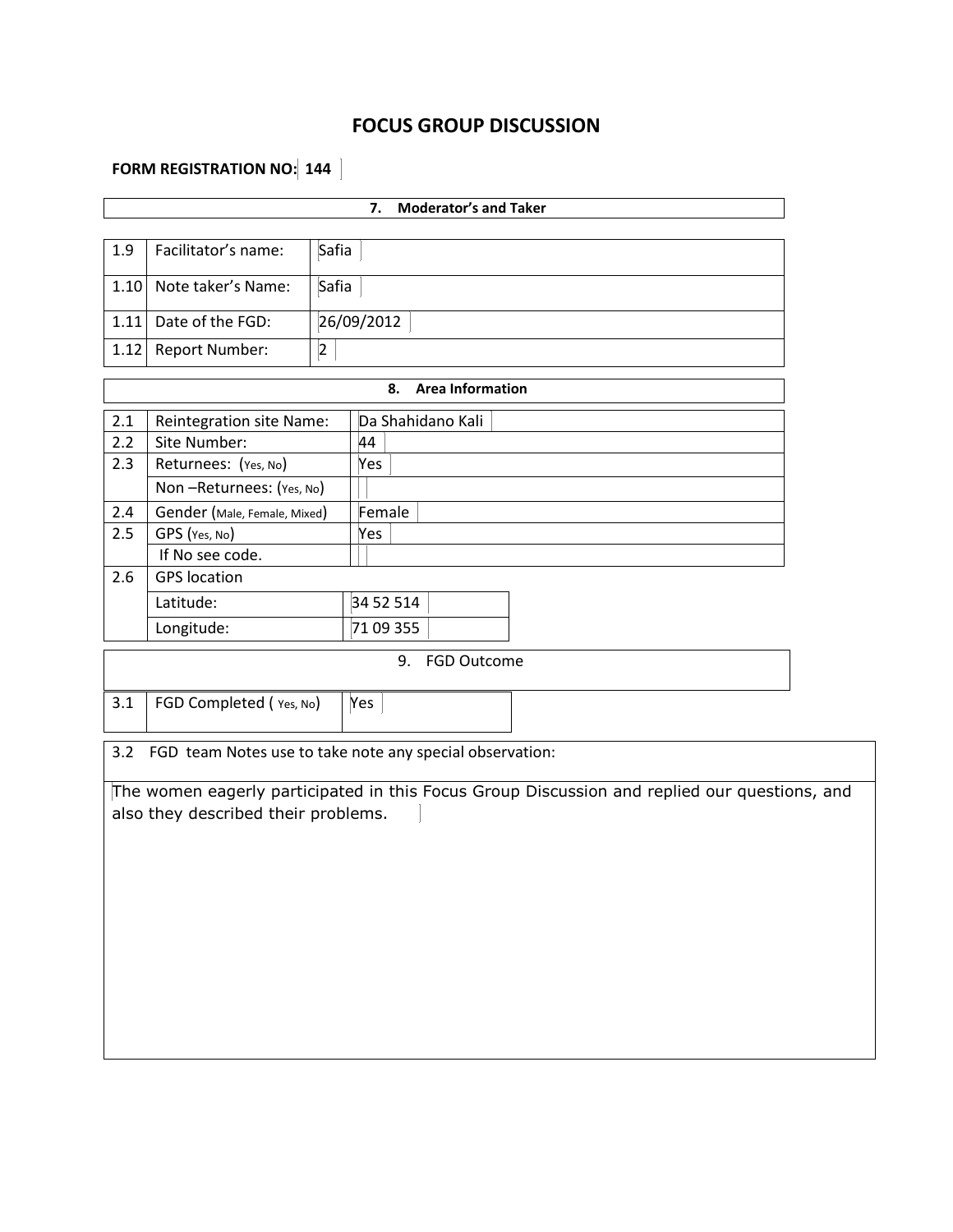| 4. Data Management Information (Internal Use Only by Database Entry Team) |                                                  |  |  |  |  |  |  |
|---------------------------------------------------------------------------|--------------------------------------------------|--|--|--|--|--|--|
| 4.1 Date of Interview                                                     | 26/09/2012                                       |  |  |  |  |  |  |
| 4.2 Interviewer's number                                                  | Female Interviewer<br>Male Interviewer<br>$E-21$ |  |  |  |  |  |  |
| Supervisor's number<br>$E-15$                                             | Regional Supervisor's number<br>$E-23$           |  |  |  |  |  |  |
| 4.5 Date of office editing                                                | 29/09/2012                                       |  |  |  |  |  |  |
| 4.6 Office editor's code                                                  | $E-15$                                           |  |  |  |  |  |  |
| 4.7 Date of data entry                                                    | 04/11/2012                                       |  |  |  |  |  |  |
| Data entry officer code<br>4.8                                            | 7                                                |  |  |  |  |  |  |

| List of Participants in Focused group discussions (F.G.D) |                   |  |  |  |
|-----------------------------------------------------------|-------------------|--|--|--|
| Province                                                  | Kunar             |  |  |  |
| District                                                  | Center            |  |  |  |
| Site Number                                               | 44                |  |  |  |
| Village                                                   | Da Shahidano Kali |  |  |  |

| <b>No</b>      | <b>Name</b> | <b>Position</b>                           | Occupation | <b>Contact No</b> | Age |
|----------------|-------------|-------------------------------------------|------------|-------------------|-----|
| $\vert$ 1      | Maryam      | Home wife                                 |            | 0702140722        |     |
| $\overline{2}$ | Shamina     | Surveyor in Central<br>المستحدث والمستحدث |            | 0771109293        |     |
| 3              | Kareshma    |                                           | Student    | 0775850904        |     |
| $\vert$ 4      | Fahmida     |                                           | Student    | 077738759         |     |
| $\vert$ 5      | Roqia       |                                           | Student    | Doesn't have      |     |
|                |             |                                           |            |                   |     |
|                |             |                                           |            |                   |     |
|                |             |                                           |            |                   |     |
|                |             |                                           |            |                   |     |
|                |             |                                           |            |                   |     |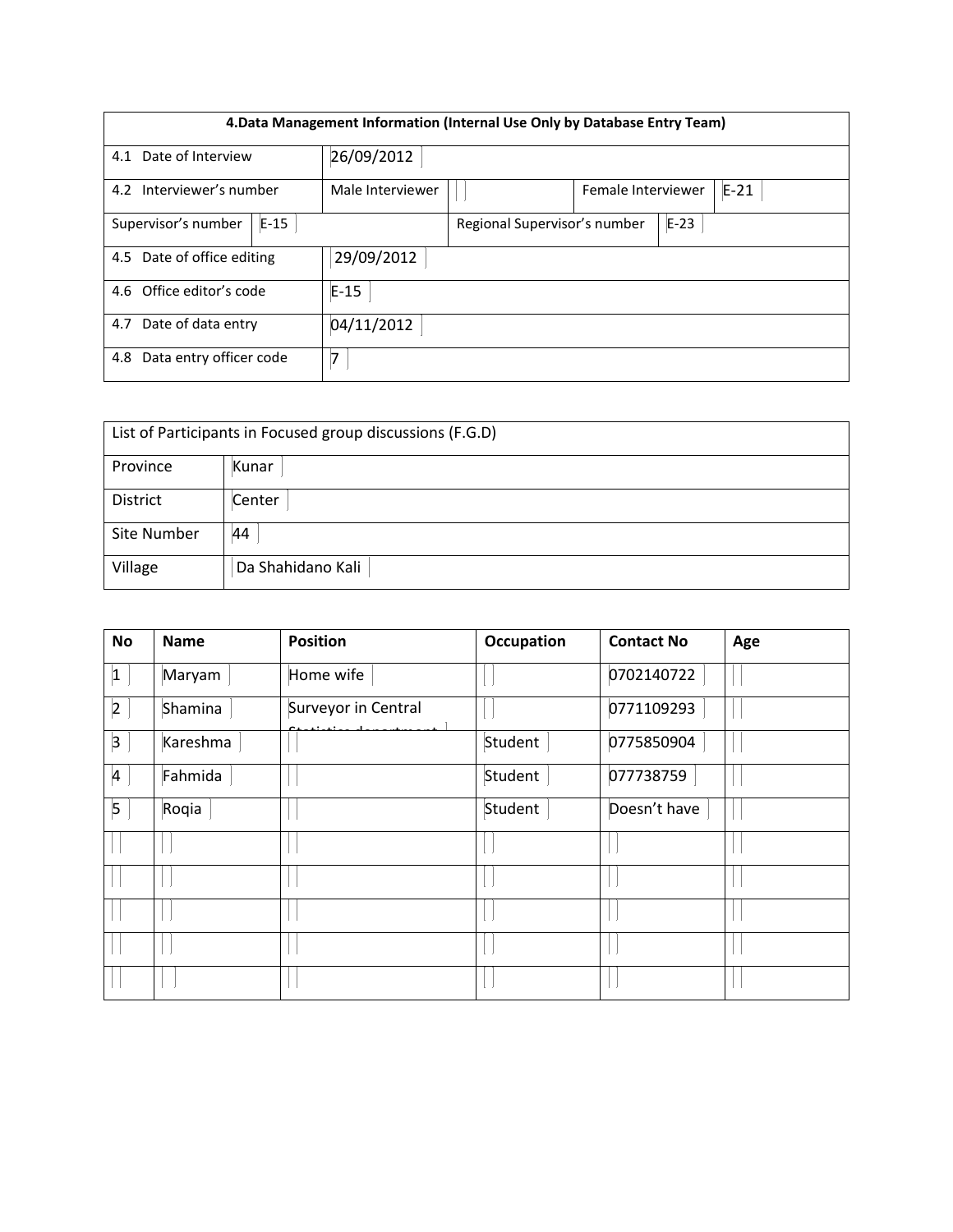# **Section A: General and Specific Concerns**

# **Part A: Education**

# **Q1- What are your concerns regarding to the education?**

P1-We don't have any problem in this regard because there are school and our children can go to school for education.

P2- I think some returnees don't have access to educational opportunities in this village.

P3- We are glad from Directorate of Education because our children studied in Pakistan and we didn't bring a document with us about their educations, but they register our children to school.

P4- We don't have serious problems in this field all people have access to educational opportunities.

P5- Most of girls leave the school when they get young because the security is not good; therefore, their families don't let them to school.

#### **Part B: Health services**

P1- We don't have any problem in this regard because we have access to clinics and hospitals.

P2- We don't have any serious problem in this regard. If someone get sick in our family we will get him/her to doctor in hospital.

P3 and P4 agree with P2's opinion.

P5- We have some problems in this regard because there is just one hospital which doesn't have good equipment and experienced doctors.

# **Part C: Access to drinking water**

P1- We don't have any problem in this regard.

P2- In my opinion there is no problem in this field for people of this village because government has excavated lots of wells here.

P3- I agree with P2.

P4- It is mentionable that there is no wells specific for returnees, so we use from nonreturnees wells.

P5- Our children bring water for daily use from hand water pump, but sometimes they fight with each other because lots of people use on potable water resource.

The solution way: We ask from government and other organs to excavate more wells for returnees in this village.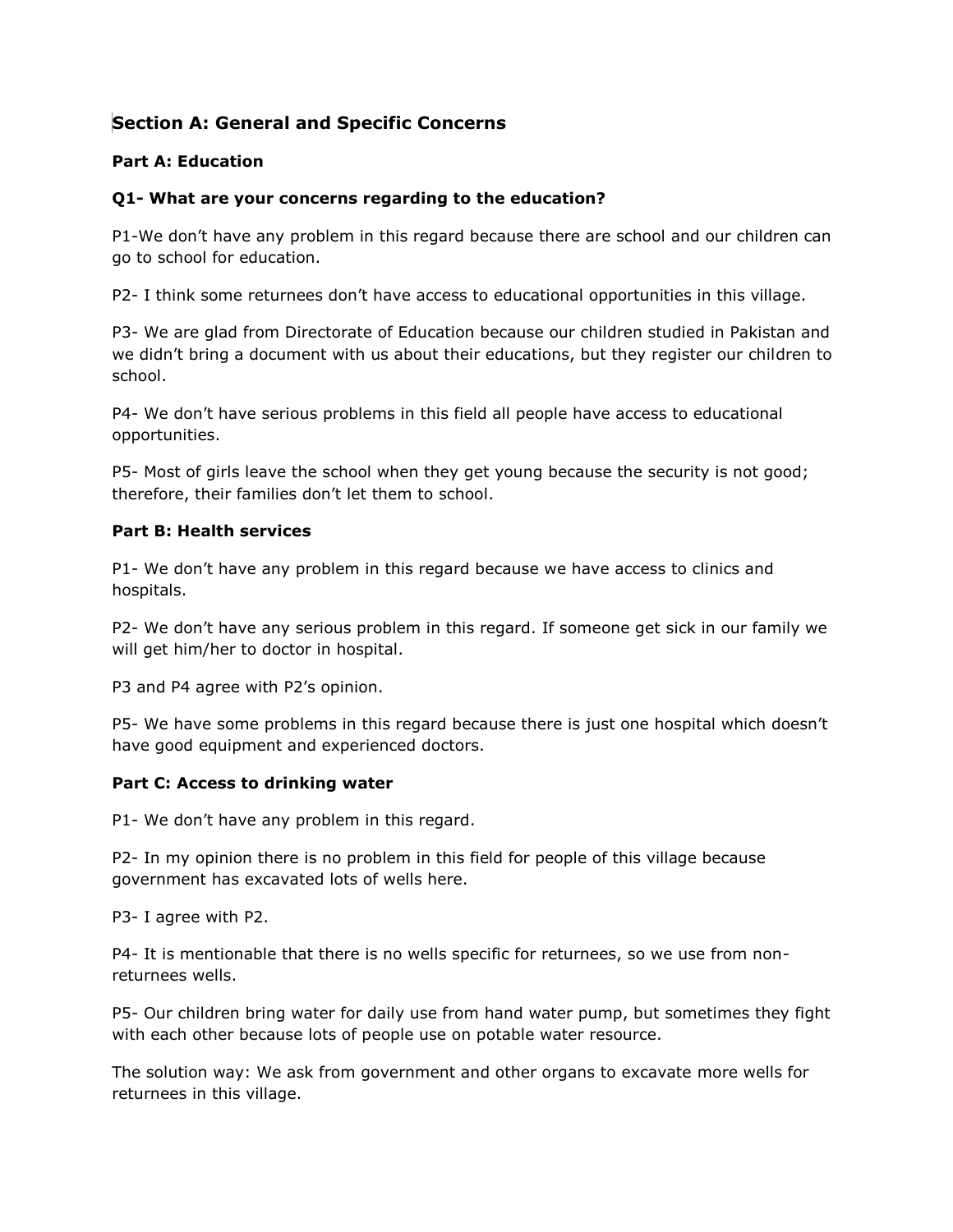#### **Part E: Access to Shelter**

P1- We don't have serious problems in this regard because we have our own shelters and we are living in right now.

P2- I agree with P1.

P3- We are internal migrants, we don't have shelter here and also we can't return to our own village because of insecurity.

P4 and P5 emphasized on the aforementioned opinions.

The solution way: We want from government to distributes land for returnees and IDPs and help them to build it because these people don't have the financial ability to rent a house with a high rent and also they can't go back to their own village because of insecurity. Although government promised to distribute land for returnees and IDPs, but it didn't.

# **Section B: Governance and Participation**

# **Q1- How effective is the government?**

P1- In my opinion government is effective because it provides lots of opportunities for returnees and non-returnees.

P2- I think government is effective because took the security and we don't have any security problem in this village.

P3- I think government is effective because it constructed the roads and school and provide educational opportunities for people. Our children can go to school without any fee and also they receive books and other stationary.

P4- In my opinion the government is effective because it create the national army and national police to improve safety and security in the Afghanistan.

P5- Government is effective, but not at all, because there is administrative corruption in the governmental organs, but government can solve this problem.

# **Q2- Since the government has been elected what changes have you observed in areas of livelihood?**

P1- Lots of changes have come since this government elected by people.

P2- Lots of changes have come in our life especially in the field of education because schools have been made and also girls can go to school etc.

P3- I think this government is very good for people and lots of changes have come to our live for example. Government gave the right for people to elect their president and have constitution and also government constructed the roads, schools and provided educational opportunities for people.

P4- emphasized on the aforementioned opinions.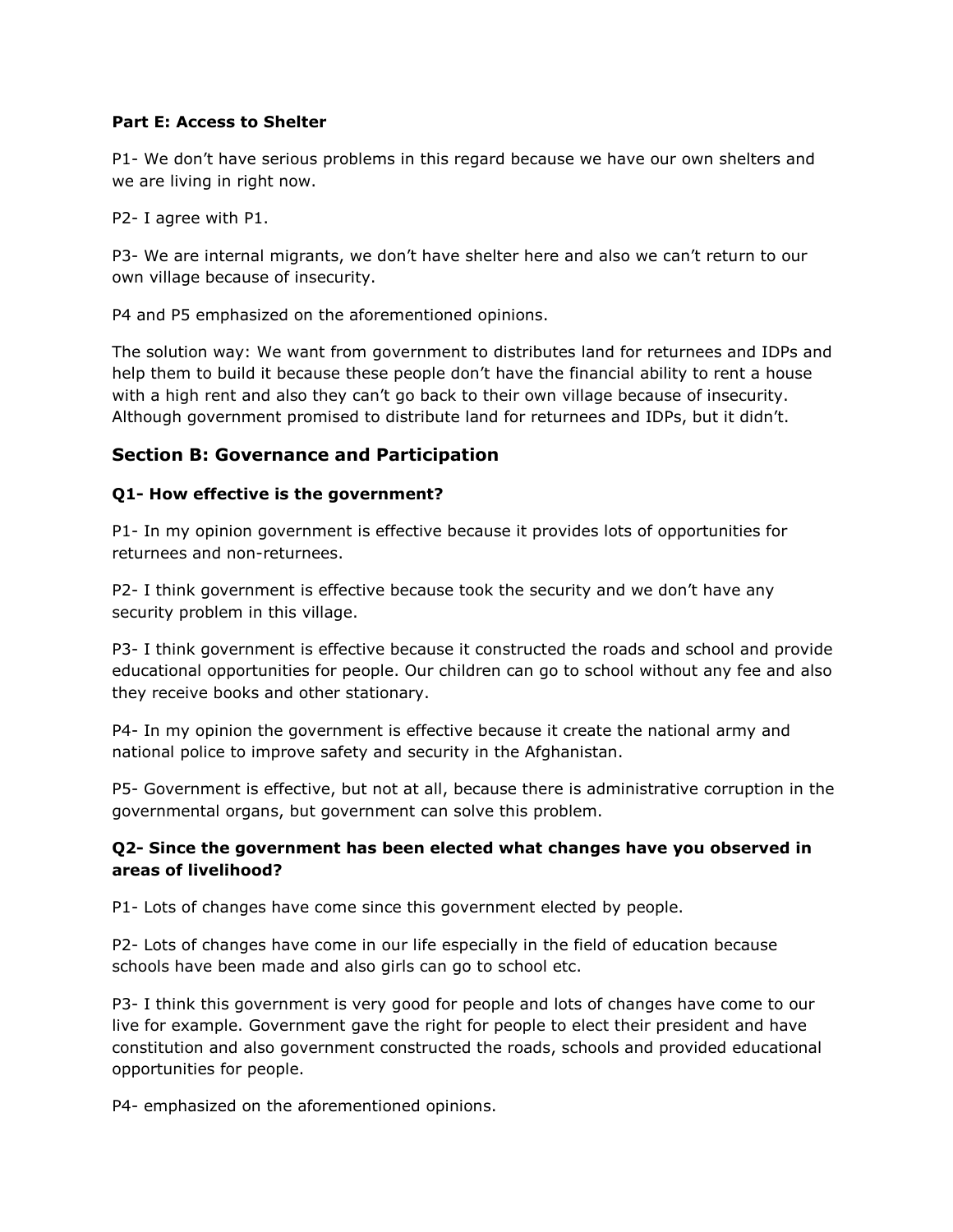P5- Since government elected by people Afghan refugees returned to their homeland. I think this is a big change.

# **Q3- Are the women consulted on important issues? If yes, what issues? How are they?**

P1- Yes! Men consult women on different issues.

P2- Yes! All men consult women on home affairs because they know that they are not successful without advice of women.

P3- I think men always consult women because women have the rights to serve to community and be consulted on important issues.

P4- I think this good to consult with women and I believe that men always do this.

P5- Men consult women about the engagement of their sons and daughters.

# **Q4- How do people get access to information? Regarding rights, laws, policies and national institutions?**

P1- Usually we learn something about these issues from speech of my father.

- P2- We usually get information regarding to aforementioned opinion via TV.
- P3- We get information via radio.
- P4- We get information about these issues via TV and radio.

P5- I learn from my husband.

# **Section C: Access to livelihood, social and economic security**

# **Q1- How do you feel about the land was allocated to the returnees?**

P1- No land has been allocated and distributed for returnees.

P2- We don't have land and shelter; therefore, our kin helped and gave a shelter for us to live in.

P3- Government didn't distribute land for returnees. We rent our house although we don't have good financial state.

The solution way: The government should make a new camp for returnees and distribute land to them and help them to build their shelters.

# **Q2- Were there problems because some non-returnees didn't have access to land?**

P1- There is not any problem in this field because non-returnees have full access to land.

All members of this group emphasized the aforementioned opinion and added that we don't have any problem in this field.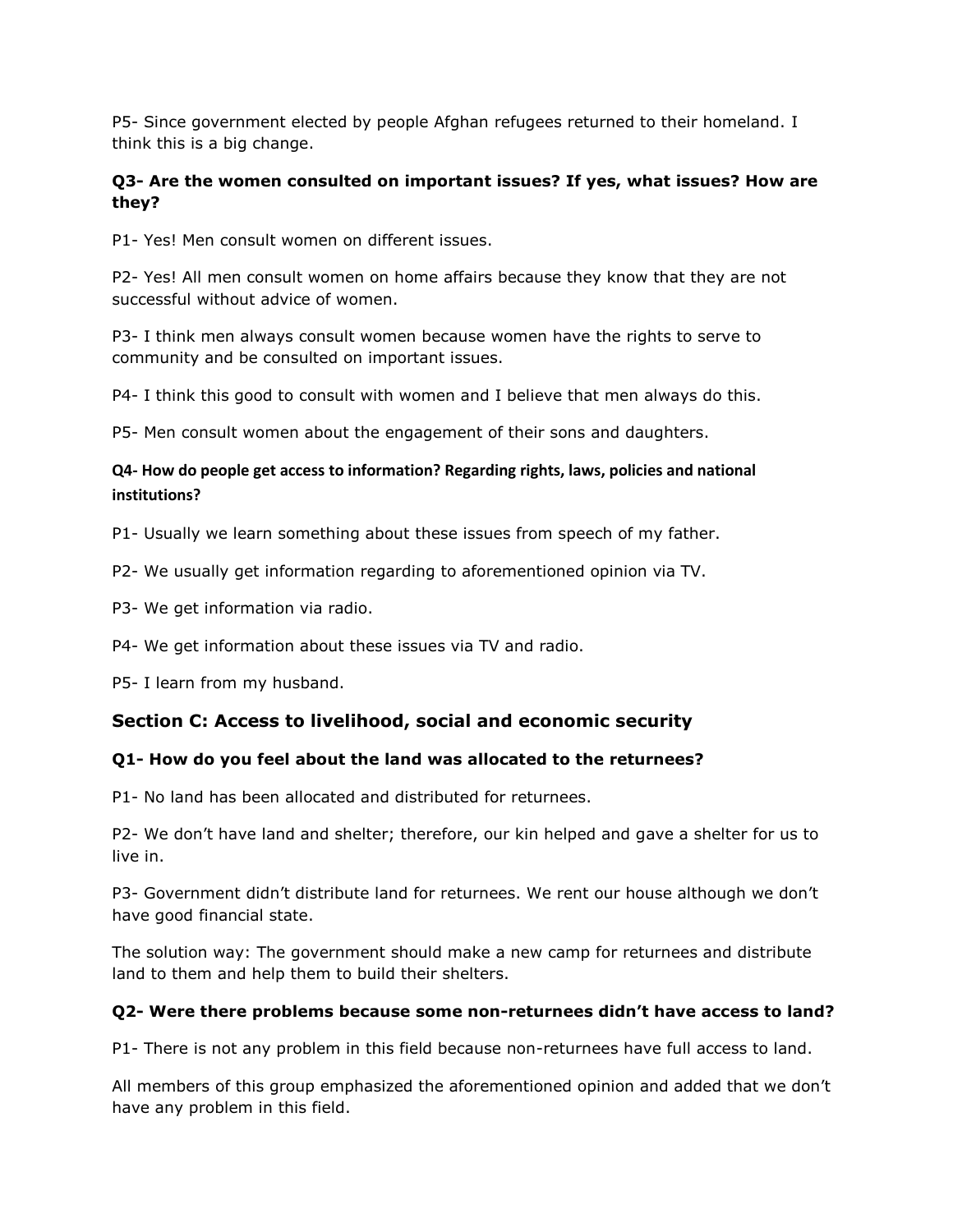# **Q3- Does the community have problems with crimes? If yes, what types of crimes?**

P1- No types of crimes occur here because this area is safe and has good security.

P2- Since we came here we didn't see a crime here.

P3 and P4 emphasized on aforementioned opinions.

P5- I think it sometimes happens in everywhere. We don't have very serious problems in this field, but some unknown persons robs people during the night.

# **Q5- Is unemployment higher among returnees than non-returnees? For example food for work and food for cash projects?**

P1- In my opinion all returnees, non-returnees and IDPs will be employed equally to each kind of projects which implement in this village and there is no difference in employment of returnees and non-returnees to projects.

P2- I think non-returnees will be employed more than returnees because they are acquainted with persons who employs people to projects.

P3- He agrees with P2 and added; sometimes returnees can't get a job although they have the skills and ability to do the job.

The solution way: They should employ those who have more skills and ability to do a job. they should not prefer non-returnees than returnees.

# **Section D: Justice and Rule of Law**

# **Q1 Are there differences in the way the community functions now that returnees are living in the community? For example**

# **J. The way the community interact among themselves.**

P1- Yes! Returnees and non-returnees have good relationship and interact together and it gets strong.

P2- non-Returnees have good interact and relations with returnees for example, when we came here we didn't have shelter so they placed us in their own house.

P3- In my opinion all people of this village returnees and non-returnees are Afghans and they have good relationships together.

P4- I agree with P3.

P5- In my opinion returnees have good behavior with non-returnees, but some of them don't have good behavior with returnees because they think that we are not good people.

# **K. The way the community builds and maintain relationships and trust**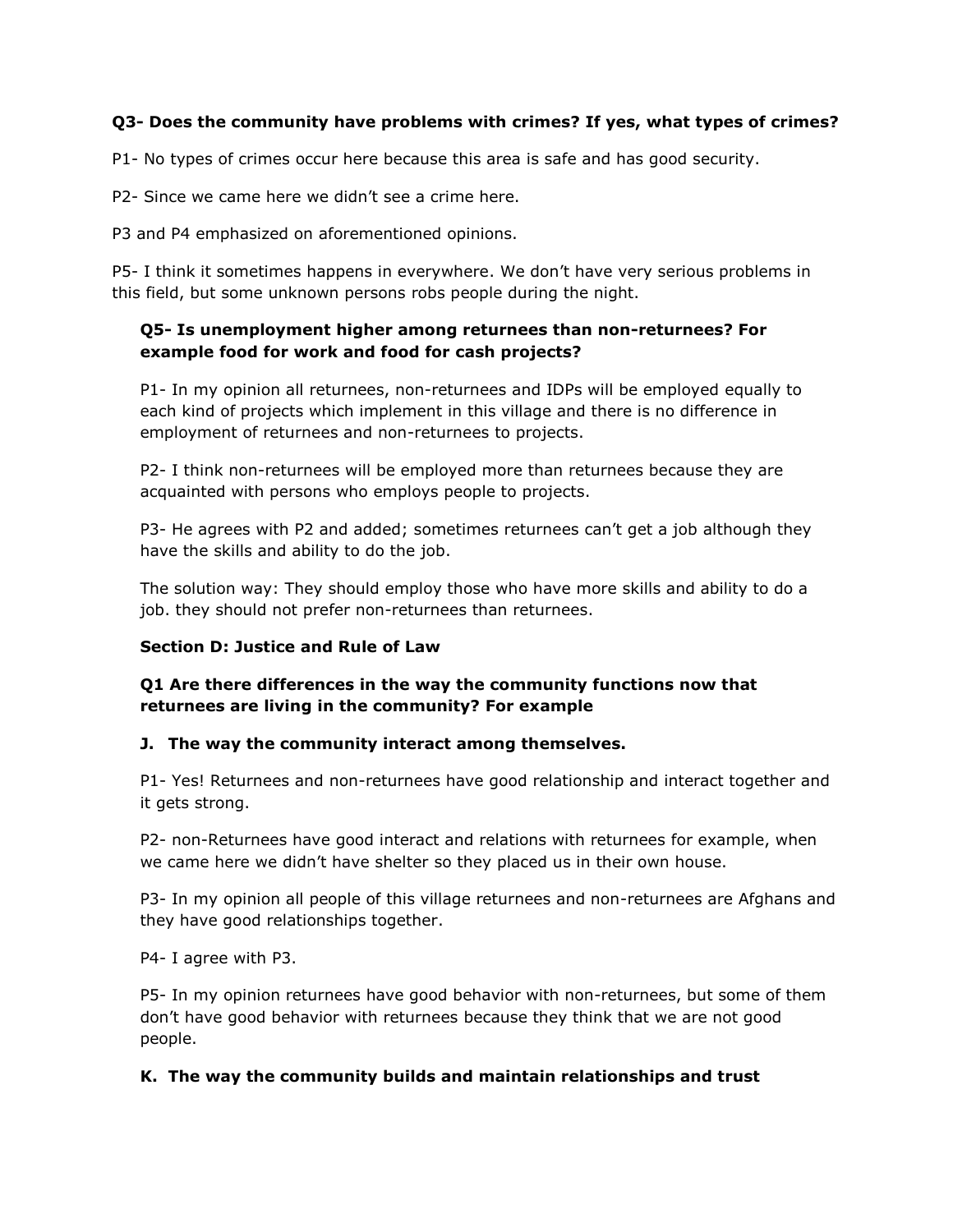P1- I think non-returnees are honorable people they have good behavior with returnees and trust them.

P2- Returnees and non-returnees have good relationships and they trust each other.

P3- Returnees and non-returnees participate to each other's sadness and happiness.

P4- The rich non-returnees always help returnees and have good behavior with returnees.

P5- I think some of non-returnees don't have good behavior with returnees.

# **The way the community support each other during difficult economic times**

P1- yes non-returnees always help returnees during the economic problems. When we came here we didn't have necessary equipments so they lent us some of their equipments.

P2- Returnees and non-returnees always help each other during the economic problems.

P3- Rich local residents always helps returnees in this regard.

P4- In my opinion non-returnees can't help us when we face with economic problems because they don't have good economic condition.

P5- I agree with P4.

# **L. The way the community share resources**

P1- Government has built school, clinic and provide other opportunities for people; therefore, returnees and non-returnees use these resources in unity.

P2- All resources are share with non-returnees for example, Clinic, school, potable water resources, mosque etc.

Other participants agree with aforementioned opinions.

# **Q2- How safe is for women and girls to move around the community?**

P1- I think this area is safe for women and girls to move around and go to work.

P2- In my opinion women should work in the community to provide services for other women for example women can be a teacher in a school to teach girls and can be a doctor to help patients in this clinic.

P3- I agree with P3's opinion.

P4- women and girls don't have any problem in this regard they can move around threat.

P5- In my opinion if a woman goes out of home she will not be safe and she can't work as teacher and doctor in the society.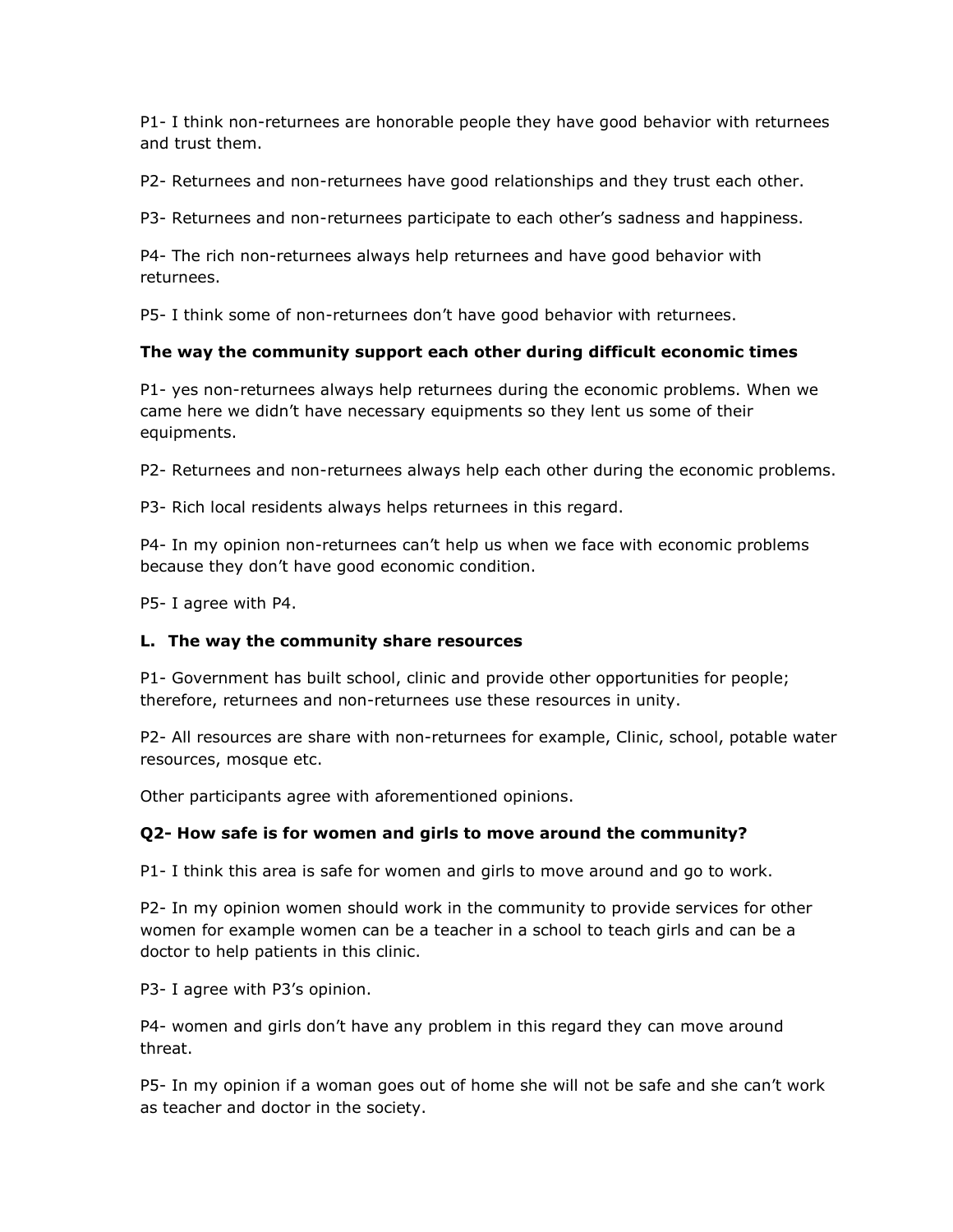# **Q3- What do you think would improve safety of women and girls in this community?**

P1- I think a clinic should be built in this village because our women go to city hospital which is very far.

P2- In my opinion security and implementation of law can improve safety of women and girls in a community.

P3- A school should be built for girls in this village because girls walk a long way to school.

P4- In my opinion if people have unity and cooperation with government to arrest loafers it will improve safety and security of women in this society.

P5- I agree with P4's opinion.

# **Q4- Is it safe for men to travel outside the community during the day? Is it safe for men to travel?**

P1- There is no problem for men to travel outside the community during the day.

P2- I think men don't have any problem in this regard during the day and night, but those who are working at government have a little fear to move outside the community during the night.

P3- I think it is not safe for men because sometimes Taliban kills someone during the day on one can prevents them. Many days ago they killed a judge.

The solution way: we think people should cooperate with government to take the security and implement the law.

# **Q5- Which group is the biggest threat to safety and security?**

P1- Taliban and other insurgents.

All participants have the same viewpoints.

#### **Q6- What can the community do to improve the safety and security of the community?**

P1- In my opinion government should provide employment opportunities for people because unemployment is the main reason of the insecurity.

P2- People should cooperate with government to beat the Taliban and other insurgents.

- P3- I agree with P2's opinion.
- P4- People should have unity.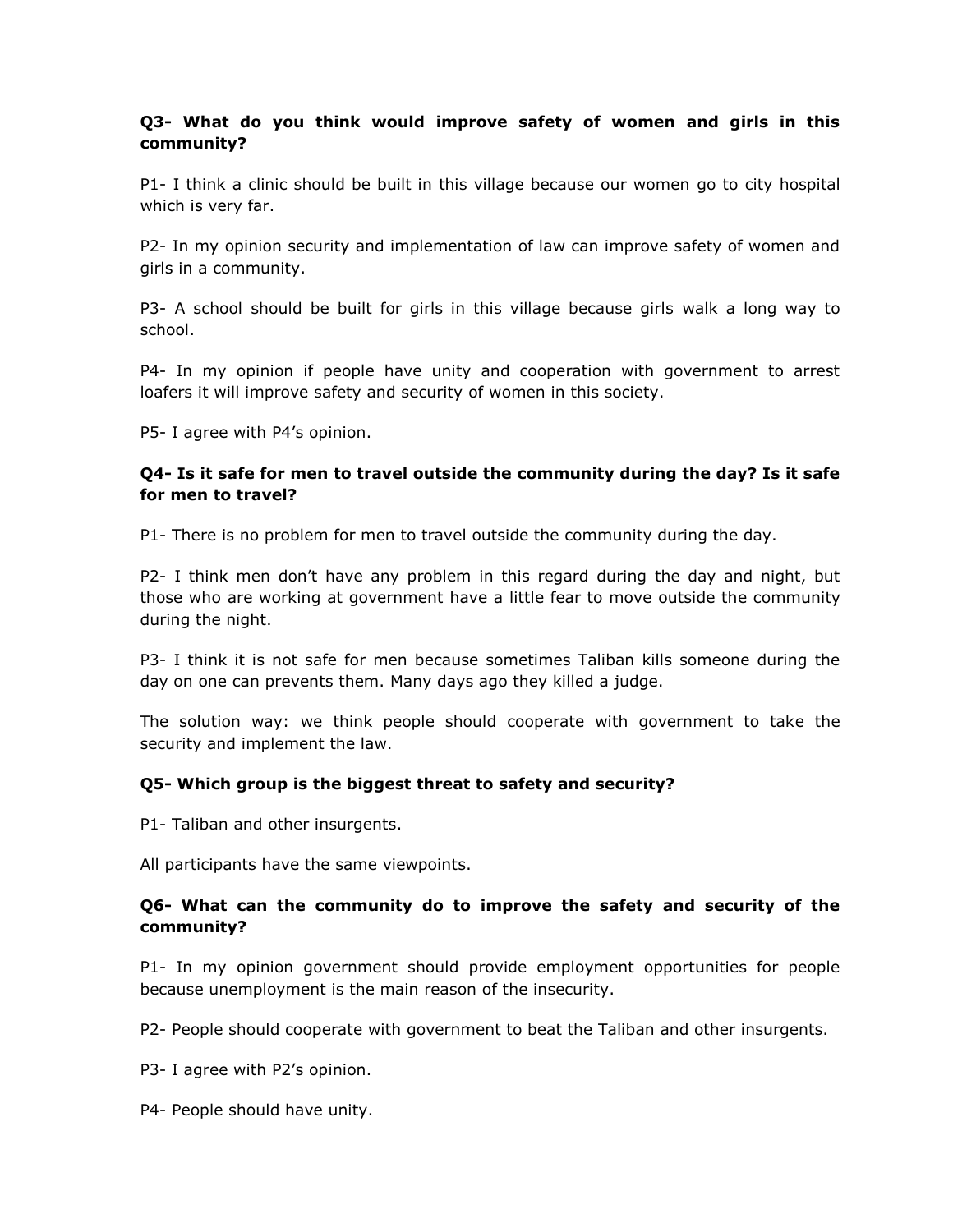P5- I agree with P2.

# **Section E: Gender based violence**

# **Q 1: without mentioning any names or indicating anyone specific, Can you tell me what kinds of incidents of violence against women and girls take place in the community?**

P1- I think no kind of violence against women and girls has happened here yet. For example murder, beating, underage marriage, preventing from school etc.

P2- Sometimes women find some problems in the families.

P3- Women have access all their rights which Islam gave them.

P4- Some women burn themselves because of violence.

The solution way: It will be so effective if government protects women rights.

# **Q 2: Who are the perpetrators? (Probe: Family member, people in authority)?**

P1- I think family members are the perpetrators of violence against women and girls usually because there are some families who prevents their daughters from school.

P2- In my opinion women usually commits violence against other women.

P3- I agree with P2's opinion.

P4- I think fathers and brothers are usually the perpetrators of violence against women in this village.

P5- I agree with P4.

# **Q 3: How comfortable are women and girls in seeking help from services providers**

P1- women are comfortable to seek help from service providers and they don't have any problem in this respect for example they can easily seek help from police about the implementation of law, doctors about health care etc.

All participant agreed with this opinion.

# **Q 4: If a girl suffers violence, is she likely to report it? If yes to whom, If no why?**

- P1- She will report to her family.
- P2- In my opinion she will not report because will say something bad about her.
- P3- I think she will not report because she fears from ignominy.
- P4- They should report to their parents about the person who oppresses on her.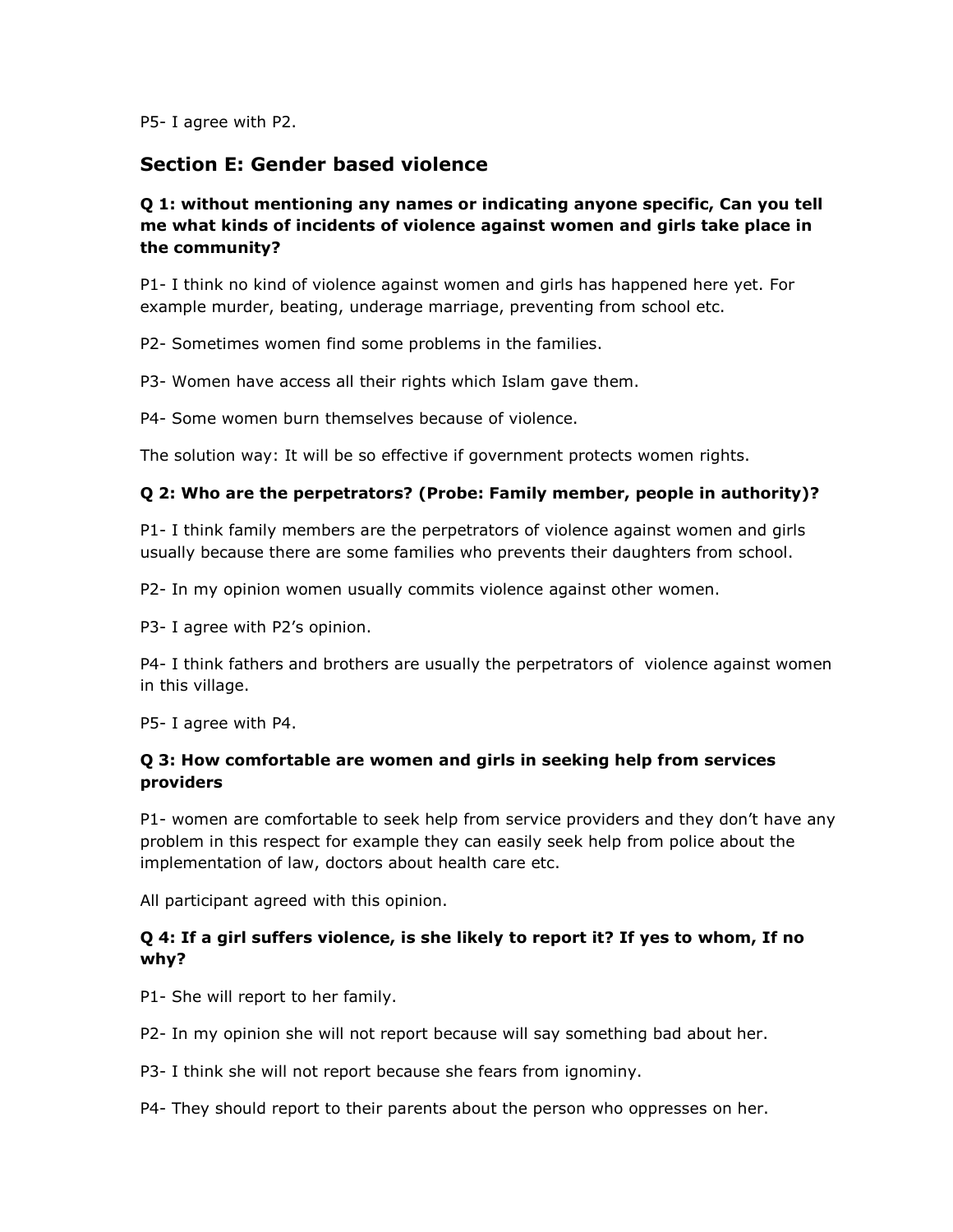P5- In my opinion if a girl suffers violence first of all she will report to her family then her family will decide to report it for governmental organs or not.

# **Q 5: How would a perpetrator of sexual or gender based violence be punished?**

P1- In my opinion if someone commits sexual violence should be punished according to the law of Afghanistan and Islamic rule.

All participants emphasized on aforementioned opinion.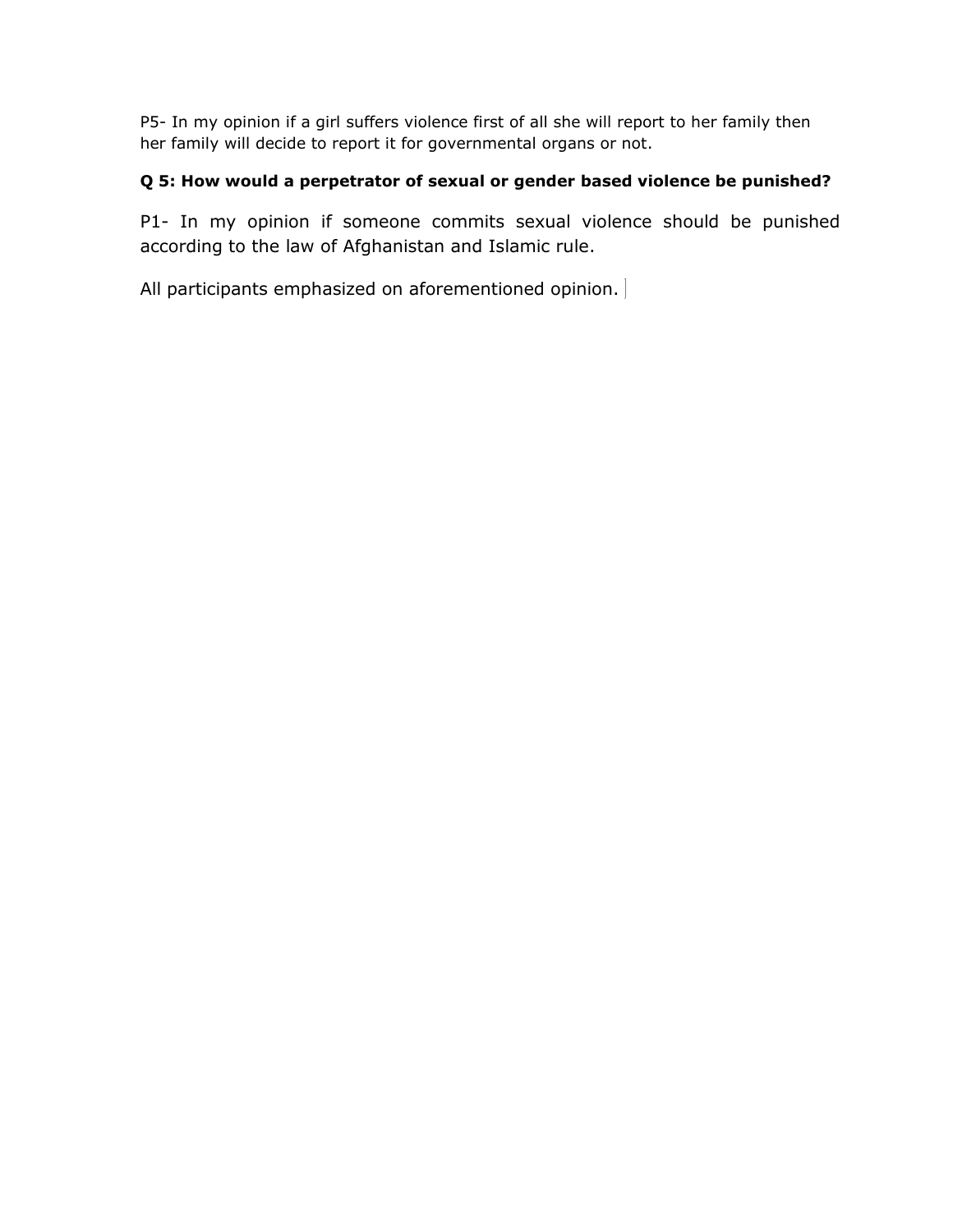# **FOCUS GROUP DISCUSSION**

#### **FORM REGISTRATION NO: 156**

|                                                                 | <b>Moderator's and Taker</b><br>1.                        |              |                    |                                                                                        |  |  |  |  |
|-----------------------------------------------------------------|-----------------------------------------------------------|--------------|--------------------|----------------------------------------------------------------------------------------|--|--|--|--|
|                                                                 |                                                           |              |                    |                                                                                        |  |  |  |  |
| 1.1                                                             | Facilitator's name:                                       |              | Niaz Mohammad Khan |                                                                                        |  |  |  |  |
| 1.2                                                             | Note taker's Name:                                        |              | Toora E-9          |                                                                                        |  |  |  |  |
| 1.3                                                             | Date of the FGD:                                          |              | 25 09 2012         |                                                                                        |  |  |  |  |
| 1.4                                                             | <b>Report Number:</b>                                     | $\mathbf{1}$ |                    |                                                                                        |  |  |  |  |
| <b>Area Information</b><br>2.                                   |                                                           |              |                    |                                                                                        |  |  |  |  |
| 2.1                                                             | Reintegration site Name:                                  |              | Shaheedan          |                                                                                        |  |  |  |  |
| 2.2                                                             | Site Number:                                              |              | 44                 |                                                                                        |  |  |  |  |
| 2.3                                                             | Returnees: (Yes, No)                                      |              | <b>No</b>          |                                                                                        |  |  |  |  |
|                                                                 | Non-Returnees: (Yes, No)                                  |              |                    |                                                                                        |  |  |  |  |
| 2.4                                                             | Gender (Male, Female, Mixed)                              |              | Male               |                                                                                        |  |  |  |  |
| 2.5                                                             | GPS (Yes, No)                                             |              | Yes                |                                                                                        |  |  |  |  |
|                                                                 | If No see code.                                           |              |                    |                                                                                        |  |  |  |  |
| 2.6                                                             | <b>GPS</b> location                                       |              |                    |                                                                                        |  |  |  |  |
|                                                                 | Latitude:                                                 |              | 34 52 479          |                                                                                        |  |  |  |  |
|                                                                 | Longitude:                                                |              | 71 08 798          |                                                                                        |  |  |  |  |
| <b>FGD Outcome</b><br>3.                                        |                                                           |              |                    |                                                                                        |  |  |  |  |
| 3.1                                                             | FGD Completed (Yes, No)                                   |              | Yes                |                                                                                        |  |  |  |  |
| FGD team Notes use to take note any special observation:<br>3.2 |                                                           |              |                    |                                                                                        |  |  |  |  |
|                                                                 | questions and they mentioned their difficulties as under. |              |                    | The members of the focus group discussion are keenly and honestly answered this form's |  |  |  |  |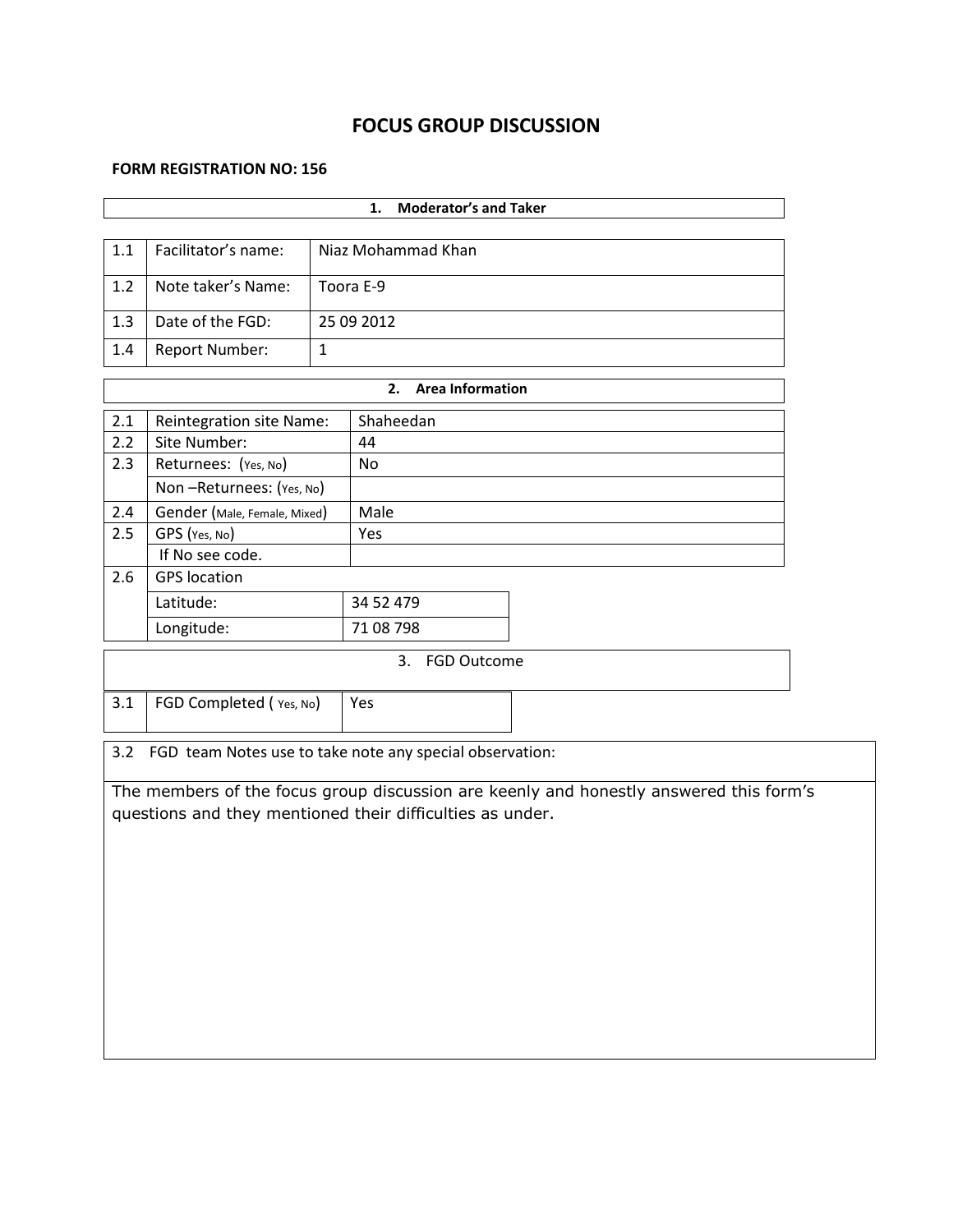| 4. Data Management Information (Internal Use Only by Database Entry Team) |  |                  |                              |  |                 |  |  |  |
|---------------------------------------------------------------------------|--|------------------|------------------------------|--|-----------------|--|--|--|
| 4.1 Date of Interview                                                     |  | 25 09 2012       |                              |  |                 |  |  |  |
| Interviewer's number<br>4.2                                               |  | Male Interviewer | $E-9$<br>Female Interviewer  |  |                 |  |  |  |
| Supervisor's number<br>$E-15$                                             |  |                  | Regional Supervisor's number |  | E <sub>23</sub> |  |  |  |
| 4.5 Date of office editing                                                |  | 27 09 2012       |                              |  |                 |  |  |  |
| 4.6 Office editor's code                                                  |  | E <sub>15</sub>  |                              |  |                 |  |  |  |
| 4.7 Date of data entry                                                    |  | 01 11 2012       |                              |  |                 |  |  |  |
| Data entry officer code<br>4.8                                            |  | 6                |                              |  |                 |  |  |  |

| List of Participants in Focused group discussions (F.G.D) |           |  |  |  |
|-----------------------------------------------------------|-----------|--|--|--|
| Province                                                  | Kunar     |  |  |  |
| <b>District</b>                                           | Asad Abad |  |  |  |
| Site Number                                               | 44        |  |  |  |
| Village                                                   | Shaheedan |  |  |  |

| <b>No</b>      | <b>Name</b>    | <b>Position</b> | <b>Occupation</b> | <b>Contact No</b> | Age |
|----------------|----------------|-----------------|-------------------|-------------------|-----|
| $\mathbf{1}$   | Shah           |                 | Counsel           | 0707469751        |     |
| $\overline{2}$ | Ehsaan-u-haq   |                 | Counsel           | 0777730076        |     |
| 3              | Sayed Wali     |                 | Youth counsel     | 0777636713        |     |
| $\overline{4}$ | Haji Sher Agha |                 | Counsel           | 0700851474        |     |
| 5              | Mati Ullah     |                 | Villager          | 0700640869        |     |
| 6              |                |                 |                   |                   |     |
| $\overline{7}$ |                |                 |                   |                   |     |
|                |                |                 |                   |                   |     |
|                |                |                 |                   |                   |     |
|                |                |                 |                   |                   |     |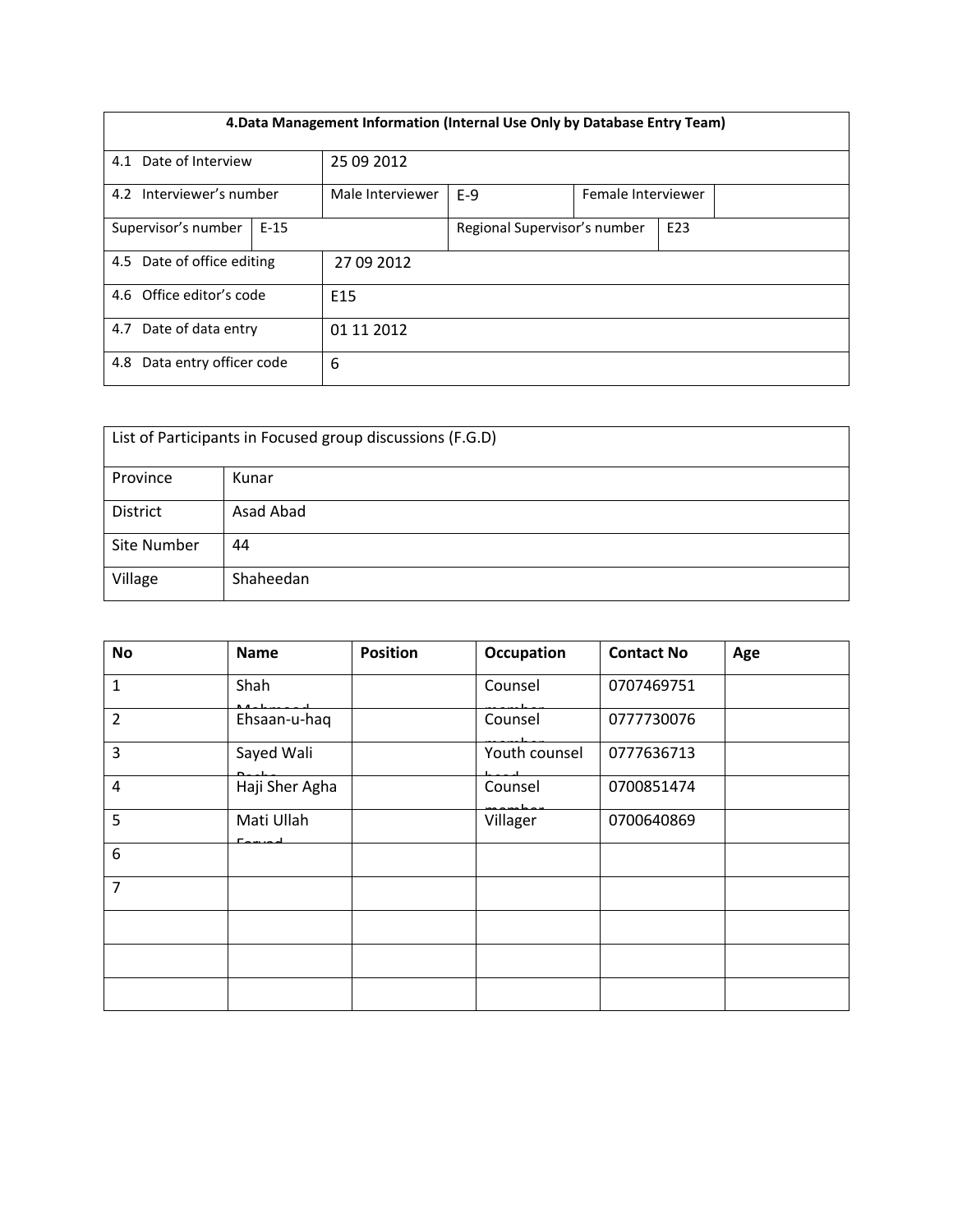# **Section A: General and Specific Concerns**

# **Pat A: Education**

# **Q1- What are your concerns regarding education for returnees?**

**P1.** There are schools for us and it has teachers and insufficient teaching materials and those students who came from Pakistan they don't have documents and they are temporary enrolled in class sixth. These students are keen to learn education.

**P2.** There are not professional teachers and lessons are not like cities so our children will face with problems in the future because teachers can't teach professionally.

**P3.** I think there are no Madrasa in our area, and our students go to Pakistan for Islamic learning.

**P4.** I think the part time teaching is not effective and we request to have more buildings that all students should come at only one time.

**P5.** I confirm thought the above persons and I can't add something to their speeches.

#### **Part B: Health Services**

#### **Q1- What are your concerns related to health services for the returnees?**

**P1.** There are no clinics near to our house and we join the central clinic which is located far from here.

**P2.** You can solve this problem if you can build a clinic near here and it provides first aid solutions and it prevents our patients from death while we join the far located clinics, so we can't take our small babies to the main hospitals. Beside this we need to have a hospital to take our pregnant women on time.

**P3.** I confirm the person second's idea.

**P4.** I want to add that there should be a standard hospital which has professional doctors and medicines.

**P5.** We use and join the central hospitals in addition that we don't have clinics and hospitals and they have complete medicines. So we need to have hospitals and clinic which have doctors and medicines.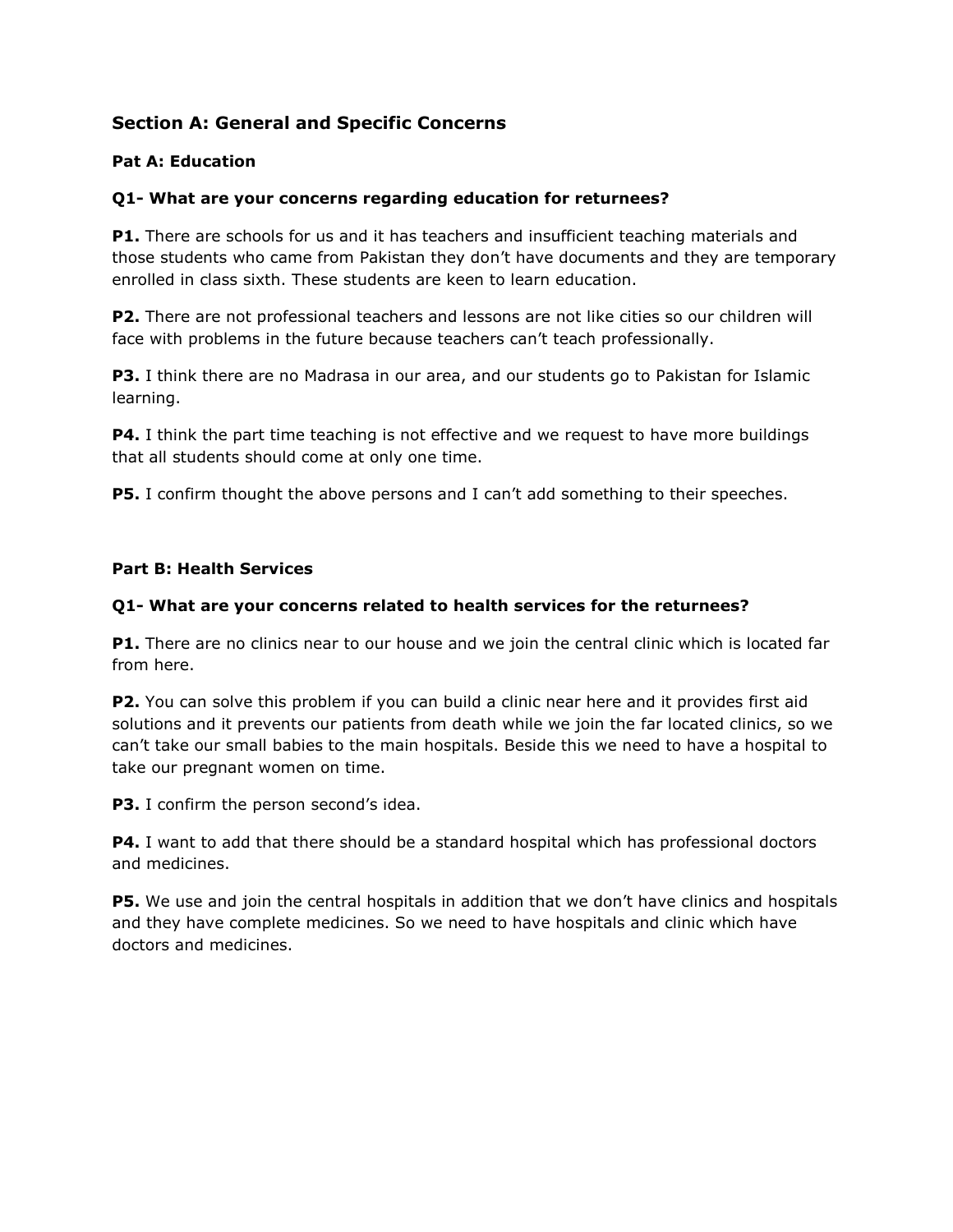#### **Part C: Access to drinking water**

## **Q1- What are your concerns regarding access to potable water for the returnees?**

**P1.** There are tube wells and they are broken down and we are faced with problems regarding access to water, so we need from the government to build three tube wells for all people and so as to easily have access to these tube wells.

**P2.** The wells which were built through NSP are damaged now, so we need to rebuild these wells for all to have access for water.

**P3.** I have the same idea the person second.

**P4.** I confirm the first person's thought.

**P5.** A main store for water should be made and plumbing system should be installed in every street for water transferring.

#### **Part D: Access to Food/ Market**

**P1.** Our markets have all goods such as flour, rice, oil, potato and other things in low price.

**P2.** Every thing is available in the markets with reasonable price. The municipality should control the markets and the sellers should have price table and the municipality should punish those who are against the law.

**P3.** I confirm the above person views.

# **Part E: Access to Shelter**

# **Q1- What are your concerns regarding shelter for the returnees?**

**P1.** The returnees didn't receive shelters and lands in our area; so that the returnee must be give one flat for each family.

**P2.** There is no more land to be distributed for returnees, so that we request to give one flat to each, because they do not have shelters.

**P3. P2.** We agree with the above person.

**P5.** I agree with the first person.

#### **Part L: Security**

**P1.** We have 95% good security, and the national police should have patrol during the day and night, so that we will have 100% security.

**P2.** Sometimes we see mortars which come from far places, so there should be check points at the top of the mountain to control the mortars.

**P3.** Sometime the houses are theft by some stranger, so it will be better to assign responsibilities to your for controlling the robbers to prevent this area.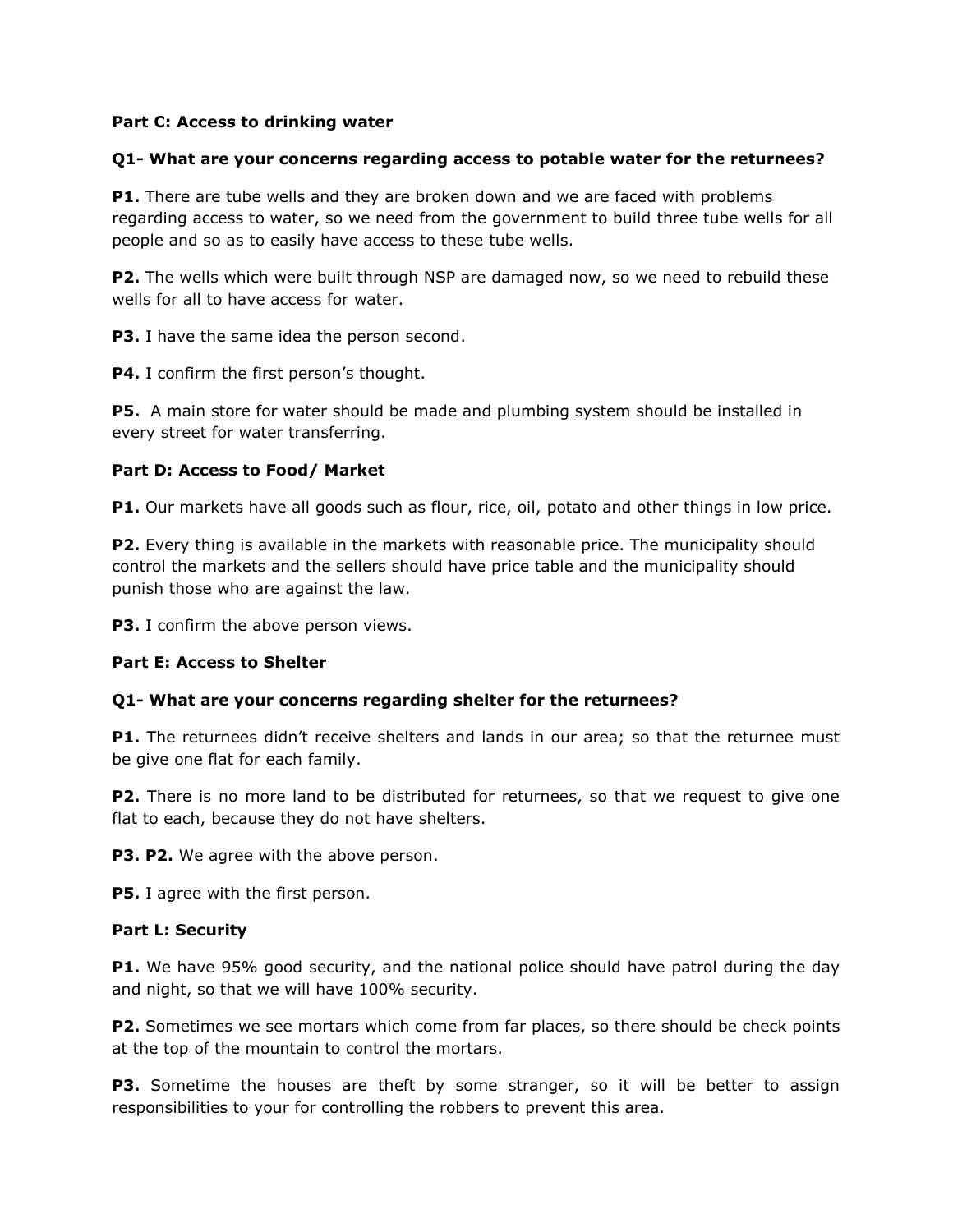**P4.** I confirm the first person's idea.

**P5.** We should get information about he returnees through the counsel members to get the suspects off from the community and we should collect the arms which don't have licenses.

# **Q2- Do you believe that returnees and non-returnees have equal access to services and resources?**

**P1.** The returnees and non-returnees have equal access to service and resources.

**P2.** The returnees have the same access as the non-returnees like working in projects and so on.

**P3.** I think the returnees have less access as compare to non-returnees; however they are not familiar with the non-returnees. They will get equal access through village counsel and the counsel should specify the returnees' right.

**P4. P5.** We have the same ideas.

# **Q3. If no, why? Give examples**

**P1.** Whenever the donations come for returnees, on the other hand the non-returnees received instead, the donation should be given to only returnees.

**P2.** Sometime, somewhere the donation is distributed and somewhere else didn't inform, so it will be better to inform the barrister of a village to distribute the donation to each other equally.

**P3.** Sometimes the elders distribute the donations among themselves or their relatives and they didn't distribute for the right peoples.

**P4.** The fourth person's idea is the same as person second's idea.

**P5.** I confirm the third person's idea and there is nod difference between these two ideas.

# **Q4- If no, what could be done to give everyone equal access?**

**P1** I think the donations should be distributed through counsel (shura), because they are familiar with the returnees and there will be no difference.

**P2.** I think the person who distribute the donation should be honest, clever and faithful and to consider everyone.

**P3.** At the beginning we should inform all the returnees and non-returnees, while we are starting the distribution.

**P4.** I confirm the second person's idea.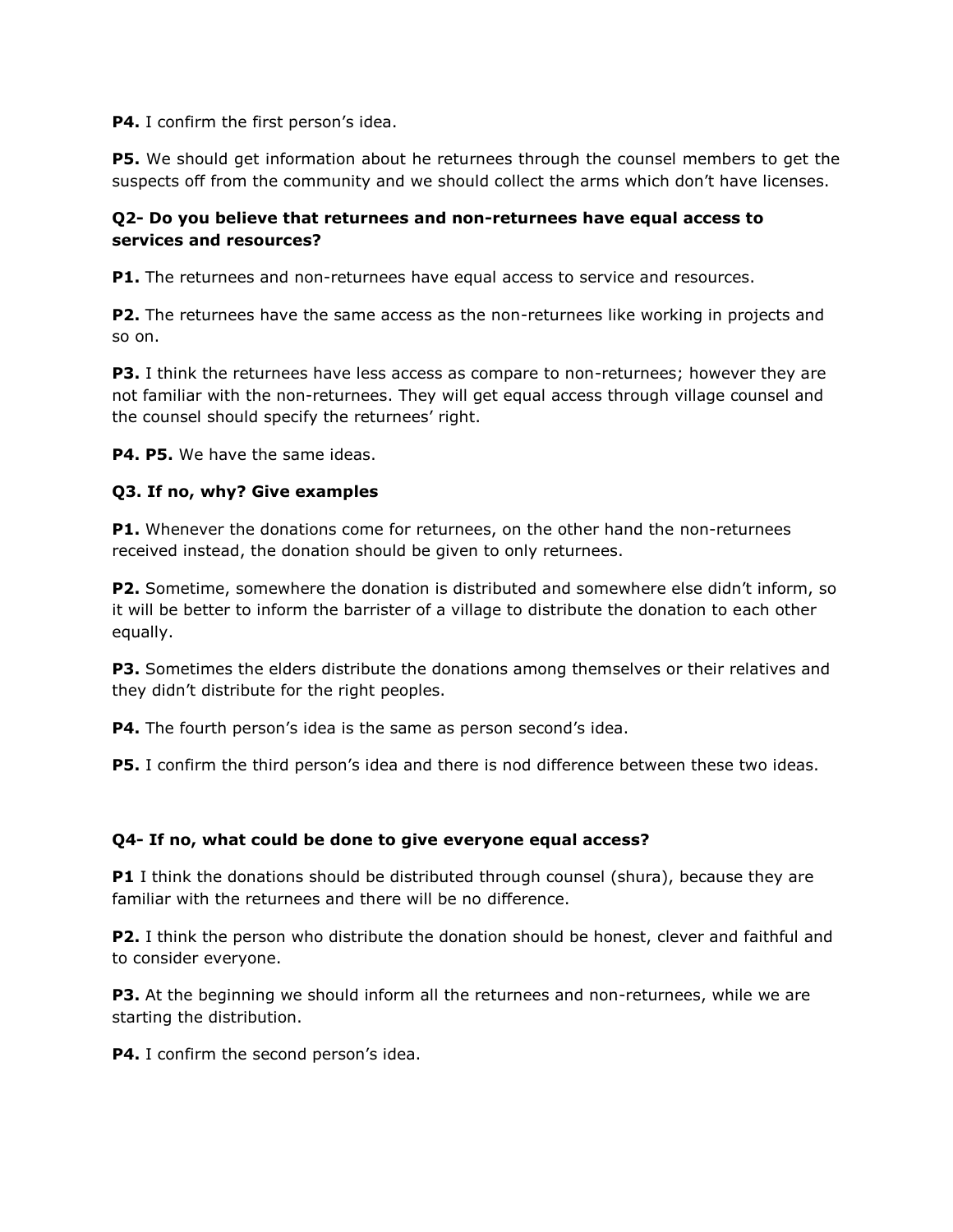**P5.** The donations should be distributed by the counsel members. Clerical leader, youth leader and other trusted persons.

# **Section B: Governance and Participation**

# **Q1- How effective is the government?**

**P1.** The government is effective for us, because our area is secured and the national police and national army are located here and they have patrol during the day and night. They never permit the robbers or terrorist near here. We live here without fears. The government asphalted roads and provided many facilities. The government made hospitals and still we don't have health difficulties and also they provide us schools and our children go to their schools with no fears, if the government isn't effective than we will never go around our house and so on.

**P2. P3. P4. P5.** We have the same idea as the first person's.

# **Q2- Since the government has been elected what changes have you observed in areas of livelihood?**

**P1.** We observed many changes like constitution and parliament, since the elected government has been elected.

**P2.** The elected government sustained the security at the beginning.

**P3.** the elected government highly focused on education sector.

**P4.** Since the elective government had come we get access to information, governmental laws, women right in parliament and so on. And secondly we get freedom of speech and every can state their suggestion, objection and statement independently.

**P5.** I can confirm person fourth's idea.

# **Q3- Are the women consulted on important issues? If yes, what issues? How are they?**

**P1.** We don't consult on important issues with our women, because they are involve in home works and they don't have information.

**P2.** First of all the girls should get education then we will consult with them, however there are schools, the girls can't go to schools due the age.

**P3.** Women are the member or the community and the have the rights in a society and we consult with them.

**P4.** We confirm the second and third person's ideas.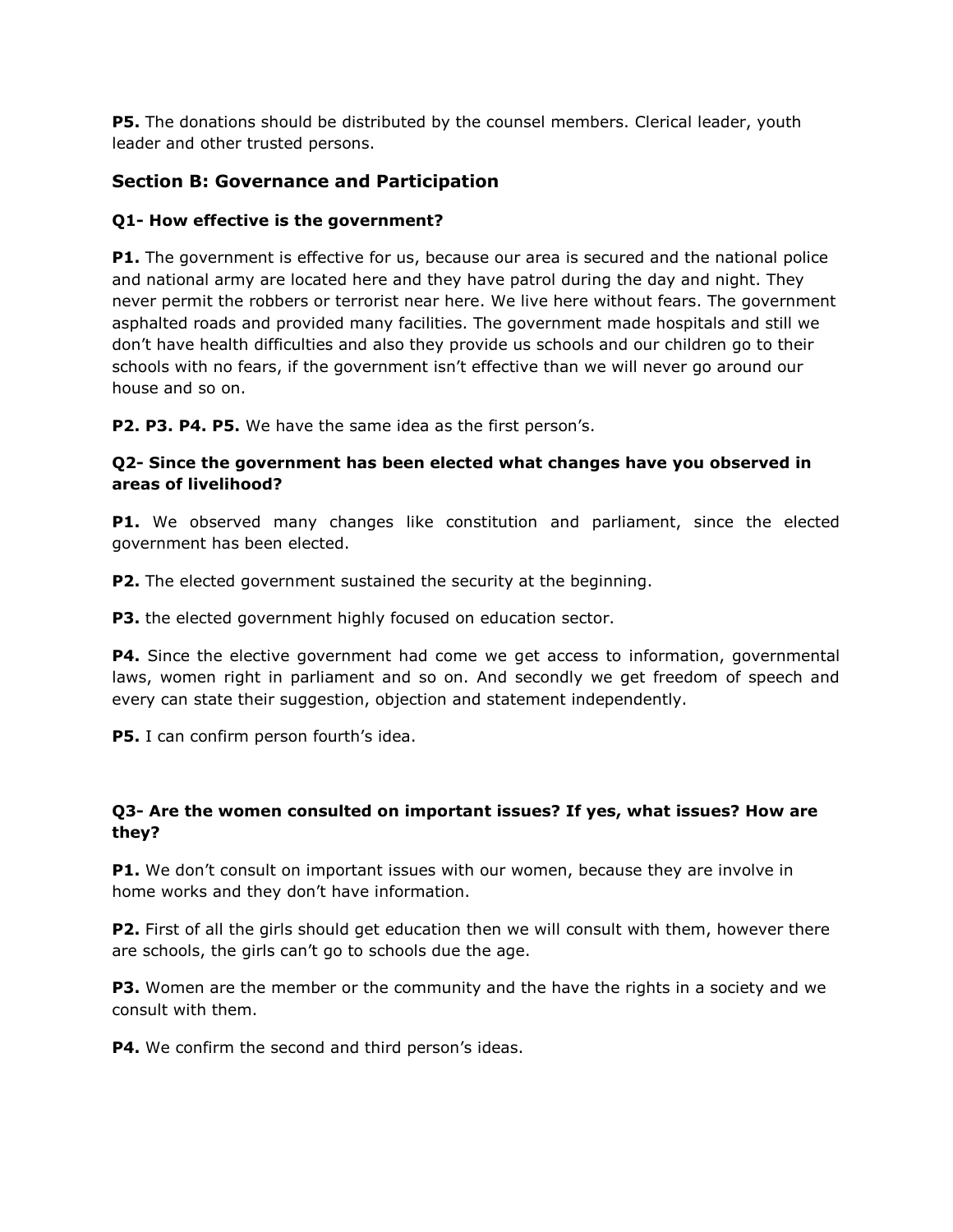# **Q4- How do people get access to information? Regarding rights, laws, policies and national institutions?**

**P1.** We get information regarding to rights, laws, policies, and national institutions through radios, televisions, newspaper and the mosque leader.

**Views of all participants:** we confirm the above person's idea.

# **Section C: Access to livelihood, social and economic security**

# **Q1- How do you feel about the land was allocated to the returnees?**

**P1.** The land is not distributed in Kunar province to the returnees through this government, if they distribute lands to us we will be thankful of this government and they will honestly work for peace and providing the facilities.

**Views of all participants:** we all agree to the above person's idea.

# **Q2- Were there problems because some non-returnees didn't have access to land?**

**P1.** The returnees and non-returnees have no access to service and resources and the land didn't distribute to the returnees and non-returnees and some specific returnees got lands.

**P2.** The non-returnees were given the land in Kunar province and this is my view that the local resident should have lands.

**P3.** The non-returnees didn't receive the land in Kunar province and I think there are no extra lands to be distributed. The lands should be give to those who have no shelters and lands.

**P4. P5.** We have the same ideas.

# **Q3- Does the community have problems with crime? If yes, what types of crime?**

**P1.** The people do crimes in our community like drinking wine, robbery and gambling, so that the national police and national army should have patrol during the day and night to prevent them.

**P2.** Sometimes the people even killed the people. I think the security police should check the people to take their arms not to enter to the village or to prevent killing.

**P3.** I confirm the second person's thought.

**P4.** I think the youth and jobless commit the crimes and they do these crimes due to they are jobless and we request the government to give them jobs to prevent these crimes.

**P5.** I and person fourth confirm the third person's idea.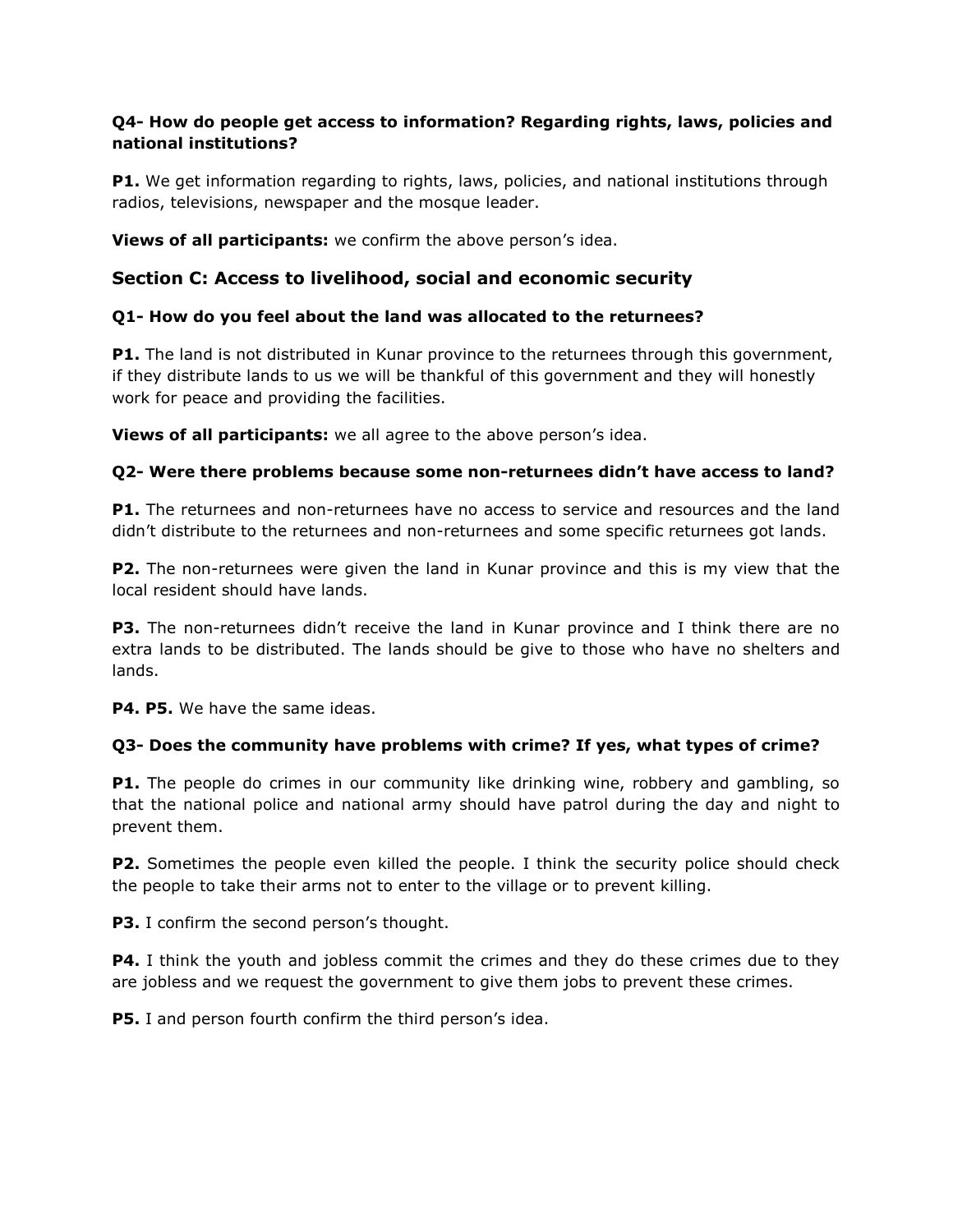# **Q4- Who typically commits the crimes? (Probe: men, youth, women). Who typically are the victims of the crime?**

**P1.** I can say that the youth commit the crime and the poor and sinless people are the victims of the crime, mostly the boys commit the crime and the girls are in less quantity. And we request the government to give them jobs to prevent these crimes.

**P2.** Most of the crimes are robbery and smoking the hashish are done trough the youths. And we request the national police and army to have patrol during the day and night.

**P3. P4. P5.** We confirm the first and second person's ideas.

# **Q5- Is unemployment higher among returnees than non-returnees? For example food for work and food for cash projects?**

**P1.** I think the returnees and non-returnees are hired equally.

**P2.** Actually the returnees are not familiar and they are not hired entirely and we request the village counsel to hire the returnees and non-returnees equally.

**P3.** The returnees should be given more chance, because they are not familiar and they have more problems and they are needy.

P4. P5. We confirm the third person's idea.

#### **Q6- Do the community members have more skilled workers than the returnees?**

**P1.** The returnees have more skilled workers than the returnees and they have access to get jobs.

**P2.** The returnees who migrated to other countries have high qualification and they are working with high salaries and they are more experienced too.

**P3.** Mine and the second person's ideas are the same.

**P4. P5.** We confirm the above person's thoughts.

# **Q7- Do you believe that returnees and non-returnees have equal access to services and resources? If no, please give examples.**

**P1.** The returnees and non-returnees have equal access to service and resources such as projects, road construction, and electric supply and so on and so far.

**P2.** I confirm the first person idea and I can add something that the people who have private projects are assigning the non-returnees and the people are working against the cash or working for cash.

**P3. P4. P5.** We all agree with the first and second person's idea.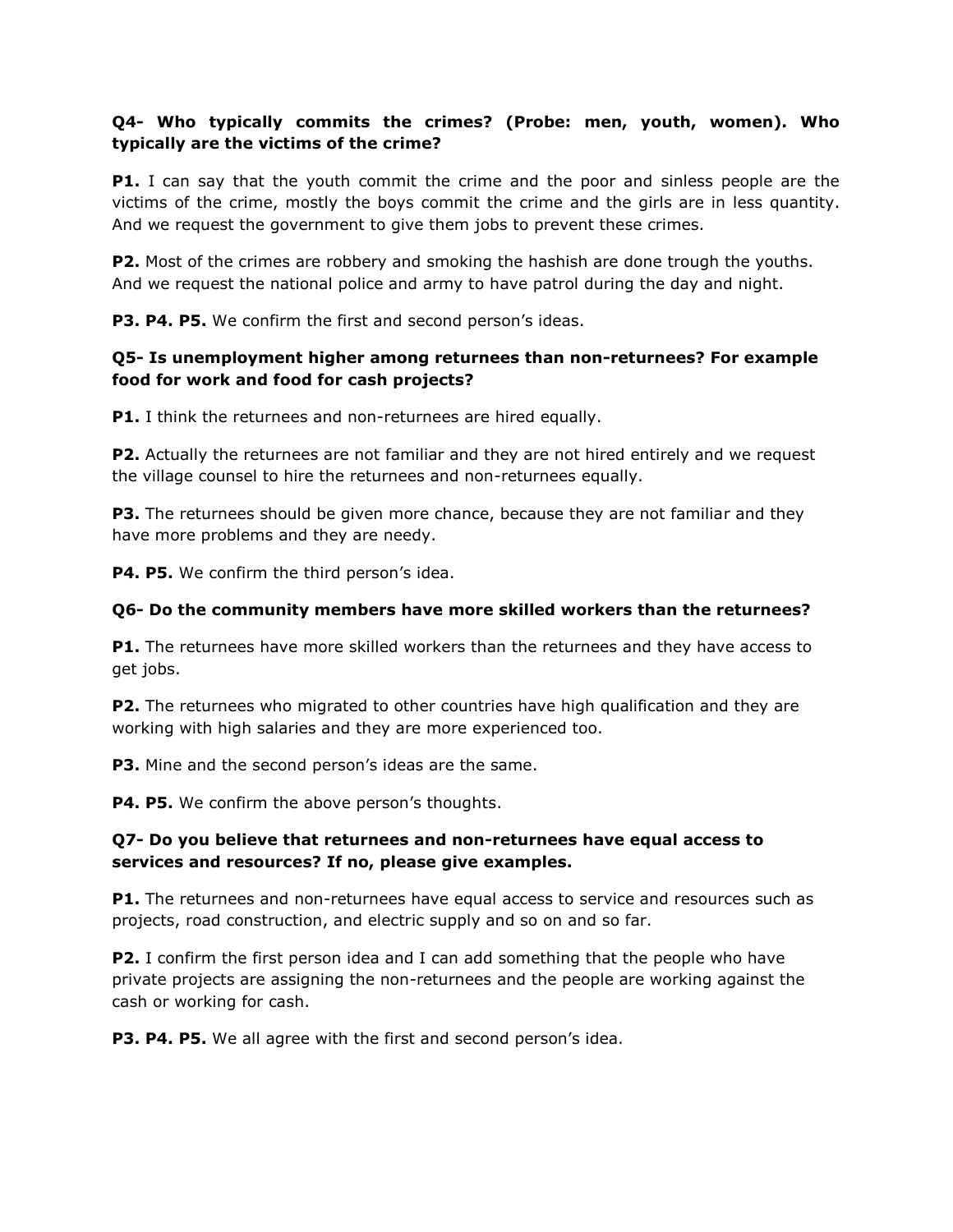## **Section D: Justice and Rule of Law**

# **Q1 Are there differences in the way the community functions now that returnees are living in the community? For example**

## **A. The way the community interact among themselves.**

**P1.** We returnees and non-returnees have relations contributions such as wedding parties, sorrows ceremonies, trading and other social affairs.

**P2.** We eliminate to guarantee against the people in governmental affairs.

**P3.P4.P5.** we have the same ideas and we confirm their ideas.

# **B. The way the community support each other during difficult economic times**

**P1.** We collectively corporate each other, while we are facing any difficulties and we have local counsel with elder they dispute our problems and the try to solve our problems without any evil.

**P2.P3.P4.P5.** we all agree with the first person.

#### **C. The way the community share resources**

**P1.** We all collectively work and share ideas regarding to resources with village counsel.

**P2.** Sometimes the returnees are not informed, while we are sharing the ideas and this is the responsibility of the counsel members to inform the all participants or to learn them about the social resources and to be present for sharing the ideas.

**P3. P4. P5.** We agree to the second person's idea.

# **Q2- How safe is for women and girls to move around the community?**

**P1.** The girls and women may never face and threat while they observe Islamic partition.

**P2.** The women and girls who move around the community are not safe. They should be advised through the mosque cleric or elder not to move outside, so that if they are in the circle of the community they will be safe.

**P3. P4.** We agree with the second person's idea.

**P5.** There is no difference between mine and the first person's idea.

# **Q3- What do you think would improve safety of women and girls in this community?**

**P1.** We should advise our women and girls to observe the Islamic partitions or to go to their schools in the better ways.

**P2.** I think the police should have patrol to eliminate the threats for women and girls.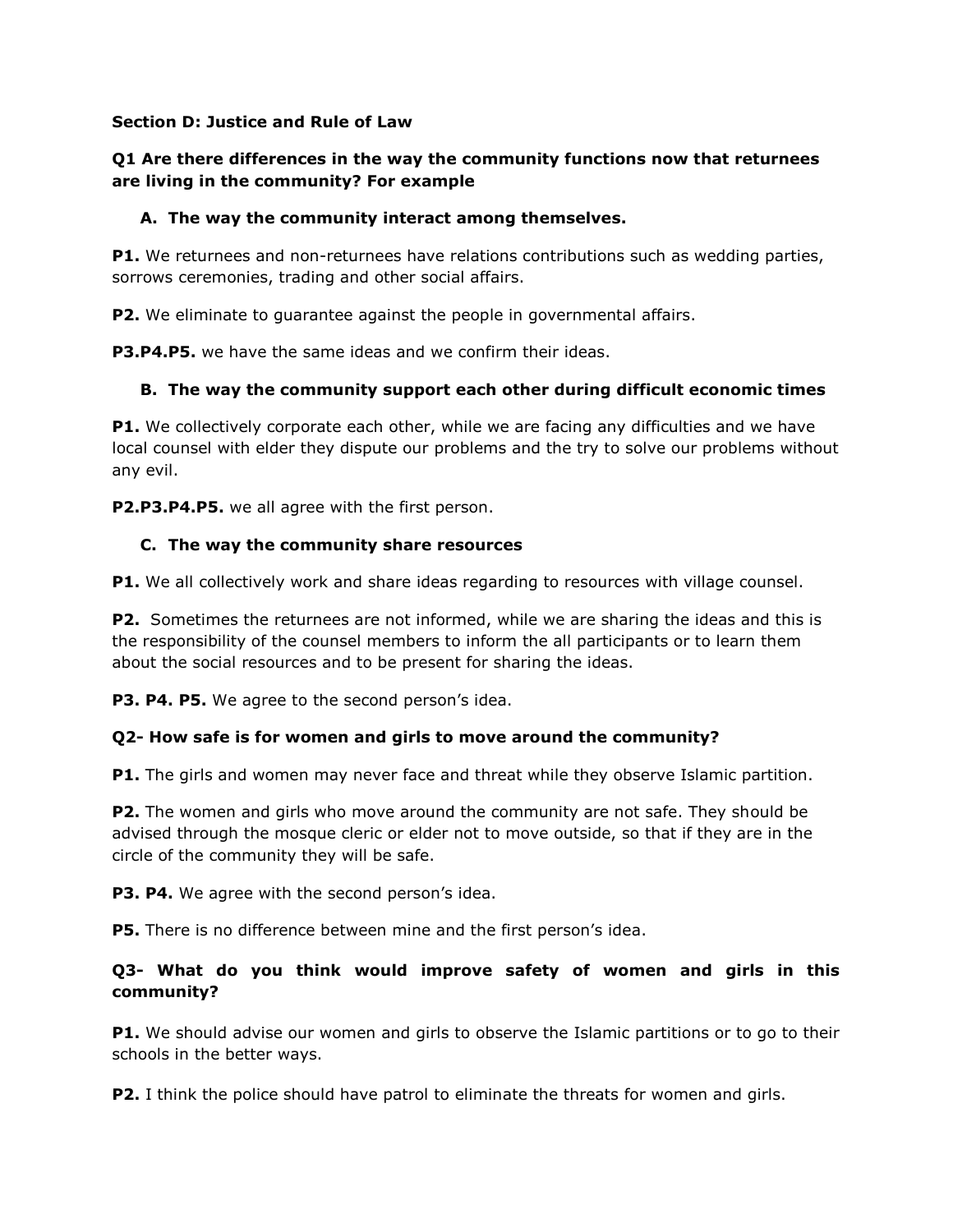**P3.** I think the youth should be assigned in working, because they are the biggest threat for girls.

**P4.** I confirm the first person's idea.

**P5.** I agree with the third person's view.

# **Q4- Is it safe for men to travel outside the community during the day? Is it safe for men to travel?**

**P1.** The governmental employees are not safe to travel outside the community. There must be check points in insecure places.

**P2.** It is safe to travel for general public outside the community.

- **P3.** I think it is difficult for those who personal enmity or the rich people to travel outside the community and they are not safe to travel. The local resident should enroll with national police to maintain the security.
- **P4.** I agree with the first person's idea.

**P5.** I confirm the third person's idea.

#### **Q5- Which group is the biggest threat to safety and security?**

**P1.** I think the youth and the unemployed person are the biggest threat to safety and security the solution way is to hire them in projects and never let them to be free.

**P2.** I think youths are the biggest threat to safety and security, the youths should be employed in national police, national army and schools to serve the country or to they will serve the country and their house.

**P3.** some suspected are living in our village and it is difficult to be indicated, so that the village counsel, youth counsel or the security should know about these suspects, who are the biggest threat to safety and security.

**P4.** I confirm the first person's idea.

**P5.** I have the same idea as person second has.

# **Q6- What can the community do to improve the safety and security of the community?**

**P1.** I can say that there should be check posts of national police and national army in our

**P2.** I think there should be national police patrol in our area.

**P3.** I think the local people should cooperate with the security department to maintain security.